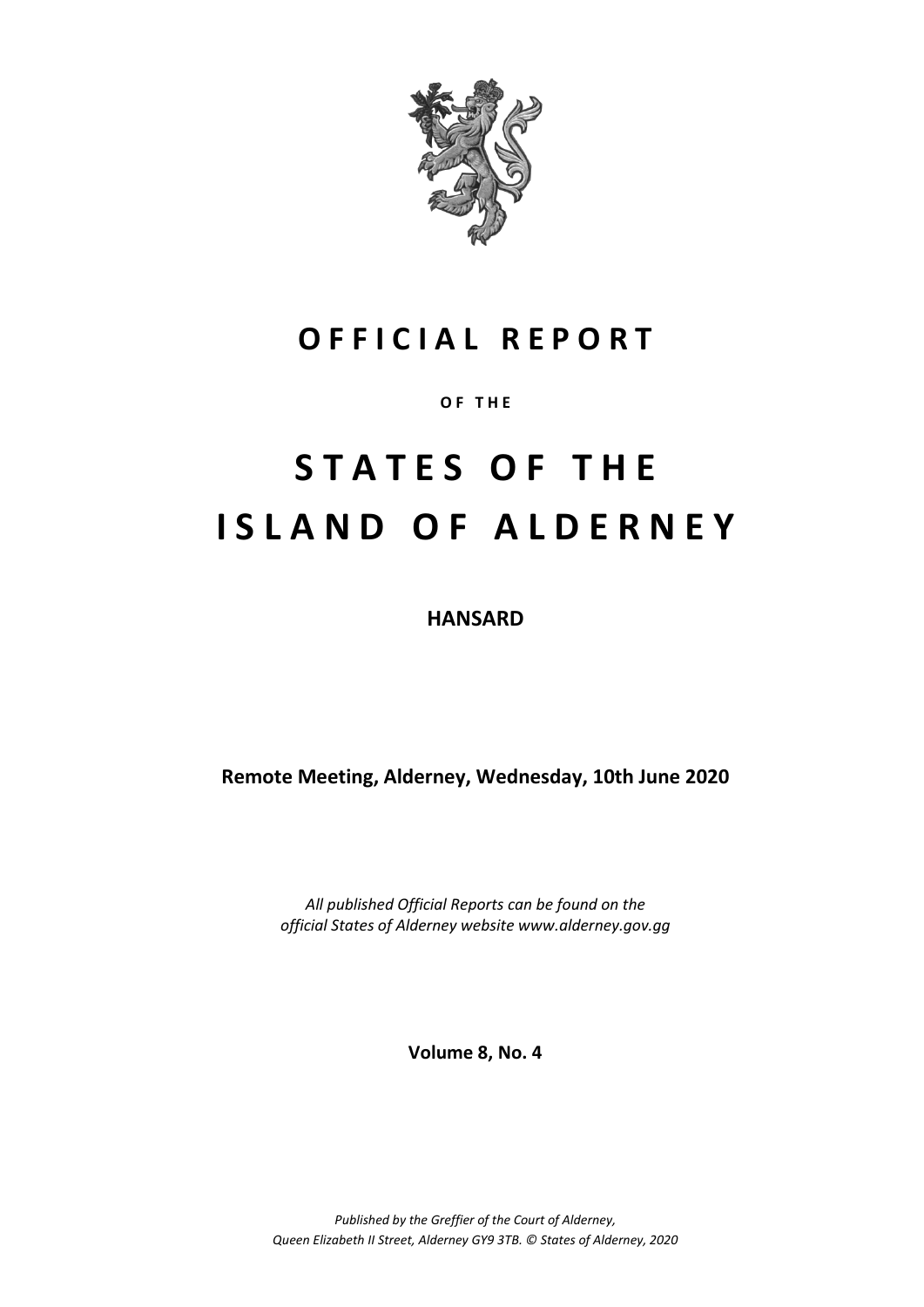### **Present:**

### **Mr William Tate, President**

**Members** Mr Louis Jean Mr Steve Roberts Mr Graham McKinley Mr James Dent Mr Alexander Snowdon Mr Mike Dean Mr Kevin Gentle Ms Annie Burgess Mr Christian Harris Mr David Earl

### **The Greffier of the Court**

Mr Jonathan Anderson

## **Business transacted**

| I. The Emergency Powers (Coronavirus) (General Provision) (Bailiwick of Guernsey) (No.2)                                                                                          |
|-----------------------------------------------------------------------------------------------------------------------------------------------------------------------------------|
| II. Statutory Discount Legislation - The Damages (Assumed Rate of Return and Related<br>Matters) (Enabling Provisions) (Guernsey and Alderney) Law, 2020 - Proposition carried as |
| III. The Capacity (Bailiwick of Guernsey) Law, 2020 - Proposition carried 9                                                                                                       |
| IV. The Marriage (Bailiwick of Guernsey) Law, 2020 - Proposition carried  10                                                                                                      |
|                                                                                                                                                                                   |
|                                                                                                                                                                                   |
| VII. Amendments to the Code of Conduct - Emergency Provisions - Proposition carried 31                                                                                            |
|                                                                                                                                                                                   |
|                                                                                                                                                                                   |
|                                                                                                                                                                                   |
|                                                                                                                                                                                   |
|                                                                                                                                                                                   |
|                                                                                                                                                                                   |
|                                                                                                                                                                                   |
|                                                                                                                                                                                   |
| Updates from Alderney Representatives to Guernsey States of Deliberation  47                                                                                                      |
|                                                                                                                                                                                   |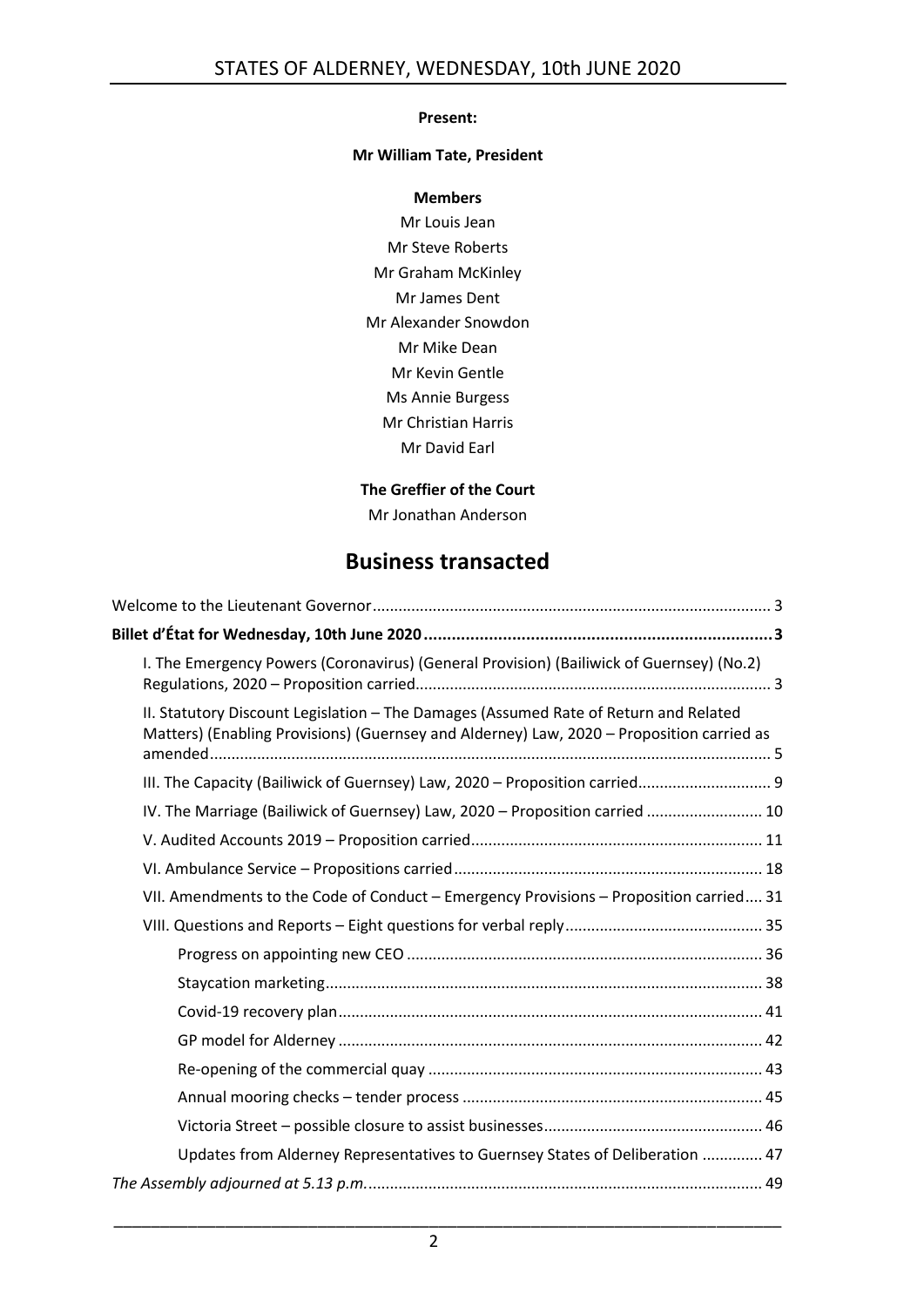## States of Alderney

*The States met virtually at 2.30 p.m.*

[THE PRESIDENT *in the Chair*]

### **PRAYERS**

*The Greffier*

**ROLL CALL**

*The Greffier*

**The Greffier:** Sir, all 10 Members are present.

**The President:** Thank you very much indeed.

### **Welcome to the Lieutenant Governor**

<span id="page-2-0"></span>**The President:** May I take this opportunity to welcome again to welcome again His Excellency 5 the Lieutenant Governor Sir Ian Corder to our remote Meeting? This is his second Meeting on the bounce, so I suspect that might be something of a record, but he is very welcome. Secondly, may I just welcome all the community who are listening on the radio to what is our second remote hearing of the States of Alderney.

## <span id="page-2-1"></span>Billet d'État for Wednesday, 10th June 2020

### **I. The Emergency Powers (Coronavirus) (General Provision) (Bailiwick of Guernsey) (No.2) Regulations, 2020 – Proposition carried**

<span id="page-2-2"></span>*Item I.*

*The States of Alderney are asked: Not to annul The Emergency Powers (Coronavirus) (General Provision) (Bailiwick of Guernsey) (No.2) Regulations, 2020.*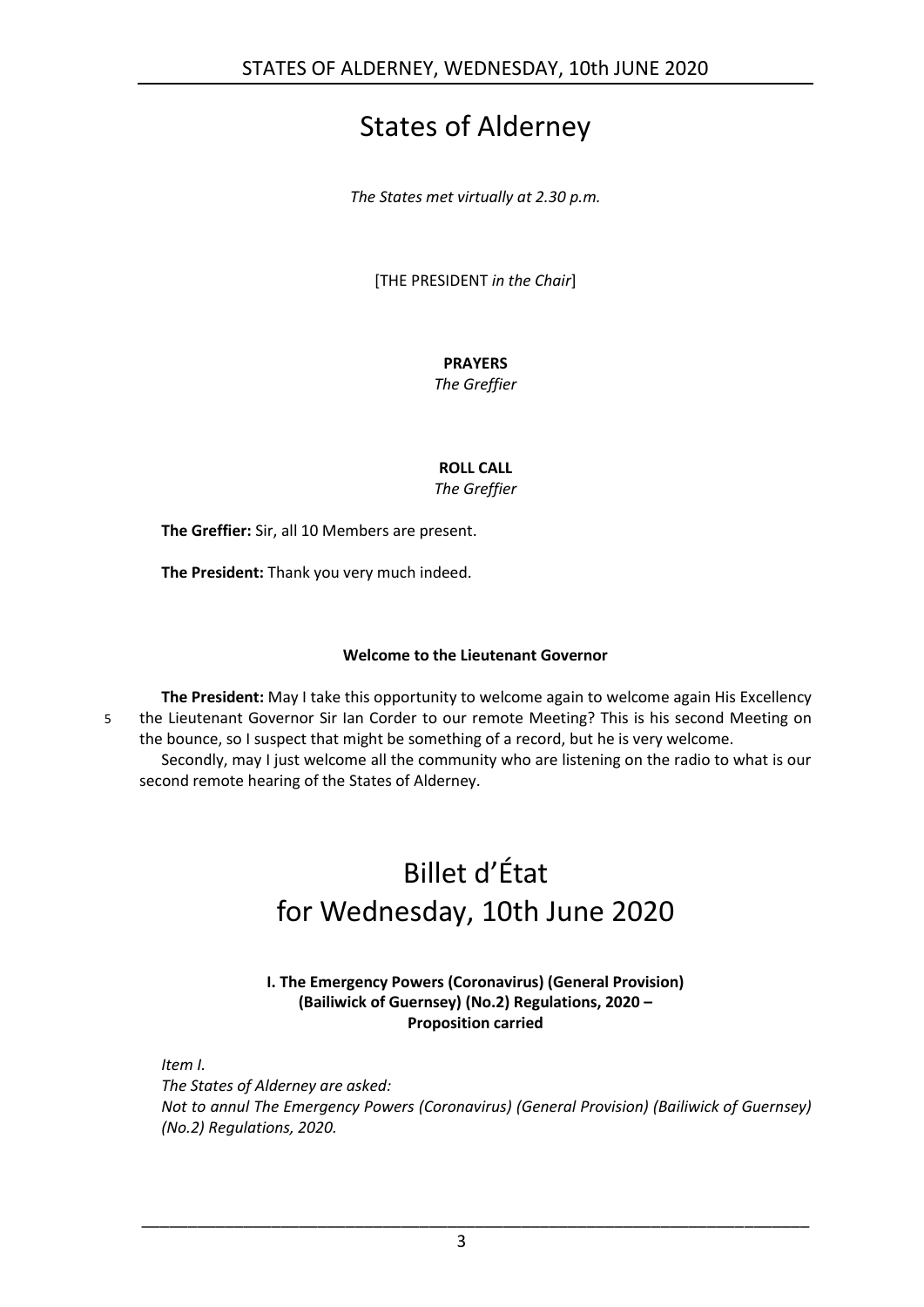**The President:** Everybody is present, so I think, Mr Greffier, we can move to Item I on the 10 Billet.

**The Greffier:** Thank you, sir, just prior to Item I, did you want to confirm with the Convener if any comments were made on the Billet?

15 **The President:** I was going to deal with those as each Item is dealt with.

**The Greffier:** Thank you, sir. In which case, Item I this afternoon is The Emergency Powers (Coronavirus) (General Provision) (Bailiwick of Guernsey) (No.2) Regulations, 2020. A letter has been received from Mr Dent in his capacity as Chairman of the Policy & Finance Committee and 20 the States of Alderney are asked not to annul the Emergency Powers (Coronavirus) (General Provision) (Bailiwick of Guernsey) (No. 2) Regulations of 2020.

**The President:** Thank you very much indeed. Now at this stage, Mr Harris, you are acting as the Convener this afternoon. Were there any matters raised in relation to Item I?

25

**Mr Harris:** Yes sir, thank you.

One comment was raised by a member of the public, who wished to draw attention to the extensions to the coronavirus emergency legislation. The question of whether a socially distanced People's Meeting was raised and whether a socially distanced States' Meeting could 30 be held, including the possibility of Meetings in the open air. The case for retaining emergency powers is weakening as the threat of the virus recedes and the emergency laws undermine

constitutional rights. That is it. Thank you, sir.

35 **The President:** Thank you very much indeed, Mr Harris. Now Mr Dent, I understand you intend to propose this Item?

**Mr Dent:** Mr President, thank you.

Mr President, colleagues, yes, I would like to propose this Item and I am hoping I can do it 40 without fuss and without repeating my May speech. These are all regulations made by the Civil Contingencies Authority. They are required to be placed before the States in order that they be not annulled. There could in fact be a similar requirement each month until the crisis is over.

This is because the Regulations last only 30 days. As occurred in May, you will note the extensive list of headings and the subject matters covered. Again, not something I intend to go 45 into this afternoon. For those minded to do it, full texts are on the States of Guernsey Law Office's website. There are some 124 pages. As lockdown eases, I would hope that the need for some of the Regulations will fall away soon and that, therefore, next month there will be rather fewer pages.

As I noted in May it is in fact these Regulations that are, amongst other things, allowing this 50 Meeting to take place remotely. So I would be truly grateful if you, my colleagues, did not annul them. Thank you very much.

**The President:** Thank you. Just for the sake of clarity, Mr Dent, I think these Regulations came into effect on 15th May, and will have to be reviewed again, I think, towards the end of this 55 week or the beginning of next week?

**Mr Dent:** That is correct Mr President. The CCA has already reviewed quite a number of them and I think we are on the list of Regulations, but they will be coming before this Assembly again, next month. Thank you.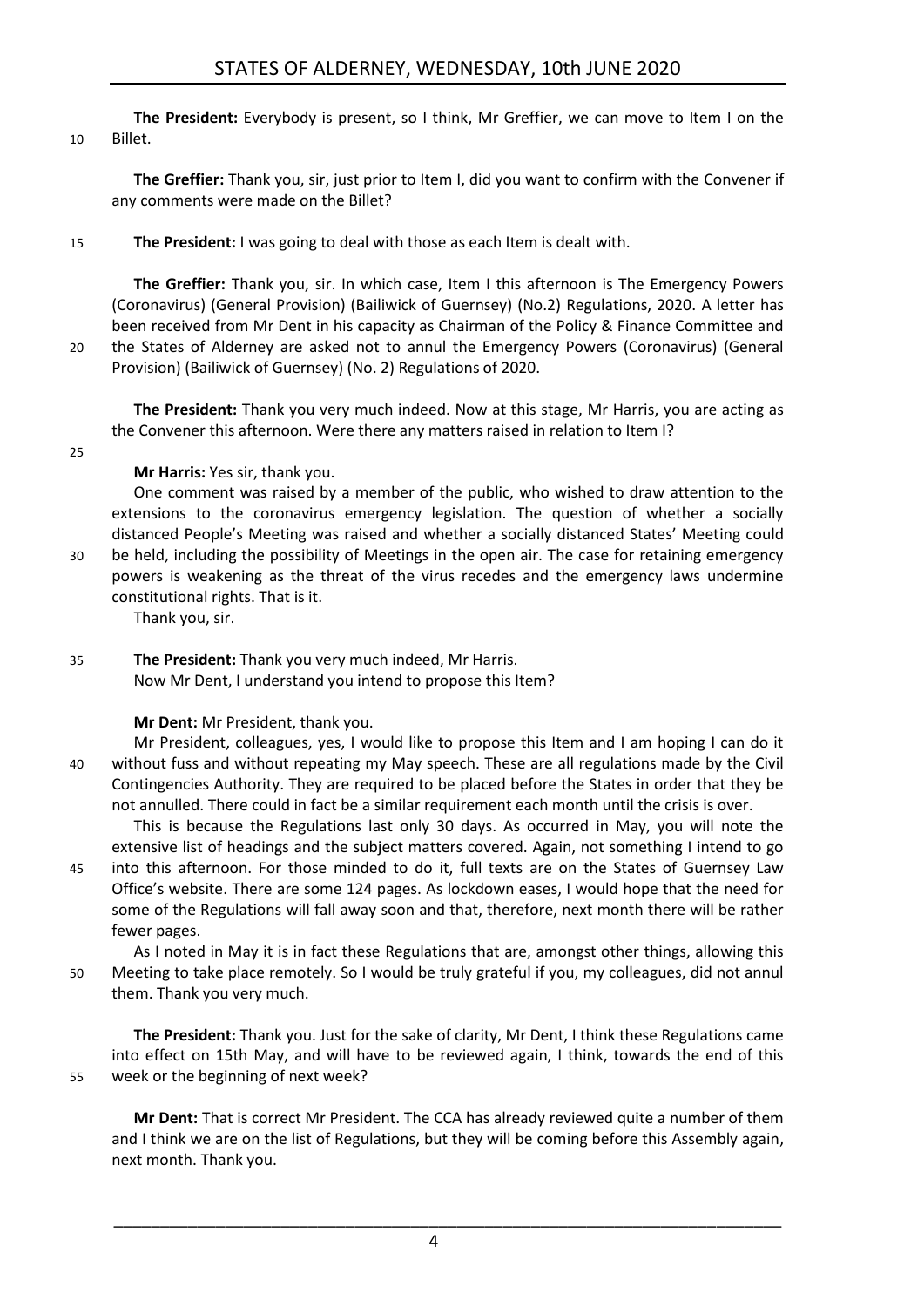60 **The President:** Thank you very much indeed. Now Mr Snowdon, I think you are going to second this Proposition?

**Mr Snowdon:** I would do so. Can I reserve my right to speak please sir?

65 **The President:** Yes you may. Would any other Member wish to speak on this Item? Mr Greffier, are we using the same process as last time where you will be told on the chat?

**The Greffier:** That is correct sir and, at present, I have not had any indications.

70 **The President:** That being the case, it seems the floor is yours, Mr Snowdon.

**Mr Snowdon:** Thank you, sir. Just on the comment from the Member of the Public, we have raised, myself and Mr Dent did raise, about the People's Meeting and having the States' Meeting, hopefully, with people there rather than virtual. I believe, hopefully, in phase five, 75 when that is introduced, fingers crossed we can go back to the new normal.

Thank you, sir.

**The President:** Thank you very much indeed. That is a matter, Mr Snowdon as well, if I just tell you again for completeness, that we are keeping under review because obviously we want to 80 get back to what is the norm as quickly as possible.

So I am assuming, Mr Dent, that you do not have any further observations?

**Mr Dent:** Absolutely correct Mr President, thank you .

85 **The President:** Thank you very much indeed. That being the case, we can take the Proposition as passed, Mr Greffier, can we?

**The Greffier:** Sir, no one raising objections, if you are happy to, yes sir.

<span id="page-4-0"></span>90 **The President:** Thank you very much indeed.

### **II. Statutory Discount Legislation – The Damages (Assumed Rate of Return and Related Matters) (Enabling Provisions) (Guernsey and Alderney) Law, 2020 – Proposition carried as amended**

*Item II.*

*The States of Alderney are asked: To approve "The Damages (Assumed Rate of Return and Related Matters) (Enabling Provisions) (Guernsey and Alderney) Law, 2020"*

**The President:** Now can we move onto Item II, please?

**The Greffier:** Thank you, sir. Item II this afternoon is the statutory discount legislation. A letter has again been received from Mr Dent in his capacity as the Chairman of the Policy & 95 Finance Committee and the States of Alderney are asked to approve the Damages (Assumed Rate of Return and Related Matters) (Enabling Provisions) (Guernsey and Alderney) Law, 2020.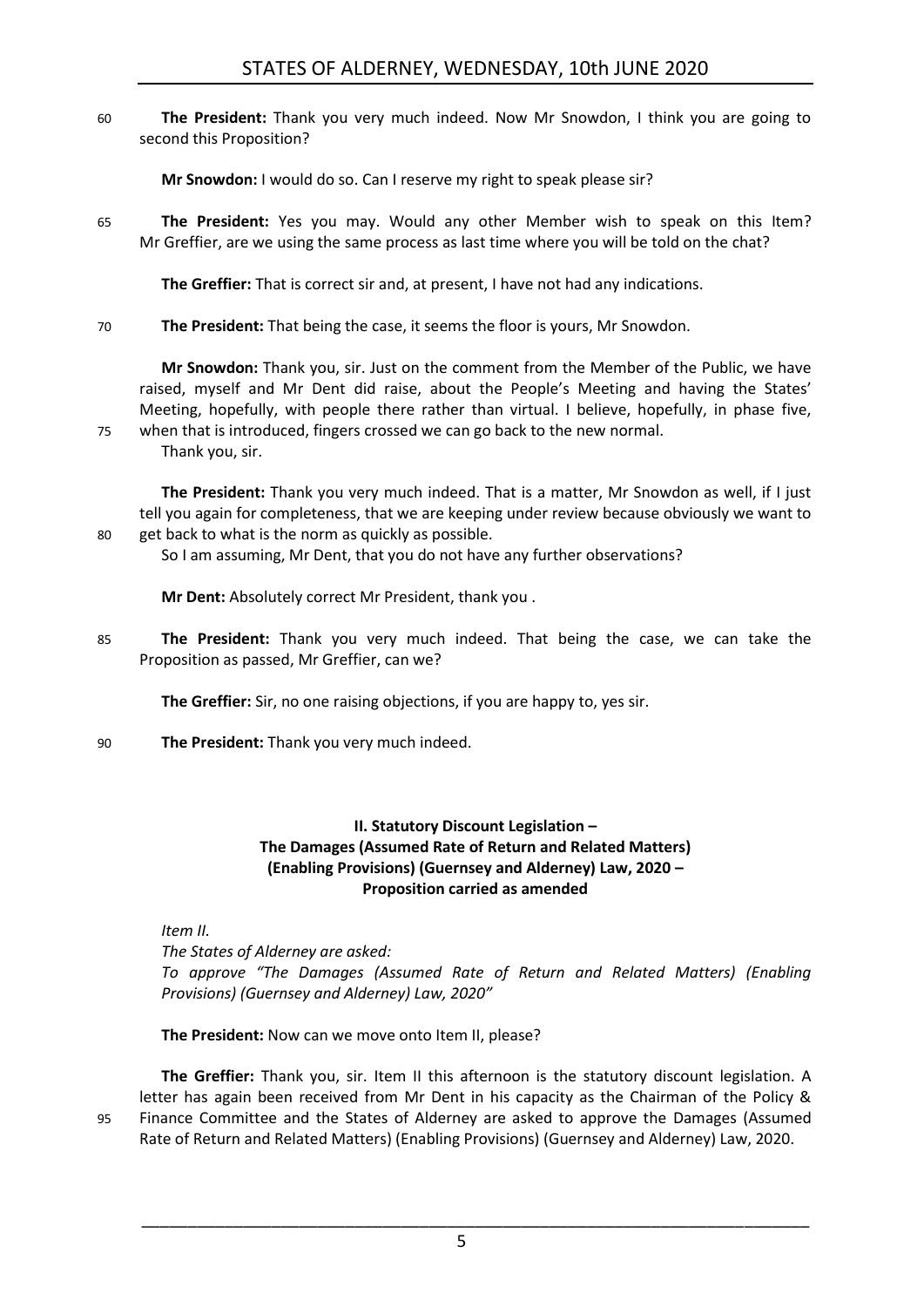**The President:** Thank you very much indeed. Now Mr Harris, I do not think there were any comments made on this Item. Is that correct?

100

**Mr Harris:** That is correct sir. No comments from members of the public.

**The President:** Thank you very much indeed. Now Mr Dent, I believe you have an amendment to raise?

### *Amendment:*

*To replace the motion with:*

*The States of Alderney approves in principle the Damages (Assumed Rate of Return and Related Matters) (Enabling Provisions) (Guernsey and Alderney) Law, 2020 and defers full debate to a later Meeting.*

### 105 **Mr Dent:** Mr President, thank you.

Can I just briefly say something about the legislation first? This legislation will assist our courts when they are assessing damages. It is intended to provide some basic frameworks, which the courts can adhere to when awarding damages or seeking the recovery of costs, in particular health care costs. Provisions is made for periodic payment orders and mechanisms for

110 accounted but expected rate of returns on the assessment of a sum awarded as damages for future pecuniary loss.

I do not really believe the legislation is controversial. However, I am told that the States of Guernsey have not yet deliberated on the matter and for that reason it is unwise for us today to consider it. In this matter we really need to be in step with Guernsey. For this reason, I am 115 proposing an amendment. I would ask that we approve the legislation in principle but defer our

further consideration until another day. I therefore propose the following amendment:

*The States of Alderney approves in principle the Damages (Assumed Rate of Return and Related Matters) (Enabling Provisions) (Guernsey and Alderney) Law, 2020 and defers full debate to a later Meeting.*

### **The President:** Thank you, Mr Dent.

Mr Greffier, I am assuming you have the wording of that?

120 **The Greffier:** Yes sir, I do, thank you.

**The President:** Thank you very much indeed. Mr Earl, you intend, I think, to second this amendment?

125 **Mr Earl:** Yes, I am very happy to propose Mr Dent's amendment. It makes absolute sense. I have nothing else to add.

**The President:** Thank you very much indeed. Does any Member wish to speak in respect of the amendment only at this stage?

130

**Mr Jean:** May I speak sir?

**The President:** Yes you may, Mr Jean, of course.

135 **Mr Jean:** Thank you. I am concerned about this because what is worrying me about it is we are ahead of Guernsey with this and I do not know how that actually happened. I would like to know, if I could, who actually put the Item on the Billet? Because it has not come down in the usual way to be put on the Billet, which surprises me and I am concerned about it.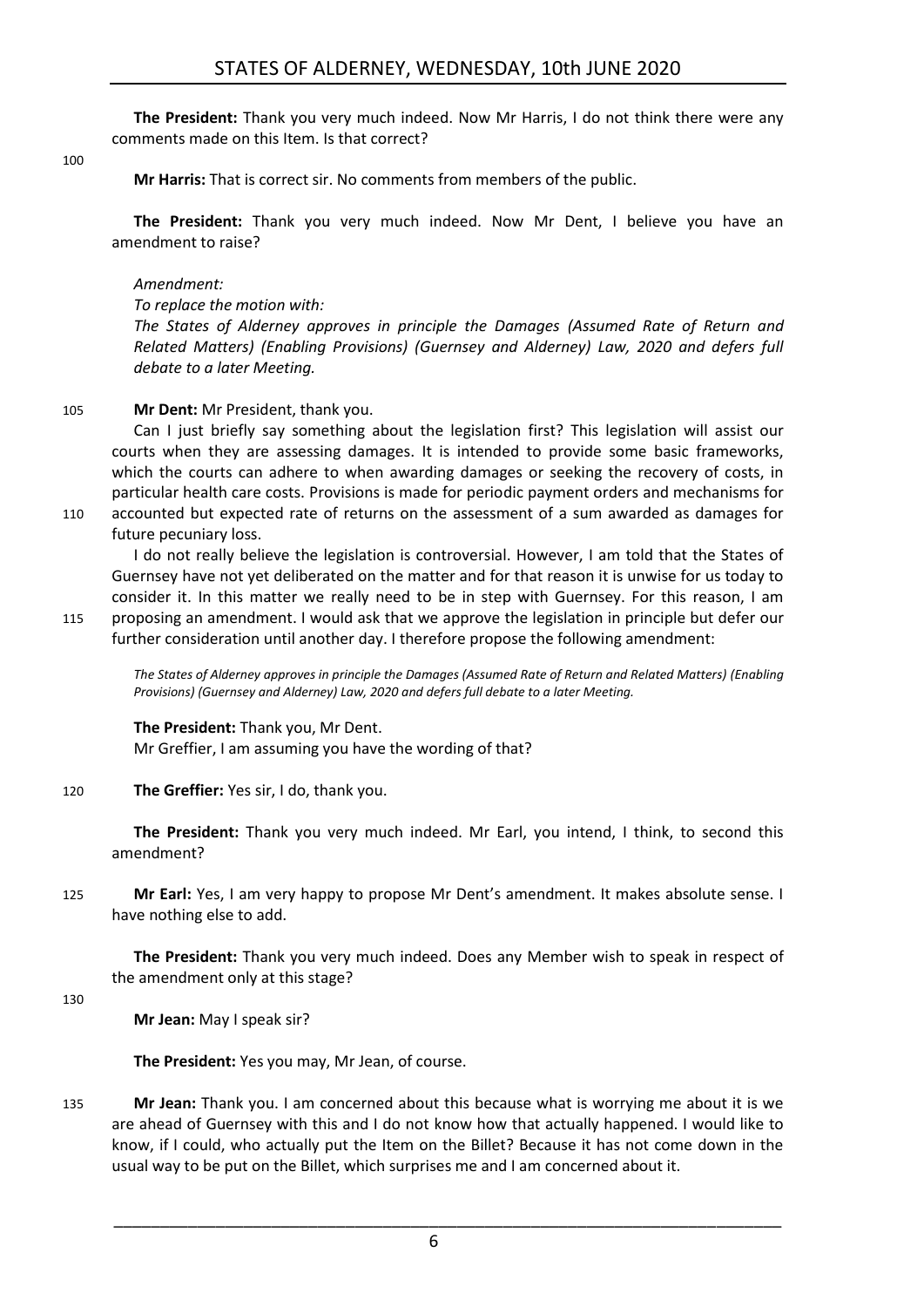### STATES OF ALDERNEY, WEDNESDAY, 10th JUNE 2020

I actually think that it should be completely deferred for the time being. Because there is an 140 interesting situation. The debate in the Guernsey States may well amend this in one form or another, or possibly even amend it two or three times, and if that happens our voting for it in principle, I am concerned about that and I think that we should not vote for this at all today.

I am not saying that I am enormously against it but because I do not understand where it has come from and why it has come ahead of the normal channels, I am not happy about it and I am 145 really concerned and I think that we should not vote on it at all. Therefore I would not be in favour of the amendment or the Proposition.

**The President:** Thank you very much indeed, Mr Jean.

Does any other Member wish to make a contribution in respect of this Item, the amendment 150 only?

**The Greffier:** Sir, at this stage I have had no indications from any other Member wishing to speak.

155 **The President:** Thank you very much indeed. Well Mr Dent, you have heard Mr Jean's reservations, do you wish to sum up your proposition?

**Mr Dent:** I would just like to say, in response to Mr Jean, that it was discussed, albeit very briefly, at the P&F meeting last. He may not remember. I understand his concerns; I do accept 160 his concerns, but when it comes before us again, I mean it will come back in a possibly slightly different form but I think the principles behind the legislation will remain the same. I cannot see them being in any way altered.

If anybody is to blame it is probably myself for not actually looking very closely at what we were being asked to approve in P&F, which was basically we were being asked to comment on it 165 and nobody had any comments.

Thank you.

**The President:** Very noble of you, Mr Dent. Can we move to the vote then please, Mr Greffier, in respect of the amendment?

#### 170

**The Greffier:** Thank you, sir, for the sake of clarity, the amendment reads:

*The States of Alderney approves in principle the Damages (Assumed Rate of Return and Related Matters) (Enabling Provisions) (Guernsey and Alderney) Law, 2020, and defers full debate to a later Meeting.*

If Members could indicate their votes using the chat function, I would be grateful.

*A vote was taken.*

**The Greffier:** Thank you, ladies and gentlemen. It is just, I believe, Mr Jean to vote.

### 175 **Mr Jean:** I am against it.

**The Greffier:** Thank you and Mr McKinley.

**Mr McKinley:** I am for it, but I cannot find my name on the chat list. For.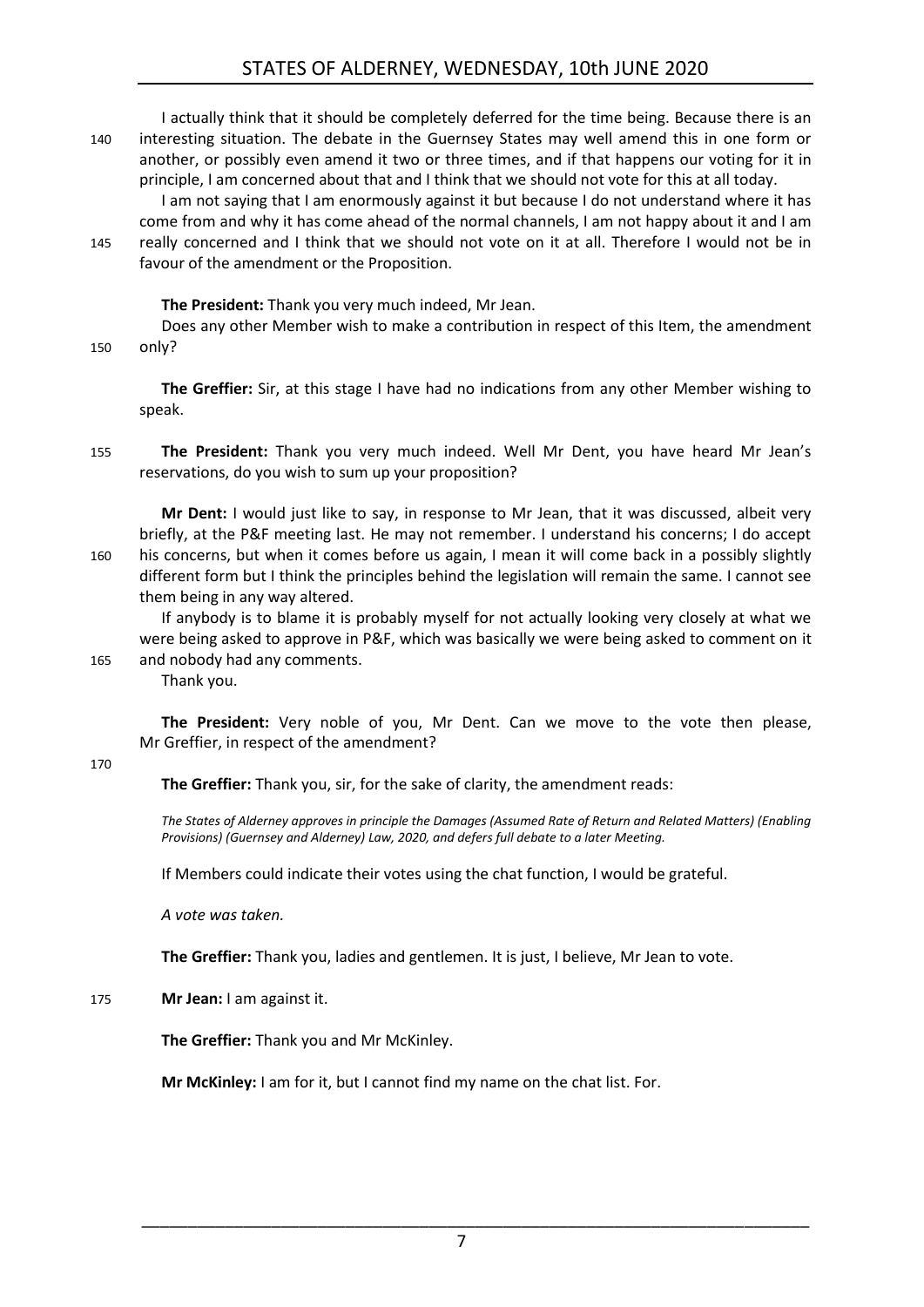### *Voting resulted as follows:*

| <b>FOR</b>  | <b>AGAINST</b> | <b>ABSTAINED</b> |
|-------------|----------------|------------------|
| Mr Roberts  | Mr Jean        | None             |
| Mr McKinley |                |                  |
| Mr Dent     |                |                  |
| Mr Snowdon  |                |                  |
| Mr Dean     |                |                  |
| Mr Gentle   |                |                  |
| Ms Burgess  |                |                  |
| Mr Harris   |                |                  |
| Mr Earl     |                |                  |
|             |                |                  |

**The Greffier:** So that is 9 Members voting in favour and 1 against, that obviously being Mr Jean.

**The President:** Thank you, Mr Greffier.

185 So we will now move on to deal with the substantive Item; again, which has been duly amended. Mr Dent, again, over to you. You are the proposer for this Item.

**Mr Dent:** I think as it has been amended and there is nothing more I can say, it is basically that we have postponed the debate.

190

180

**The President:** Thank you. Mr Earl, I think you are going to second the Proposition now?

**Mr Earl:** Mr President, fellow States' Members, I am happy to second this. I have nothing to add to Mr Dent.

195

**The President:** Thank you very much indeed. Does anybody else wish to make a contribution to the discussion around this Item?

**The Greffier:** Sir, no Members have indicated their intention to speak.

200

**The President:** I think in those circumstances, we had better move to a vote on this one, please, Mr Greffier.

**The Greffier:** Thank you, sir. The States of Alderney approves in principle the Damages 205 (Assumed Rate of Return and Related Matters) (Enabling Provisions) (Guernsey and Alderney) Law 2020, and defers full debate to a later Meeting. If Members again could indicate their votes?

*A vote was taken.*

**The Greffier:** Mr McKinley, would you like to make a verbal vote again?

210 **Mr McKinley:** I am sorry, perhaps someone could tell me how to get in and out of chat? At the moment I am on it, but I cannot see anything else. But I am for.

**Mr Jean:** And I am against.

### 215 **The Greffier:** Thank you, Mr Jean. I am assuming Mr Dent you are for?

**Mr Dent:** Yes, I have typed in 'for', I hope.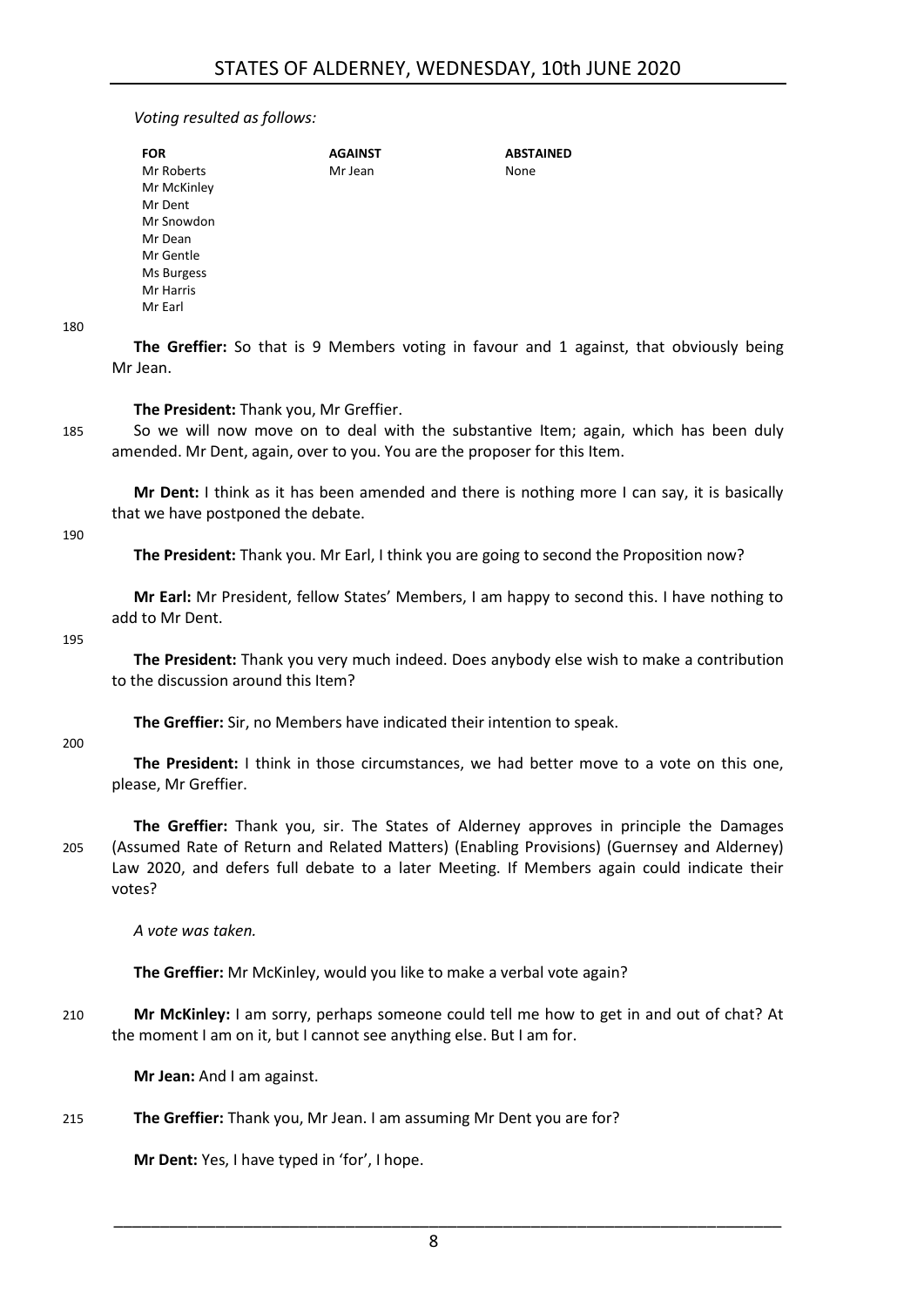**The Greffier:** And I am just missing Mr Snowdon. Thank you.

*Voting resulted as follows:*

| FOR         | <b>AGAINST</b> | <b>ABSTAINED</b> |
|-------------|----------------|------------------|
| Mr Roberts  | Mr Jean        | None             |
| Mr McKinley |                |                  |
| Mr Dent     |                |                  |
| Mr Snowdon  |                |                  |
| Mr Dean     |                |                  |
| Mr Gentle   |                |                  |
| Ms Burgess  |                |                  |
| Mr Harris   |                |                  |
| Mr Earl     |                |                  |

220 **The Greffier:** Sir, 9 votes in favour: Mr Jean against, the remainder in favour.

**The President:** Thank you, Mr Greffier.

### **III. The Capacity (Bailiwick of Guernsey) Law, 2020 – Proposition carried**

<span id="page-8-0"></span>*Item III.*

*The States of Alderney are asked:*

*To approve the Projet de Loi entitled The Capacity (Bailiwick of Guernsey) Law, 2020 and to authorise the Bailiff to present a most humble petition to Her Majesty praying for her Royal Sanction thereto.*

**The President:** Now please can we move to Item III?

225 **The Greffier:** Thank you, sir. Item III today is the Capacity (Bailiwick of Guernsey) Law, 2020. A letter has been received, again, from Mr Dent, in his capacity as Chairman of the Policy & Finance Committee and the States of Alderney are asked to approve the Projet de Loi, entitled The Capacity (Bailiwick of Guernsey) Law, 2020, and to authorise the Bailiff to present a most humble petition to Her Majesty, praying for her Royal Sanction thereto.

230

**The President:** Thank you. Mr Harris, again, I understand there were no comments in respect of this Item?

**Mr Harris:** That is correct, sir, there were no comments from members of the public. Thank 235 you.

**The President:** Thank you and again, Mr Dent, it falls to you to propose this Item.

**Mr Dent:** Thank you, Mr President.

240 The legislation introduces are new legal framework to empower individuals who lack capacity to make their own decisions. Where possible, it allows them to plan for the future and, if they lack capacity, to ensure that decisions made on their behalf respect their basic human rights and freedoms.

The Law is seen as an important element of a wider disability and inclusion strategy. In 245 summary, the Law will first of all set out statutory tests to decide whether a person has the mental capacity to make a specific decision, secondly establish the best interests in principle, in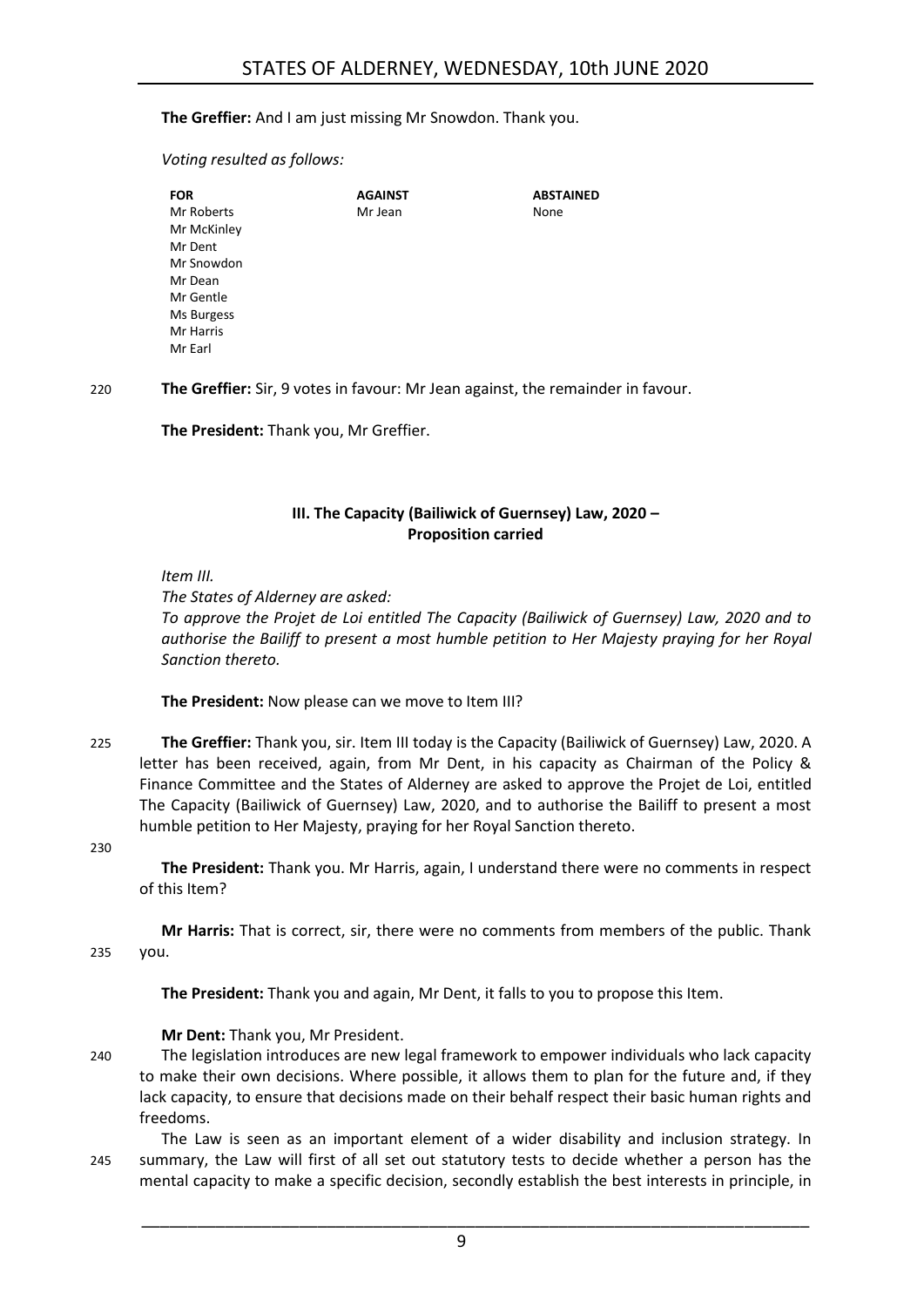relation to decision-making on behalf of persons who have been assessed to lack capacity. Thirdly, it describes the powers of, and applications to, the Royal Court and Mental Health Incapacity Review Tribunal.

- 250 Fourthly it introduces, lastly, powers of attorney which permit a person to nominate one or more people to act on their behalf when that person has lost capacity in relation to property and financial affairs and/or health and welfare matters. It also introduces advance planning to include advance decisions to refuse treatment and advance care plans.
- It introduces independent capacity representatives to provide advocacy support for those 255 who lack capacity and who have families or friends who can provide support and it introduces a protective authorisation scheme, to authorise the accommodation of people who lack capacity in appropriate care settings and in compliance with Article 5 of the European Convention on Human Rights. This includes the introduction of the role of capacity professional to oversee the authorisation process.
- 260 Mr President, colleagues, I have for some time been advocating and supporting this legislation and I hope to be amongst the first to take advantage of the power of attorney provisions, I have first-hand experience of the advantage of such in the UK. Thank you.
- 265 **The President:** Thank you, Mr Dent. Mr McKinley, I understand you are going to second this Item.

**Mr McKinley:** I am sir and I reserve my right to speak if I may?

270 **The President:** Yes you may. Does any other Member wish to speak on this Item?

**The Greffier:** As it stands, sir, no Members have indicated their willingness to speak.

**The President:** There you are, Mr McKinley, it is back to you.

275

**Mr McKinley:** I would just say, sir, that I would support this change to the Law enormously. It is of great benefit to the incapacitated. I am very much for it.

**The President:** Thank you very much indeed. Again, Mr Greffier, I suppose I should ask 280 Mr Dent formally, do you have anything else to say, Mr Dent?

**Mr Dent:** I think it is unnecessary in the circumstances.

**The President:** Thank you very much indeed. In those circumstances, Mr Greffier, can we 285 take that Proposition as passed?

**The Greffier:** Noted sir.

### **IV. The Marriage (Bailiwick of Guernsey) Law, 2020 – Proposition carried**

<span id="page-9-0"></span>*Item IV.*

*The States of Alderney are asked:*

*To approve the Projet de Loi entitled Marriage (Bailiwick of Guernsey) Law, 2020 and to authorise the Bailiff to present a most humble petition to Her Majesty praying for her Royal Sanction thereto.*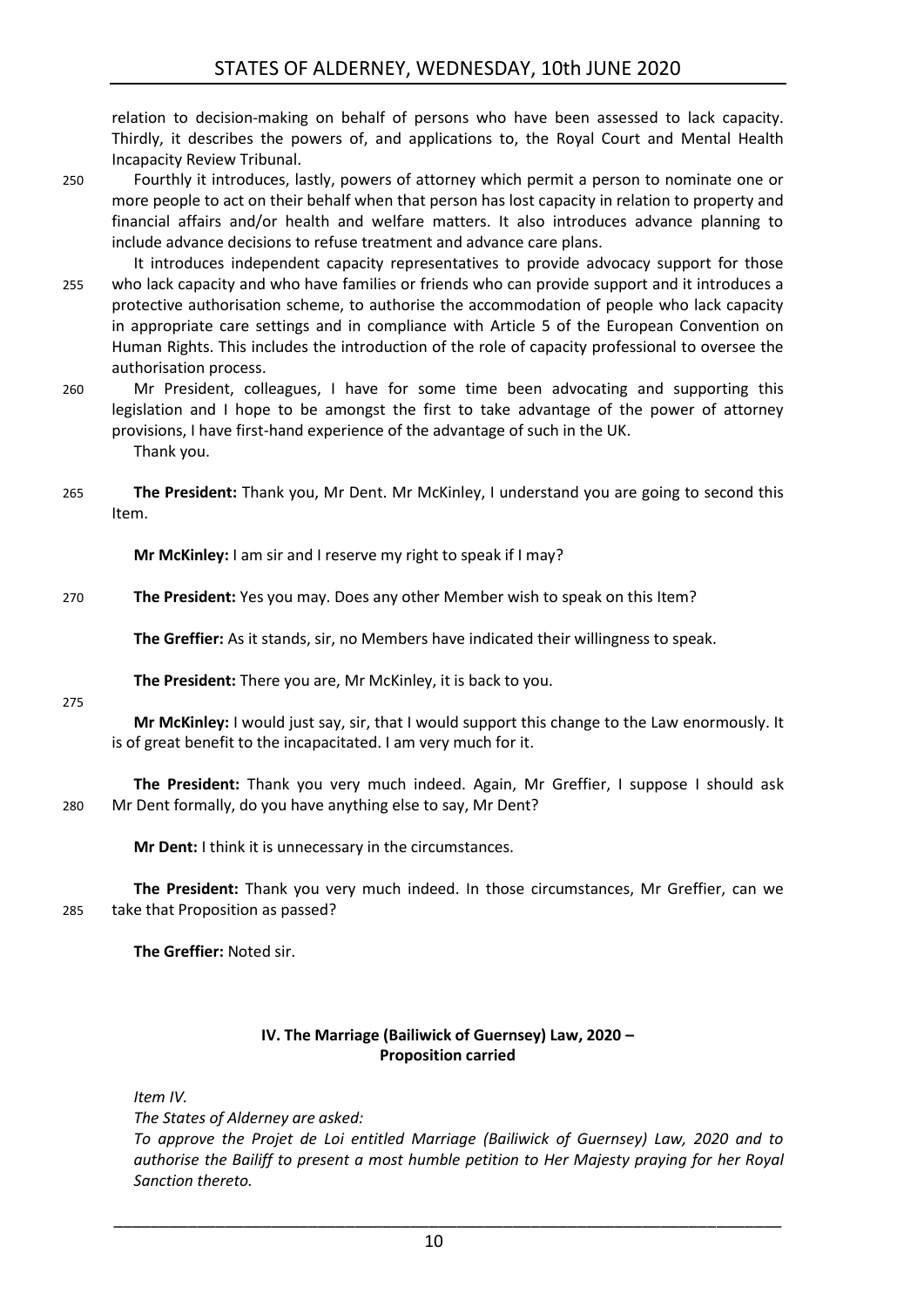**The President:** And now we move to Item IV.

290 **The Greffier:** Item IV is the Marriage (Bailiwick of Guernsey) Law, 2020. Again, a letter has been received from Mr Dent, in his capacity as the Chairman of the Policy & Finance Committee and the States of Alderney are asked to approve the Projet de Loi entitled Marriage (Bailiwick of Guernsey) Law, 2020, and to authorise the Bailiff and to authorise the Bailiff to present a most humble petition to Her Majesty, praying for her Royal Sanction thereto.

295

**The President:** Thank you very much indeed. Again, no comments on this particular Item, Mr Harris?

**Mr Harris:** That is correct, sir. No comments from members of the public.

300

**The President:** Thank you very much indeed. It is back to you, Mr Dent.

**Mr Dent:** Thank you. Mr President, this legislation ties a number of matters regarding marriage; for example clarifies, liberalises and simplifies a number of the processes surrounding 305 giving notice of marriage. It allows marriage ceremonies to take place in a wider range of locations. It allows privacy during the ceremony, should couples wish it.

It allows civil ceremonies to include an element of religious content. It extends to a wider range of persons the ability to be the celebrant. It clarifies the point at which a marriage becomes legally binding and it brings our legislation into line with the European Convention on 310 Human Rights. With that, I commend the legislation to the Chamber.

Thank you.

**The President:** Thank you Mr Dent. And again, Mr McKinley, you are seconding this Proposition?

315

**Mr McKinley:** Yes I will not reserve my right to speak on this occasion, I think it is quite clear, quite obvious, and that we should accept it.

**The President:** Thank you very much indeed. Does anybody else want to make a contribution 320 in respect of this Item?

**The Greffier:** Sir, again no Members have indicated a desire to speak.

**The President:** Thank you. Well that one passes as well, then.

### **V. Audited Accounts 2019 – Proposition carried**

<span id="page-10-0"></span>*Item V.*

*The States of Alderney are asked to approve: (a) The States of Alderney 2019 Accounts; and (b) The States of Alderney Water Board 2019 Financial Statements*

325 **The President:** Item V, please, Mr Greffier.

**The Greffier:** Thank you, sir. Item V is the audited accounts of 2019. A letter has been received, again, from Mr Dent, as Chairman of the Policy & Finance Committee, and the States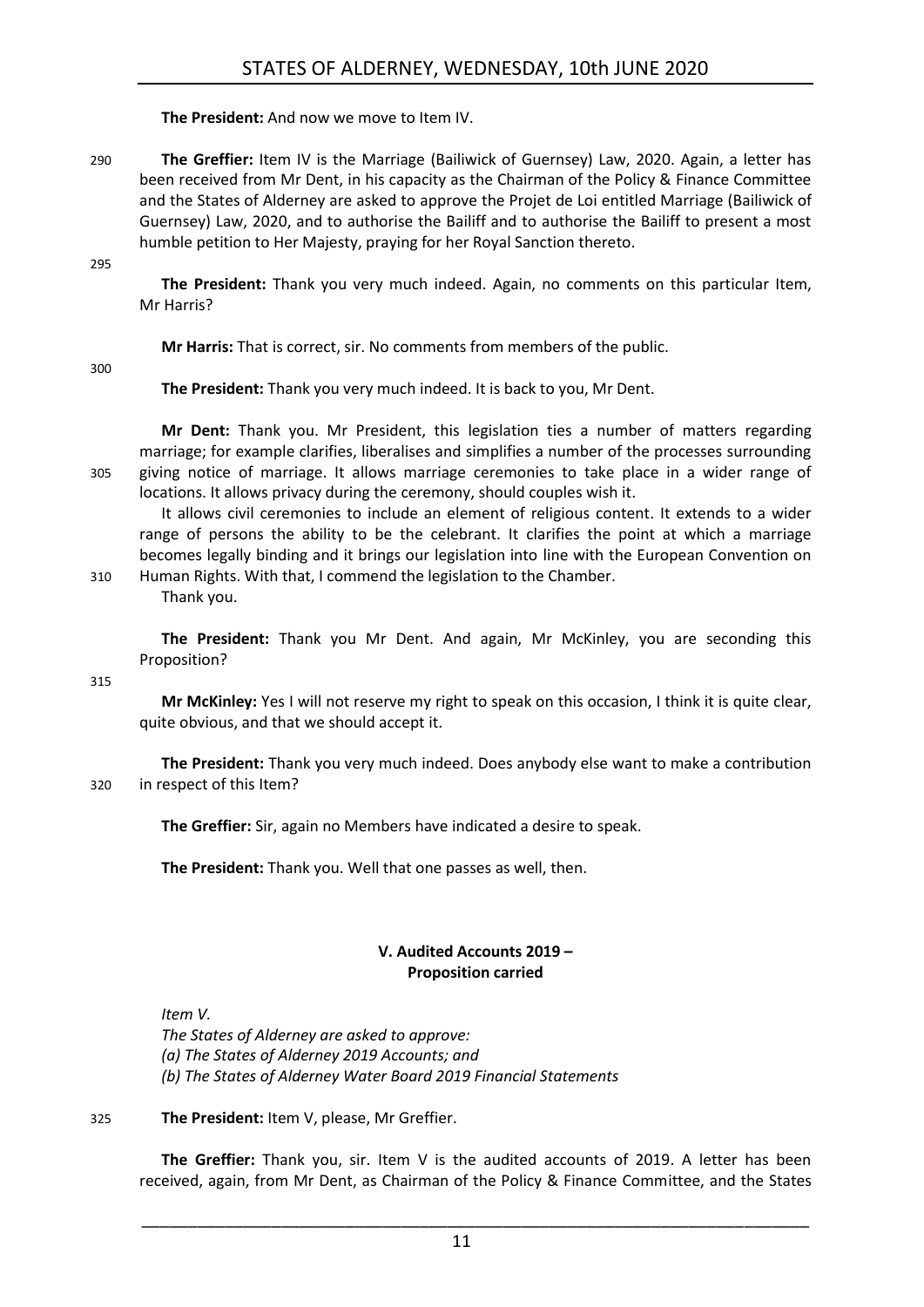of Alderney are asked to approve firstly the States of Alderney 2019 Accounts and, secondly, the 330 States of Alderney Water Board 2019 Financial Statements.

**The President:** Thank you very much indeed. I think in respect of this Item, Mr Harris, there were some comments from members of the public.

- 335 **Mr Harris:** Correct sir. There was one comment from a member of the public, which argued that the accounts should not be approved, because the 2019 accounts do not, in their opinion, show a true reflection of the commemorative coin situation. They called for an independent audit of the accounts. Thank you.
- 340 **The President:** Thank you Mr Harris. Well, once again Mr Dent, the floor is yours.

**Mr Dent:** Thank you Mr President. Colleagues, Mr President, 2019 was a satisfactory year. As in 2018, we were able to record a modest surplus, of £48,500 on our revenue account. Balancing our books is always good and, from this current year, it will be particularly useful for the first 345 time, instead of having to return unspent balances to Guernsey, we will be allowed to return it as an initial reserve, prior to the introduction of the Alderney Property Tax.

Although I have reported good news in this area, this element of our accounts does, however, remain under pressure. In 2019. The cash allocation from Guernsey, £1.88 million, was almost identical to the £1.89 million received in 2018. In real terms, and consistent with 350 Guernsey budget pressures, and with inflation at 2.4%, it has therefore fallen. This meant that,

as was the case in 2018, there were expenditures we could not have funded as generously as we might have wanted.

Grants to outside organisations were one area where increases were usually not possible. It is noteworthy that our grant expenditures fell to £62,000 from £84,000 in 2018. In 2019, and in 355 the spirit of prudent financial management, our grant awards were expected to meet strict criteria. As before, projects likely to result in long-term economic benefits, and those projects with very laudable and desirable social impacts, continued to compete for funds. Projects likely to bring economic benefit were understandably given priority.

Overall, revenue account expenditure in 2019, at £3.14 million, was still a little higher than 360 the £3.09 million in 2018. Our capital reserves are facing fundamental challenges. The most important feature to note is the variability over recent years in the income that goes to fund capital expenditure.

In 2019 the most notable feature was of course the much-reduced surplus received from the AGCC. In 2019, it was £1.4 million down, from £2.6 million in 2018. If the projects we had in the 365 pipeline for 2019, which had been budgeted for, had been realised, we would have seen our capital reserves fall by £1.51 million. As it is, two major projects were delayed and we instead reported a surplus of £0.19 million.

So although our capital reserves may appear healthy, this is only because of the challenges we have faced in progressing much-needed investment and of course the underlying 370 uncertainties in income continue to cause us concern.

Last year I reported the gambling industry and Alderney's own regulatory business were both coming under pressure from external sources. This year I must report this pressure to be continuing, not least because of consolidations in the gambling industry that are reducing the number of candidate operators and uncertainty over Brexit.

375 Having said this, and if Alderney is careful, it may well be that we can capitalise on these shifting forces. The high regulatory standards that Alderney has achieved should stand us in good stead with those operators wishing to protect their hard-won reputations and to be seen as responsible. The future impact of variations from the AGCC receipts on our spending plans clearly must continue to be monitored.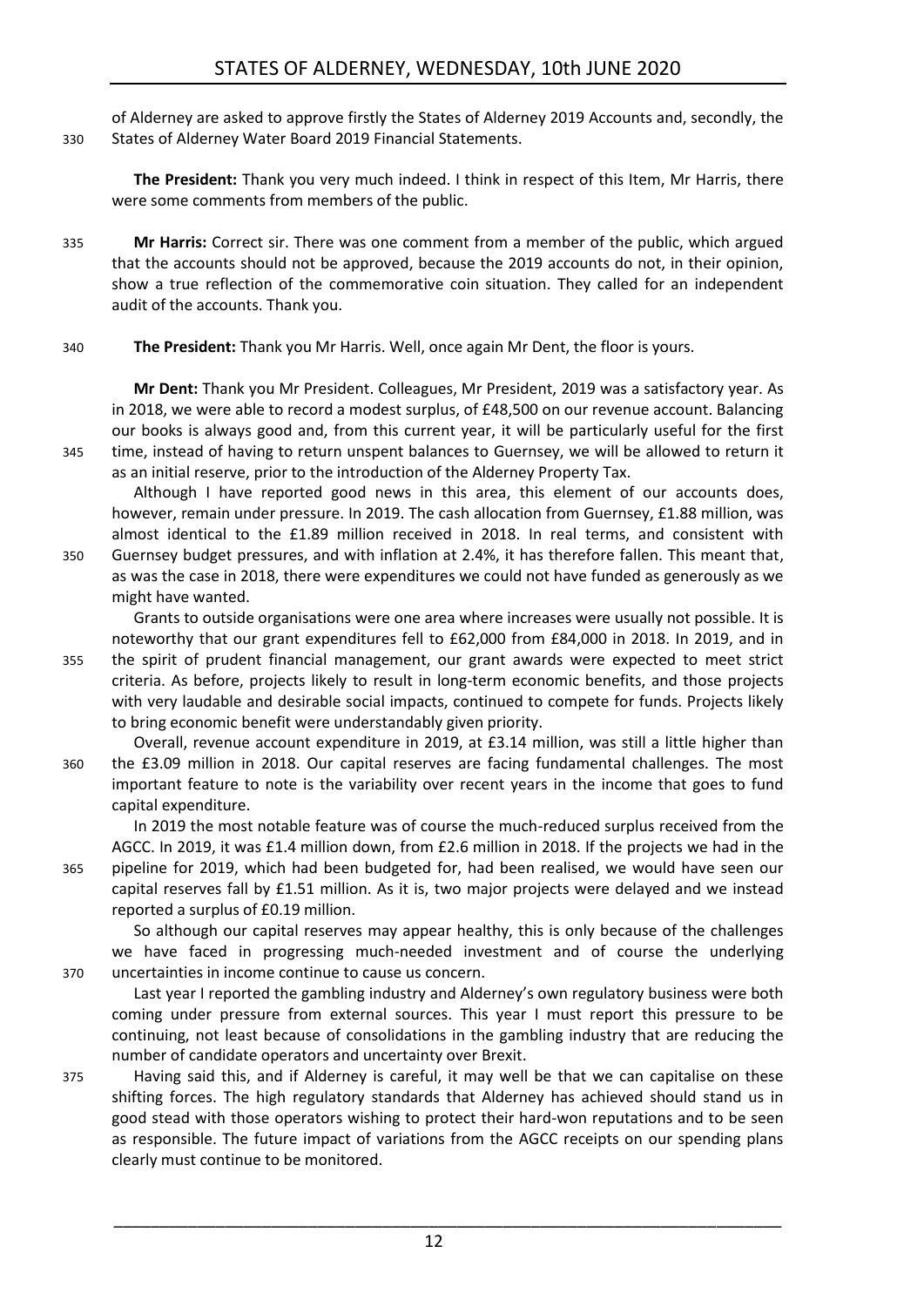380 Last year and the year before, I also reported on a difficult issue we were facing trying to ensure that the capital programme did not slip. Project management capacity to deliver an ambitious capital programme is an inherent risk. But having said this, two high-cost and important projects – phase two of the Connaught Care Home extension and the purchase of a new harbour crane – which when I reported last year were both anticipated to be now under 385 way, have at least been approved.

Purchase of the crane was delayed as the competitive process and the evaluation took longer than anticipated and work on the Connaught Care Home was initially delayed because of project finalisation issues. Usefully, the crane has now been ordered and although a contract has now been left for the care home extension, work has yet to commence.

- 390 The lockdown arising from the Covid-19 pandemic is one again holding up work. Hopefully, the care home project should soon restart. If so, the expenditure plans for 2019 will feature in next year's accounts. Last year and the year before, recognising the difficulties we were facing, we made budgetary provision for additional staff. We had hoped that in 2019 we would therefore be able to reverse the slippages in a range of project initiatives. Unfortunately, despite 395 the Policy & Finance Committee approving new positions, in particular the replacement for the
- States' technical services officer, who left Alderney mid-year, staffing problems continue. Matching our workforce and additional capacity with our capital project implementation

programme would clearly be key to overcoming these ever-continuing slippages.

Our Economic Development Fund began the year with a surplus and, even though 400 expenditure exceed income, finished also with a surplus, albeit smaller. These surpluses at the beginning and end of the year are the accounting outcomes of those earlier referenced difficulties that we had with spending.

I am pleased to report our top priorities last year were once again transport, with our funding of the *Little Ferry* the most significant item. Also digital connectivity and Island Pride. A lengthy 405 discourse on the situation at the end of 2019 does now seem a little inappropriate. The Covid-19 crisis has of course thrown all of the plans we were making in 2019 into disarray. It would therefore be foolish of me to suggest that the next few years will be easy.

Our fiscal union with Guernsey is now more valuable and more important than ever and we are fortunate in being able to access the current Bailiwick help and support funds for supporting 410 our businesses during this first lockdown phase of the crisis. Our major challenge for this year will be a credible recovery plan. If this means closer ties with Guernsey, so be it.

Guernsey have made plans for major borrowing and have indicated that austerity should not be a feature of their recovery plan. We need to run closely with Guernsey, make sure we can access the funds we need for any capital investment the recovery will require and invest for the 415 future of our Island.

The discussions on the review of the 1948 Agreement are, of course, now on hold, as are discussions in regard to any public service obligation contracts for our air services. Next year, with the final moves towards a single Property Tax complete, the Island will have the ability to set property taxes in a manner that reflects the best needs of our economy. It will also have the

420 ability to vary the charge categories and retain other duties. These should be both useful tools for managing our economy.

We need, however, to be clear. Any adjustments we make in these areas may be insufficient to bring us safely through the looming recession. Much will of course depend on the depth and length of that recession. Having said this, our most recent revisit to our Budget for 2020 suggests 425 that the impact can be managed at least during this and the coming year.

Finally, and as always, thank you to all our Treasury staff. We are now being supported even more than anyone could previously have anticipated, as necessary. Thank you very much.

**The President:** Thank you Mr Dent. I am sure we all share your final sentiments.

430 Mr Earl, I understand you are seconding the Proposition and are, coincidentally, the Chair of the Finance Committee?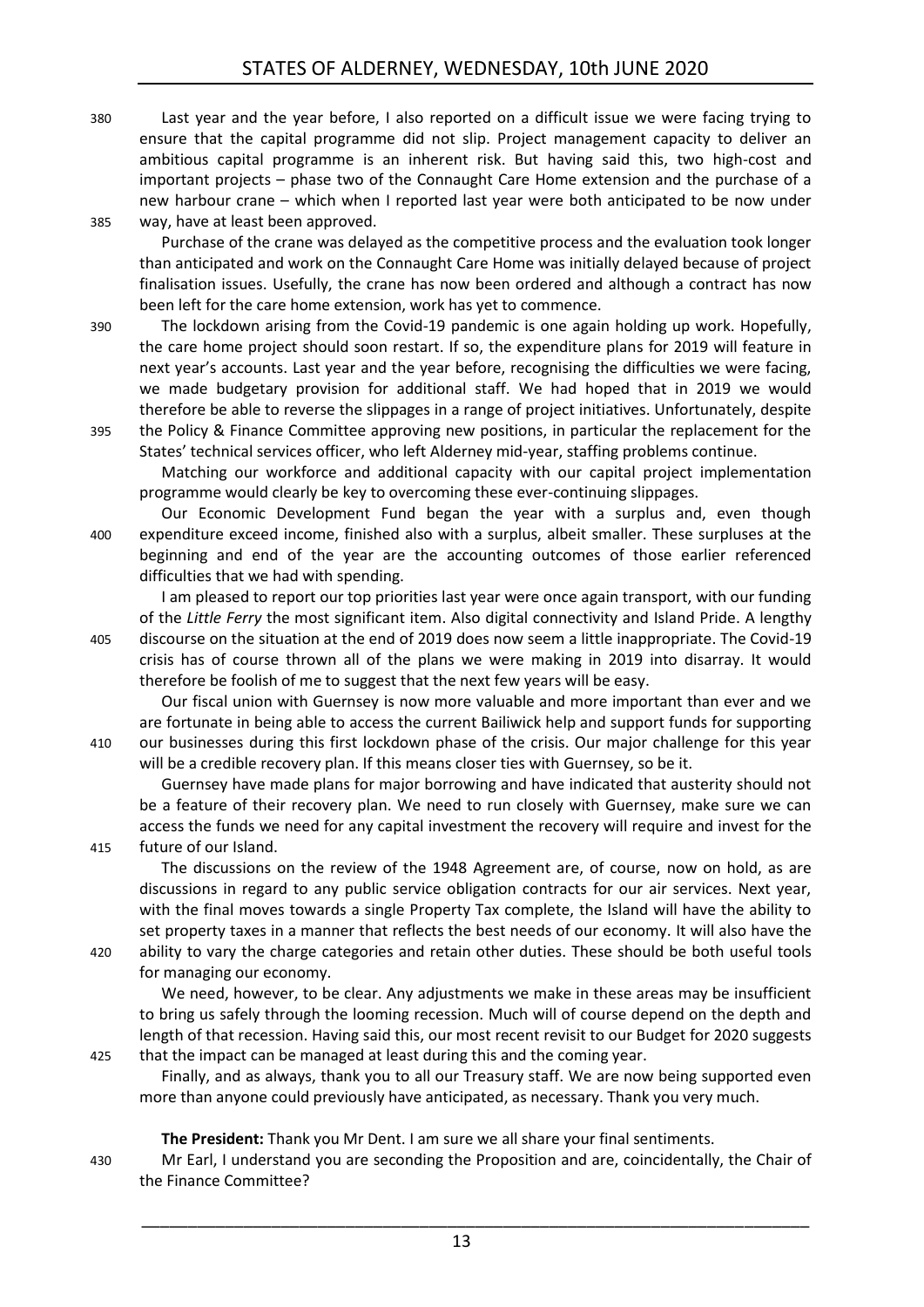**Mr Earl:** That is correct Mr President, fellow States' Members. In view of Mr Dent's comprehensive and extensive report I have nothing to add. I am happy to second it but reserve the right to speak at a later point in the debate.

435

**The President:** Thank you very much indeed, Mr Earl. Now, any Member wish to contribute to this debate?

**Mr McKinley:** Yes please sir, Mr McKinley.

 $440$ 

**The President:** Please carry on.

**Mr McKinley:** Thank you, sir. Just a couple of questions for Mr Dent. The Guernsey £500 million that they have asked for, I think they are receiving, are we likely to benefit in any 445 way from that? I am talking specifically about one case, the marina option, but any other important options as well.

The other question is to do with the replacement of the TSO, Mr Aaron Bray I assume. I do not know how far we have gone on that and it is not for him to reply but just to remark basically that we should be looking now for a replacement. It is quite some time, six months, since 450 Mr Bray left. Mr Phelan is doing an excellent job but I believe we need a permanent TSO.

The other question is to do with Mr Nash's letter. I am interested to hear we could be added about half a million if we take Mr Nash's letter, and what his comments would be on that. Thank you, sir.

455 **The President:** Thank you, Mr McKinley. Mr Greffier, do you have any other contributions?

**The Greffier:** Not at this time, no sir. Mr Dean has just indicated he would like to speak.

460 **The President:** Mr Dean.

**Mr Dean:** Thank you, sir.

Your Excellency, Mr President, fellow States' Members, I would just like to add sentiment to Mr Dent's comments, the excellent job the Treasury team have been doing and I find myself 465 repeating one of the comments from last year, that we still have an acting head of finance. This cannot continue and this needs to be sorted out. Nothing further to add sir.

**The President:** Thank you very much indeed. If nobody has indicated I think –

470 **The Greffier:** Sir, Mr Snowdon would like to speak as well.

**The President:** Mr Snowdon, please.

**Mr Snowdon:** Thank you, sir, fellow colleagues.

475 Just going through the 2019 Budget I would just like really some clarification of the Budget, because there does seem quite a lot of money going out and, as we know, with the gambling there is limited coming in and that is probably going to, unfortunately continue.

So you have got the Old Connaught repairs, £99,000. I might have missed it in the documentation but what is the actual plan with the Old Connaught? Are you just make it wind-480 and water-tight? What is that £99,000, what is the end game? What is the strategy for that building? The Island Hall kitchen, £47,000. That was a lot higher than I thought it was originally. Was that a Committee decision or not? I do not know if you can answer that question.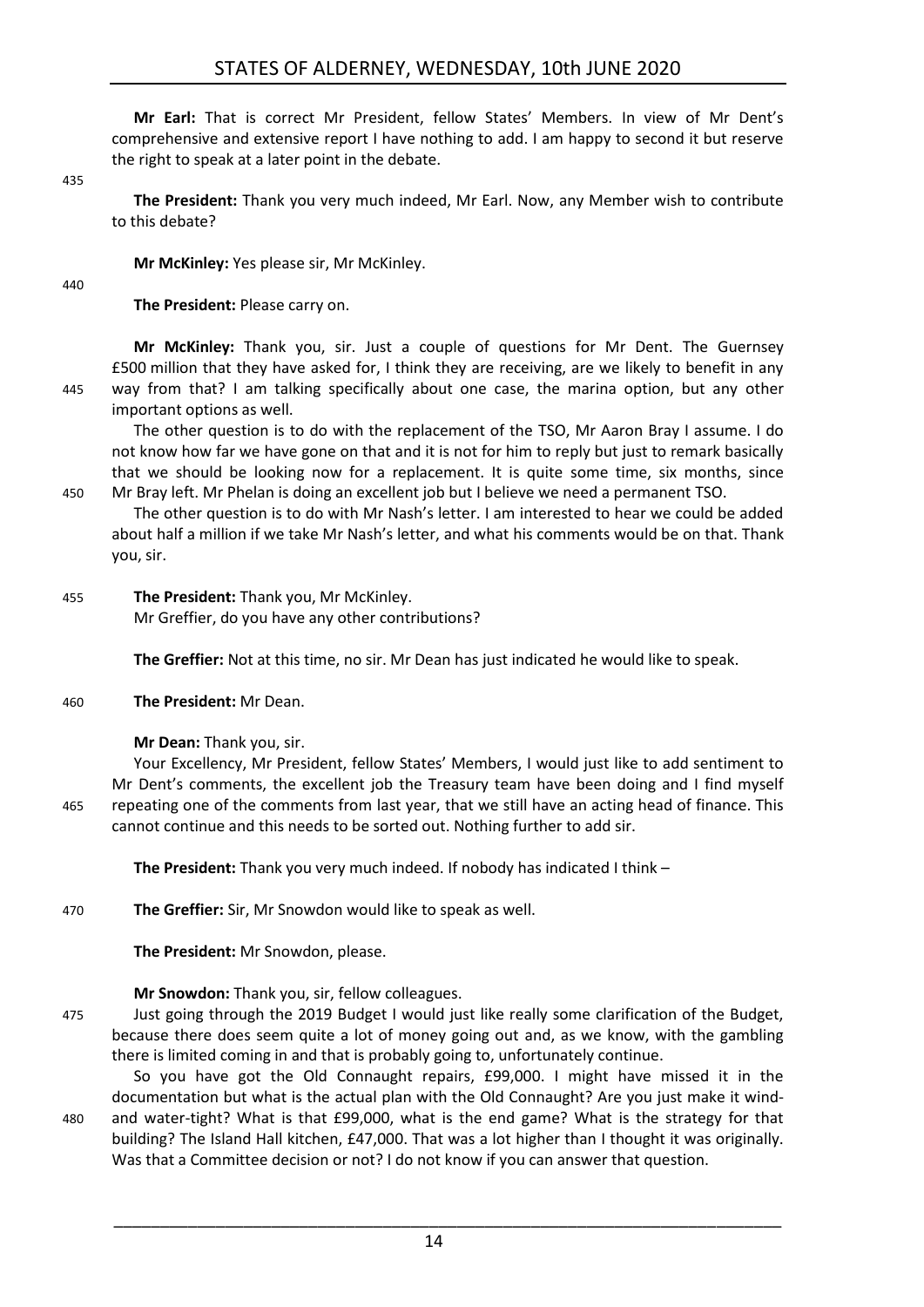Mr McKinley touched on the coins and stamps. I do not know if we have actually come to the time when we do need to actually have some sort of review, make sure that we are getting value 485 for money. I do appreciate they are getting income from it, but we have got local app experts who do keep raising concerns and I am concerned that the concerns that members of the public keep raising on this and I do wonder if we actually are getting the amount of money that we can actually reasonably get. I do not know if the Finance Committee has looked into that in a bit more detail or not.

- 490 It looks like there were some funds on Fort Tourgis. I presume that has now stopped, but I just want a bit more clarification on that. Of course the ABO is doing a wonderful job and a real credit to the States of Alderney as well as the Wildlife Trust and lots of other stakeholders, but I would just like to add, I am not involved with helping the tourism sector at the moment but I think it is really important that if we are propping up some parts of the accommodation sector, it 495 needs to be a plain, level field for everyone. So I would like to really see some more support
- existing accommodation provided that that is what we are doing now. Especially in the current circumstances that we find ourselves in this year.

Regarding the gambling fund, it is concerning that the funds are dropping down because, if we take those funds away, how is the States of Alderney really getting large amounts of income? 500 I do not really think we are apart from a few areas, like occupiers' rates and a few bits and other pieces. I think we really need to contemplate, as a States, more than ever coming together and making sure that we can look at new income streams.

I do not think it is acceptable to keep basically turning around and saying, 'Okay we need to raise a bit more money, let us put it on the occupiers' rates.' Or now, with the new TRP coming 505 back to the States of Alderney, let us just increase those different areas. That is not acceptable. As a States of Alderney we need to look at areas where we can generate some money, whether it be regulating something or looking at other income streams. I think that is absolutely vitally important as we move forward, that we need to look at how we can make some large amounts of capital and, unfortunately, at P&F I do not think there is enough coming on the table where

510 actually we are looking at new ideas to see where those revenue streams could come in. So I just wanted to highlight that.

Also, I think we need to look at how we can help the economy more. I know the report touches on it towards the end, but I think we need to do, with Covid-19, how we can actually help the economy and businesses more.

515 Just touching on Mr Dent's comments, which I will probably clarify a little bit later on when we give the States of Guernsey update, to my knowledge the PSO has not stopped. I believe that is an ongoing process with Deputy Peter Ferbrache basically hoping there is going to be a conclusion to that process sometime soon. Personally, I think it is a process that times have changes from when it was started and I think it is not the right matter to go down the line at the 520 moment.

So I would actually say I would like to see that process ended, but I would say I do not think it is on hold and I do not think, unless Mr Dent can clarify, I do not think the 1948 Agreements are on hold. All it is, is that Covid-19 has overshadowed things at the moment but those pieces of work are still ongoing. I do not think we received anything from Policy & Finance saying they are

525 actually on hold but I am happy for Mr Dent, please correct me if I am wrong. Those are the points I would like to make at the moment, sir. I will pass it back to you. Thank you.

**The President:** Thank you very much indeed Mr Snowdon. Do you have anybody else, Mr 530 Greffier?

**The Greffier:** Sir, I think Mr Jean wanted to speak as well.

**The President:** Mr Jean, please.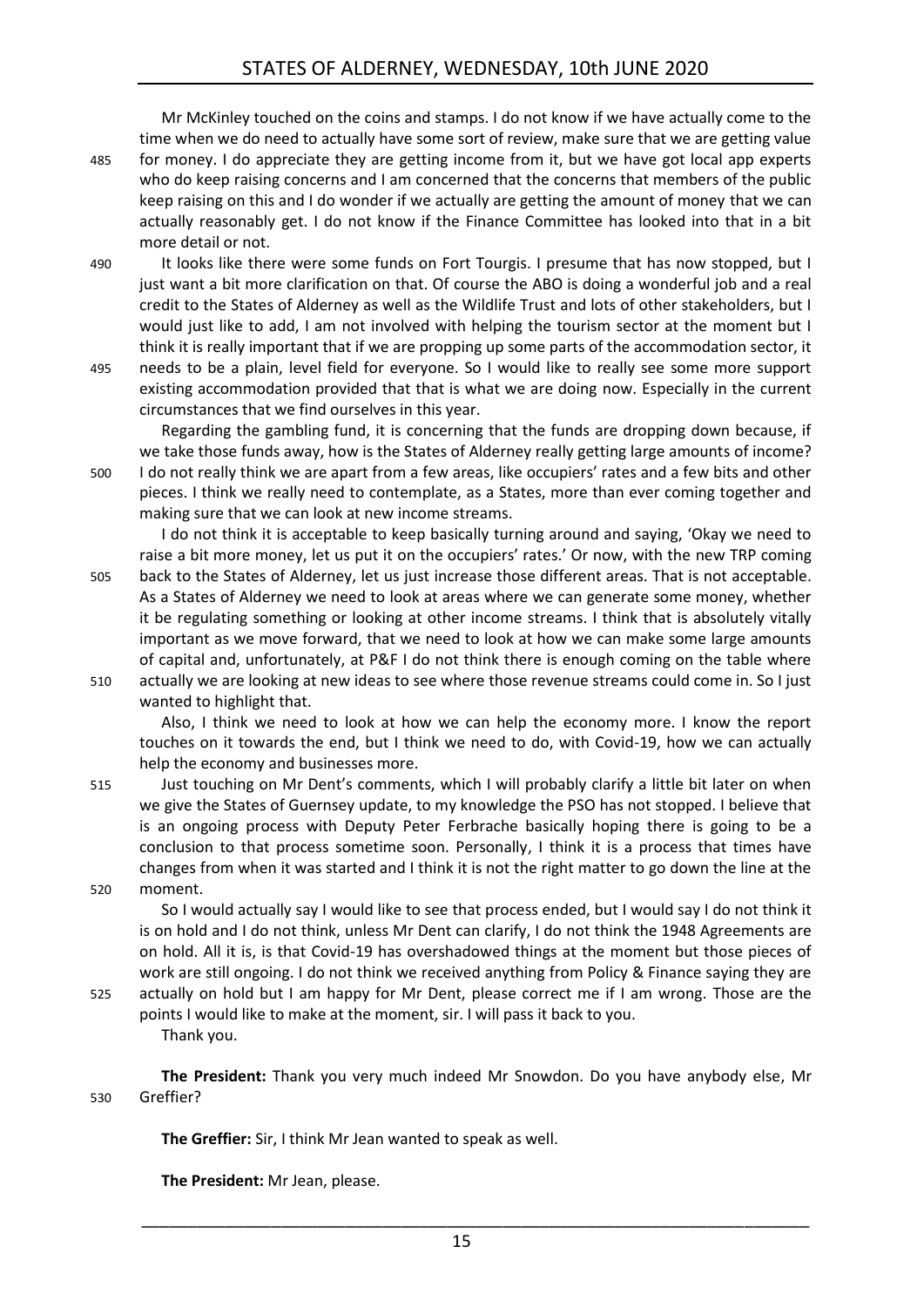535 **Mr Jean:** Can you hear me?

**The President:** Yes we can.

**Mr Jean:** Your Excellency, sir and fellow Members, I would like to make the point as well that 540 I think it is time we looked seriously at the coin situation. For quite some time now, this member of the public who has considerable expertise, has been raising this, and I am pleased to see other Members now looking with curiosity as well.

We should be curious. If we are missing out on income, we have a duty to try to get to that, particularly in these troubled times. I want to express my gratitude to the Treasury Department 545 here and in Guernsey, especially during the current situation, where we have been able to access support for business and the like, which I think has been probably, I would say without doubt, crucial to those businesses and I am very grateful that we are included and it shows that the side of our relationship with Guernsey, which is very strong and much-needed here in Alderney.

- 550 During the lockdown, there are things that come to my mind and one of them is, as we move through it, the recovery process itself, I am interested in seeing more work done down at the harbour towards getting a ferry. I think it is very important and particularly as we are talking now about tourism and tourism in our own backyards; in other words what is being called 'staycation'.
- 555 Alderney does have the chance to access a population of 63,000 and Alderney can go on holiday with that population of 63,000. Deals are being offered in Guernsey and we must do all that we can to compete and to advertise and why I am saying this is because, as part of our budget recovery and our income recovery, those are very important incremental steps, first steps to take in recovering. They are extremely important. That is all I would like to say at 560 present.

Thank you very much, sir. Thank you, Your Excellency.

**The President:** Thank you, Mr Jean. Do we have anybody else who wishes to speak, Mr Greffier?

565

**The Greffier:** Yes sir. Mr Roberts.

**The President:** Mr Roberts.

570 **Mr Roberts:** Your Excellency, Mr President, I support this. However, the breakdown in administration costs and the Civil Service costs are not really filled with clarity and I believe that the public should have these figures in their domain and made clearer. I support the coin initiative and I have done for some time. I think we really should look at it. If there is money to be made from that, and we have got to look at a lot of ways of making money, we should really 575 listen to what this gentleman says. He seems to know what he is talking about.

I was very concerned about the costs of the Island Hall kitchen and I have been for a long time and I could not actually believe that the cost of it actually fell upon us. We have got to source new income streams and we have to work hard to do that but, overall, I do support this. Thank you.

580

**The President:** Thank you, Mr Roberts. Anybody else, Mr Greffier?

**The Greffier:** No sir, no further Members have indicated a desire to speak.

585 **The President:** I think Mr Earl, you reserved your right to speak?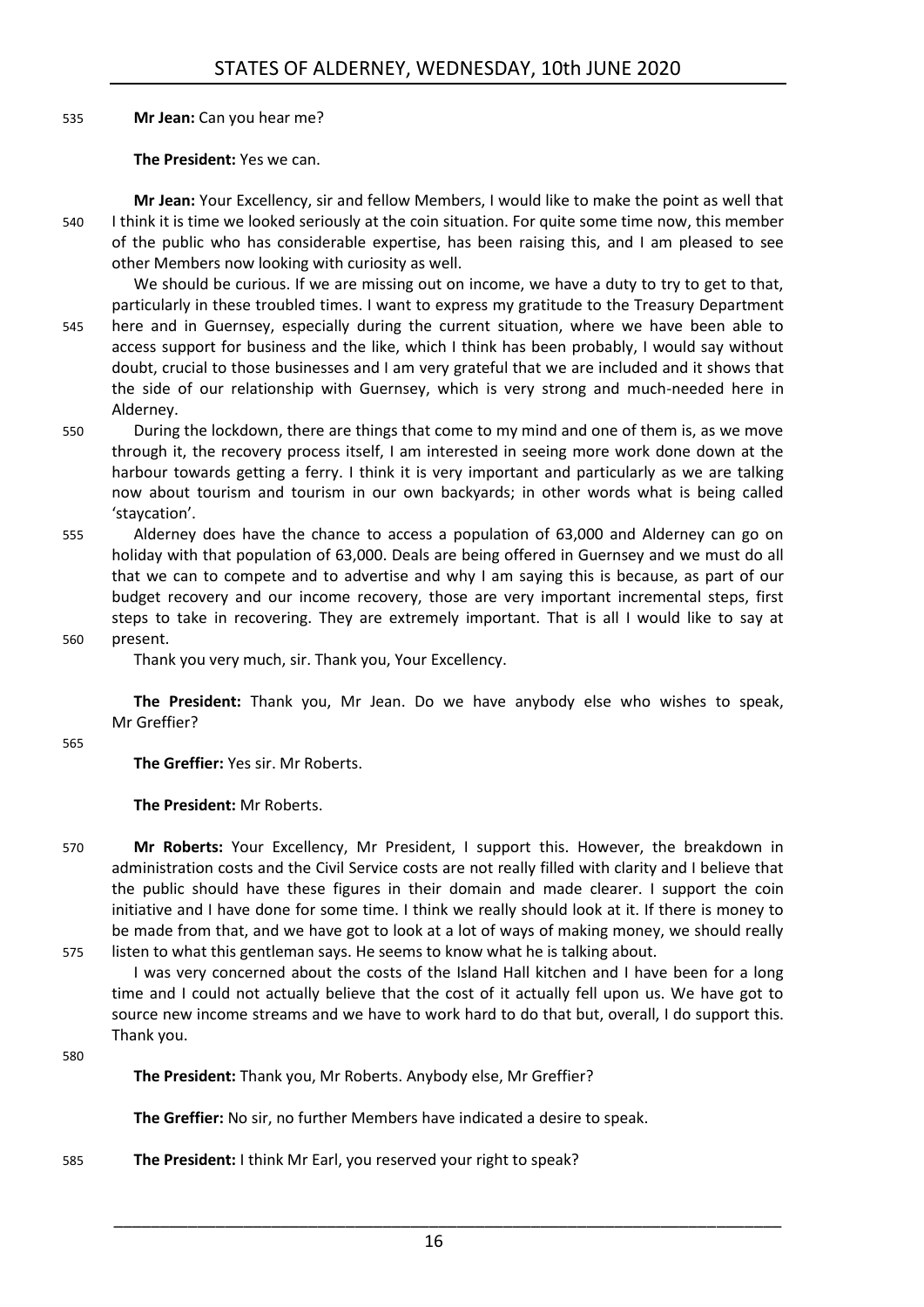**Mr Earl:** I did indeed Mr President, Your Excellency, fellow States' Members. I am getting really tired of Mr Nash and his accusations. The Chief Executive, the acting head of finance and I have bent over backwards over the last 15 months to help him and to provide him with 590 information, but he is like a dog with a bone and he does not give up.

The reality of the situation, that the States of Alderney signed a contract with Commonwealth Mint, two years ago, before I joined the States, and we have a contractual agreement with the Commonwealth Mint, which goes on for another two years. That is the point at which we start looking at whether we are getting a good deal. But I would point out that 595 the deal we get from Commonwealth Mint is actually considerably more lucrative than the one

we were getting from the Royal Mint.

Before I leave, I would like, as with Mr Dent, thank Liz Maurice, Elanja and the whole of the Treasury team for the remarkable job that they do every year.

Thank you, sir.

600

### **The President:** Thank you, Mr Earl.

Well, unless there is anybody else who wishes to speak, Mr Greffier, I shall pass back to Mr Dent to see whether he wishes to sum-up the Proposition.

605 **The Greffier:** Thank you, sir. No one has made an indication at the moment.

**The President:** Then Mr Dent.

**Mr Dent:** Mr President, yes. I would just like to respond to a few of those points. Starting 610 with Mr McKinley. The £500 million, which I think is actually £650 million, in fact the money will be borrowed, I think, for the benefit of the whole Bailiwick, so yes we should be getting access to our share of that money.

The technical services officer I think yes, he is absolutely right. In regard to Mr Nash's letter, obviously Mr Earl has made some comments. I would just like to add that I think some of 615 Mr Nash's computations are based on the expectation that every single coin is sold, that goes on

- the market, and he derives his calculations of potential income by multiplying the number of coins that are available, with the value of those coins. I think the truth probably is that not all coins are actually ever sold. But I go back to the point that we have a contract and that contract has some time to run.
- 620 As regards to the points made by Mr Snowdon, Mr Jean and Mr Roberts, I think by and large they ran through all the activities of the States in some respects. Most of the points I note. I think many of these points are much better brought up in the Committees, which are responsible for the items that they mentioned. We are tonight talking about the accounts, we are not talking about policy in regard to how we actually spend. This is a different matter. But I 625 do note all their points, I think they made some valuable points in general and thank you very much.

**The President:** Thank you, Mr Dent.

I think this matter, Mr Greffier, we will have a vote on, please.

630

**The Greffier:** Thank you, sir. The States of Alderney are asked to approve that the States of Alderney 2019 accounts and the States of Alderney Water Board 2019 Financial Statements. Again, if Members could indicate using the chat function and, in the meantime, Mr McKinley?

635 **Mr McKinley:** Sorry, what is that?

**The Greffier:** Are you in a position to vote, Mr McKinley?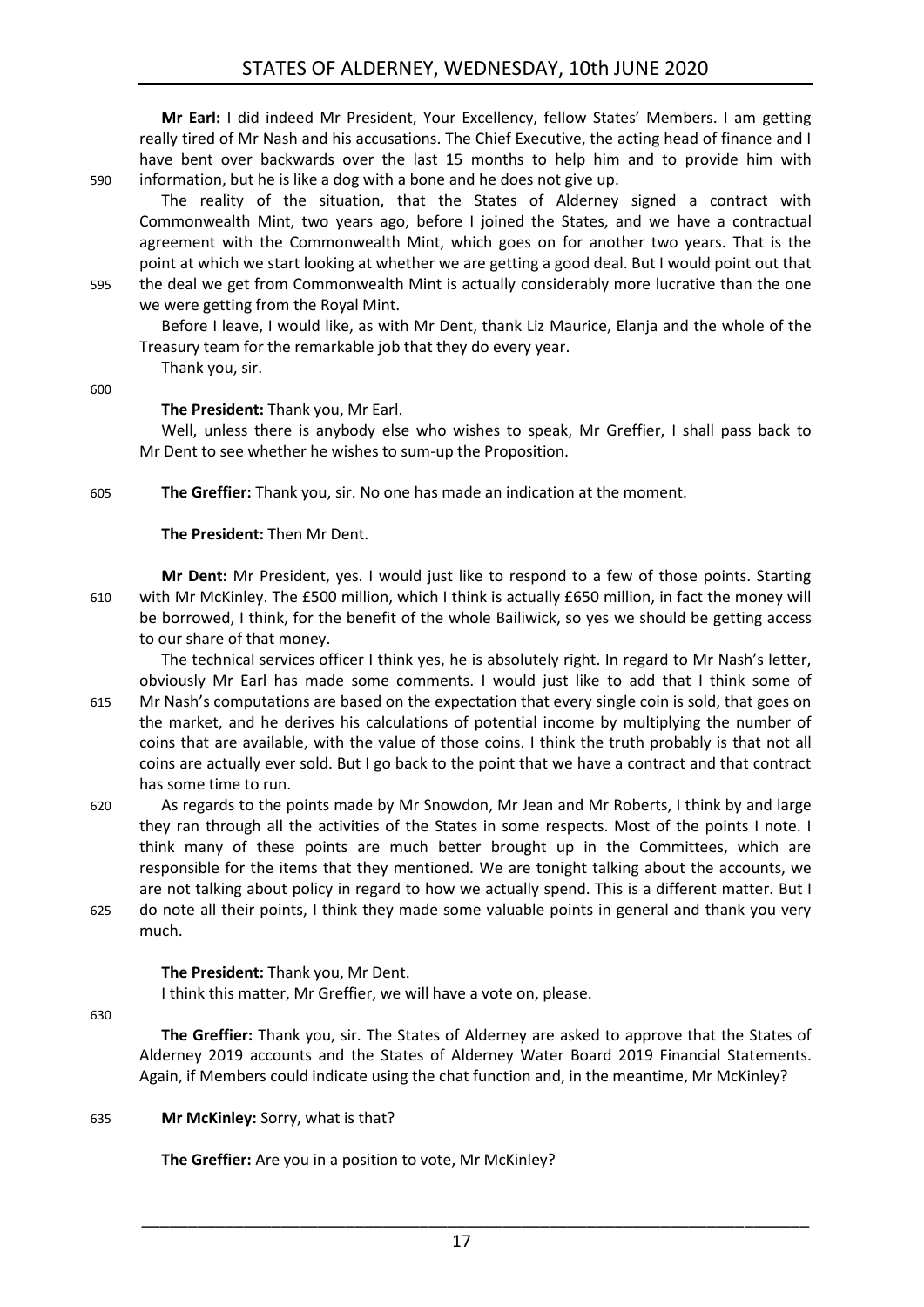**Mr McKinley:** Yes, sorry. I was reading something else. For.

### **The Greffier:** Thank you. And Mr Jean?

**Mr Jean:** For.

640

645 **The Greffier:** Thank you.

*A vote was taken and the results were as follows:*

| <b>AGAINST</b> | <b>ABSTAINED</b> |
|----------------|------------------|
| None           | None             |
|                |                  |
|                |                  |
|                |                  |
|                |                  |
|                |                  |
|                |                  |
|                |                  |
|                |                  |
|                |                  |
|                |                  |

**The Greffier:** Sir, that is all 10 Members in favour.

650 **The President:** Excellent. May I also add my thanks to the Treasury team, who do sterling work, keeping our ship afloat.

### **VI. Ambulance Service – Propositions carried**

<span id="page-17-0"></span>*Item VI.*

*The States of Alderney are asked:*

*1) To approve the implementation of option three to create a combined Ambulance and Fire Service; and*

*2) To request the preparation of options to move away from a subscription service in the 2021 Budget.*

**The President:** Can we now move, Mr Greffier please, to Item VI.

**The Greffier:** Thank you, sir. Item VI this afternoon is the Ambulance Service. A letter has 655 been received from Mr James Dent in his capacity as Chairman of the Policy & Finance Committee and the States of Alderney, bear with me while I get to the resolution, are asked firstly to approve the implementation of option three, to create a combined Ambulance and Fire Service and secondly to request the preparation of options to move away from a subscription service in the 2021 Budget.

660

**The President:** Thank you very much indeed. Mr Harris, I believe you have a summary of comments that were made in respect of this Item.

**Mr Harris:** Yes indeed, sir. Of the eight members of the public commenting about the 665 ambulance service Item, seven were supportive of the proposals for option three, recommended to the States. One person said they support the proposal for a joint Fire and Ambulance Service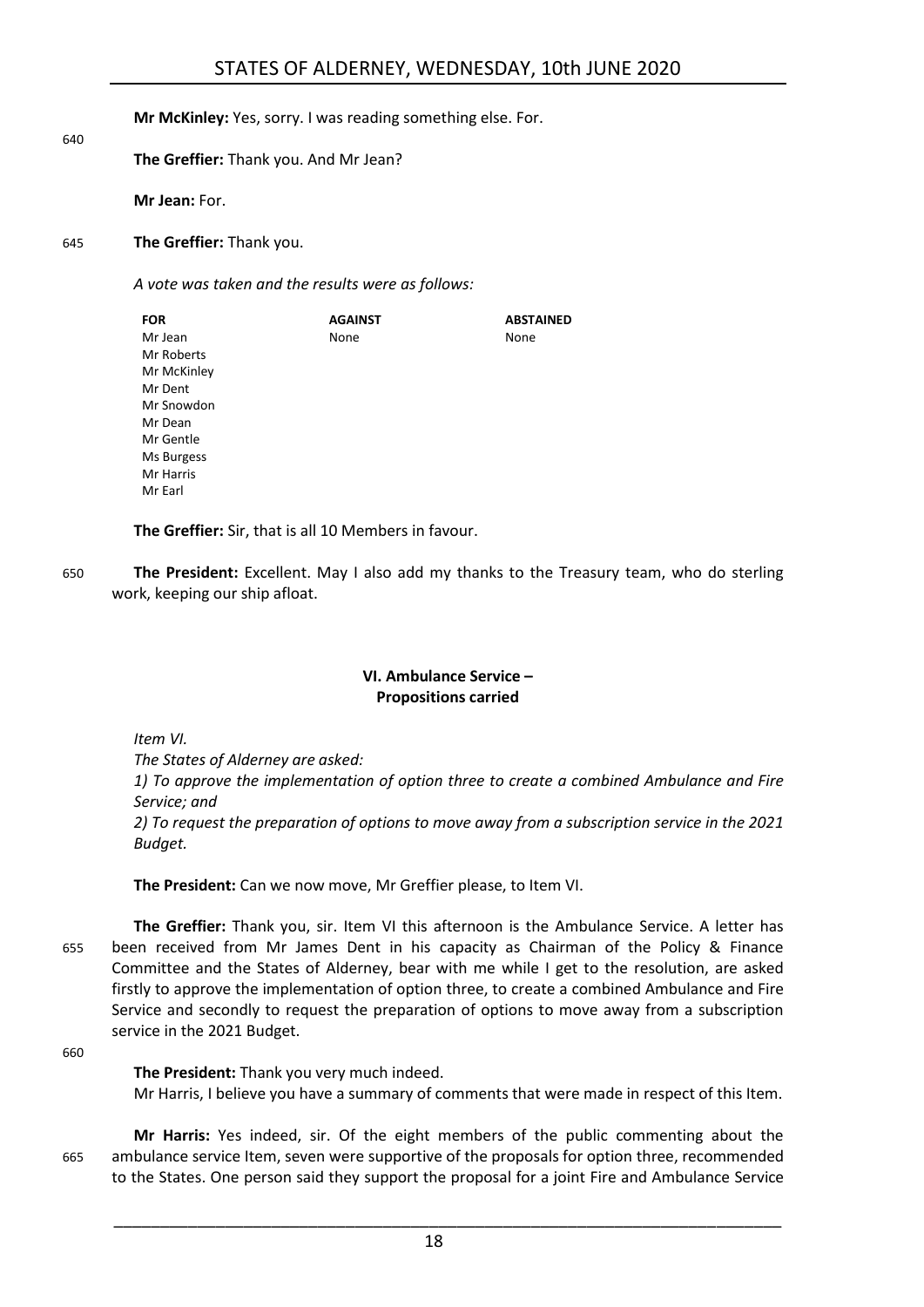and the proposal to fund the service from taxation rather than subscriptions, another drew attention to the compliments and commendations of staff and service users at the Connaught Care Home about the current Ambulance Service, who they described as efficient, effective and 670 professional in providing person-centred care. The leadership of the current service is also praised.

Another supporter of the proposals for the service commented that, having seen how hard they have worked over the last six months, the Island is lucky to have them. One member of the public said that both he and his wife had called on the Ambulance Service and they had received 675 prompt and efficient care with good humour. They praised the service and hoped it would continue.

Another member of the public set out the excellent care her husband had received from the Ambulance Service in being transported to the Mignot Memorial Hospital and then for a medevac, and expressed their gratitude and support for the Ambulance Service, who showed 680 extraordinary competence and kindness on three occasions.

A member of the public commented on the good reports they had heard and that the States should take full responsibility and run the service as recommended in option three of the Billet. A member of the public supported option three and expressed support for the necessary work to address the financial and legal requirements to complete a transfer from the old Alderney 685 Ambulance Service.

One member of the public expressed concerns about the transfer of assets from Alderney Ambulance Service Ltd, to the States, because they believed the assets must go to a charitable cause. They expressed concerns about comparisons made in the report, because non-emergency patient transport is not a feature of all options. They made reference to proposals of the former 690 chief ambulance officer. And that is it.

Thank you, sir.

**The President:** Thank you very much indeed, Mr Harris. Mr Dent, I understand you are going to propose this Item?

695

### **Mr Dent:** Mr President, thank you.

I would like to start with a short summary of where we stand. In December, following a review of the service by strategic adviser Richard Webber, the board of the Alderney Ambulance Service handed the service over to the States and Richard Webber had identified a series of 700 urgent actions required to bring the service up to a safe, sustainable standard, and an internal dispute between board and its crew had begun.

I need here to emphasise the fact that, until the service was handed over, the States of Alderney were not running the service. On 11th December, and consequent to the handover, the Policy & Finance Committee met for an emergency meeting. They resolved unanimously to 705 ensure that there were short-term and that there could be long-term arrangements in place for a safe ambulance service.

I am sure you also remember these short-term arrangements continued over the Christmas and new year period, and indeed have been continuing ever since. For the last six months, the service has operated under the leadership of the Chief Fire and Rescue Officer, with initially 14 710 volunteers who were trained to enable the service to operate.

Early in January, P&F had their first opportunity to review the situation. They were able to question Richard Webber and they were able to look at how the service had been coping. In summary, and if I may I will simply remind you of the very positive views at that time of our professional partners in health delivery. They noted there, that is to say the service operated

715 under the leadership of the Chief Fire and Rescue Officer, their attitude to their patients had been nothing short of exemplary, they are efficient, kind and compassionate with their patients.

In February, P&F considered six models for a reconstituted Ambulance Service and requested the CEO to prepare detailed business cases for three of them. The three selected for more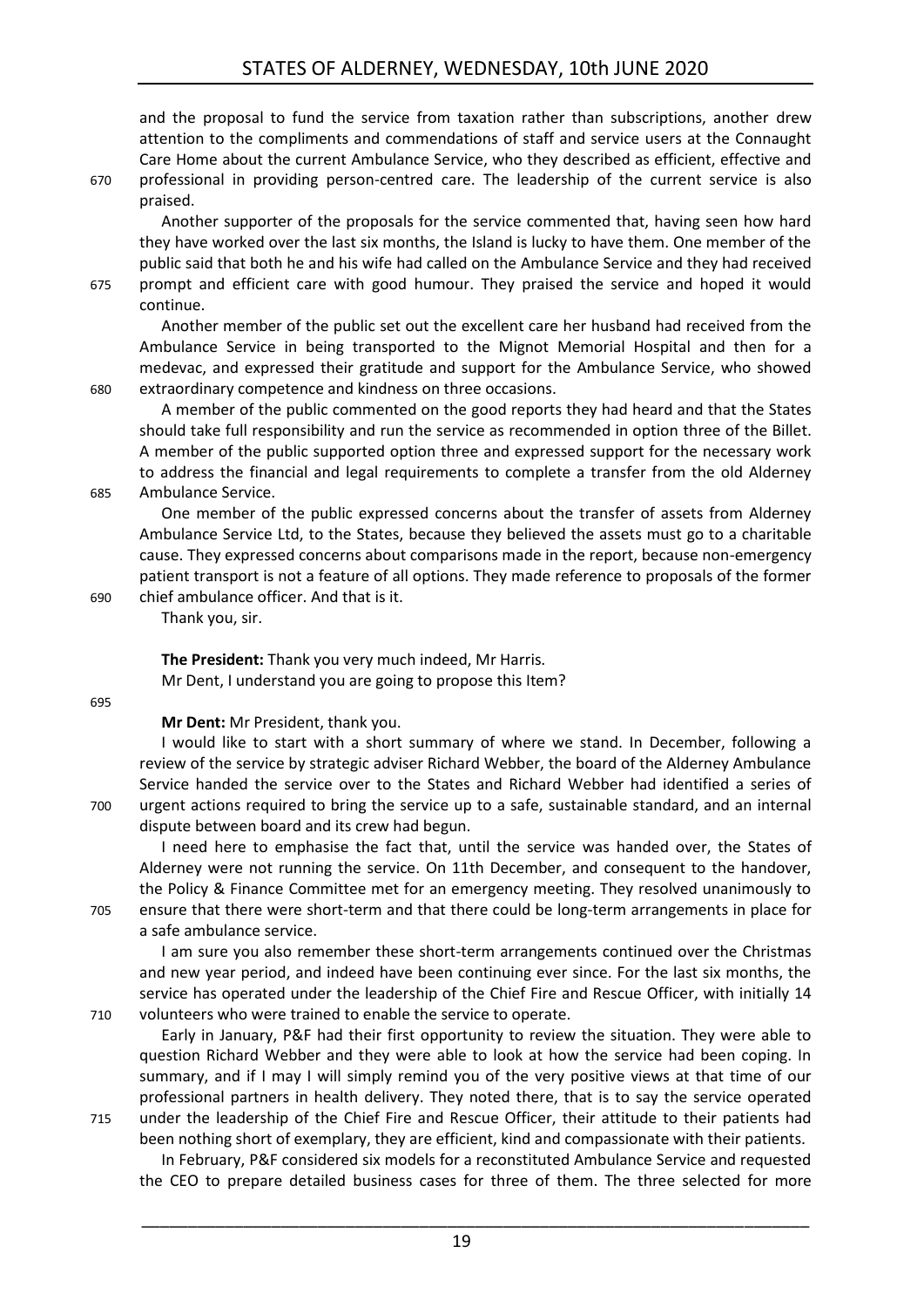detailed examination were, option one: replace the Alderney Ambulance Service with a new 720 company but keep the same volunteer and subscription model; option two: an Ambulance Service provided by the States of Alderney; and, option three: a service provided by the States of Alderney, which combined aspects of the Fire and Ambulance Service.

The detailed business cases for these three options were presented to P&F some two weeks ago. The prime concern for P&F was to have, going forward, a safe, 24-hour, seven days a week 725 service. The pros and cons of each option are set out in the Billet and therefore to go through

them in detail tonight is, I hope, unnecessary. I think it is suffice to say, in regards to our prime concern, that none of us here this afternoon really have the necessary expertise in ambulance and transfer service to make a definitive judgement and therefore the views of those that do, the medical professions and the IMC and in 730 the hospital, are of paramount importance.

I should consequently like to refer to a number of matters that were considered important by our medical professionals. These were:

(1) The economies of scale that option three presents. With this option there was the opportunity for delivering a more resilient level of service;

735 (2) The economies of scope that option three possessed. With this option, staff with a greater range of skills and demonstrable qualifications would be able to deliver a wider scope of emergency service response;

(3) The opportunities from restructuring that are inherent with option three. With this option there would be an opportunity to rationalise the existing managerial command support and 740 resource requirements;

(4) The advantages of inter-operability that option three provides. Staff working together on a daily basis would be better able to establish close working relationships and joint operational procedures;

- (5) Improved communications. Option three was favoured by the Joint Emergency Services 745 Control Centre in Guernsey. If the centre manages all three of the emergency services, a combined service would clearly be particularly useful to them should there be a major emergency.
- (6) Improvements to operational effectiveness. The current Covid-19 pandemic is particularly illustrative of this. Our Ambulance Service, together with the Fire and Rescue Service, have 750 recently been at the forefront of strategy planning and have already had to work closely together. With the increasing threat of chemical, biological, radiological and nuclear incidents, joint responses are going to become increasingly important. A separate company or a charity running a part of the service would find it difficult to provide the rapid responses necessary. They would also be sourcing expertise separately.
- 755 (7) Clinical governance benefits from option three. It is now incumbent on all public-facing organisations to accept professional governance and data protection regulation. There is also a need for them to be able to ensure the effective exchange of date, knowledge and expertise, and to be demonstrably focussing on service quality and continuous and sustainable improvements in the quality of service provided. Doing this through a small, independent 760 charitable-based organisation will not be easy.

Now there is one matter that I do feel confident to speak on myself and that is costeffectiveness. Experience of other jurisdictions, an integrated fire and rescue service, is reported to bring a major cost benefit. There are, I believe, well-documented examples in Ireland and the UK Overseas Territories of Gibraltar, British Virgin Islands and Bermuda; also in Hong Kong and

765 France, Holland, Belgium, Denmark and Germany have all implemented some degree of integration.

A report in 2015 in fact recommended greater integration for Guernsey, largely for the reasons I have outlined. At this juncture I would like to add something that has been brought to my attention in the last few days. If a private company runs the ambulance service, they would 770 have to pay approximately £30,000-£40,000 initially, just to get their policies and procedures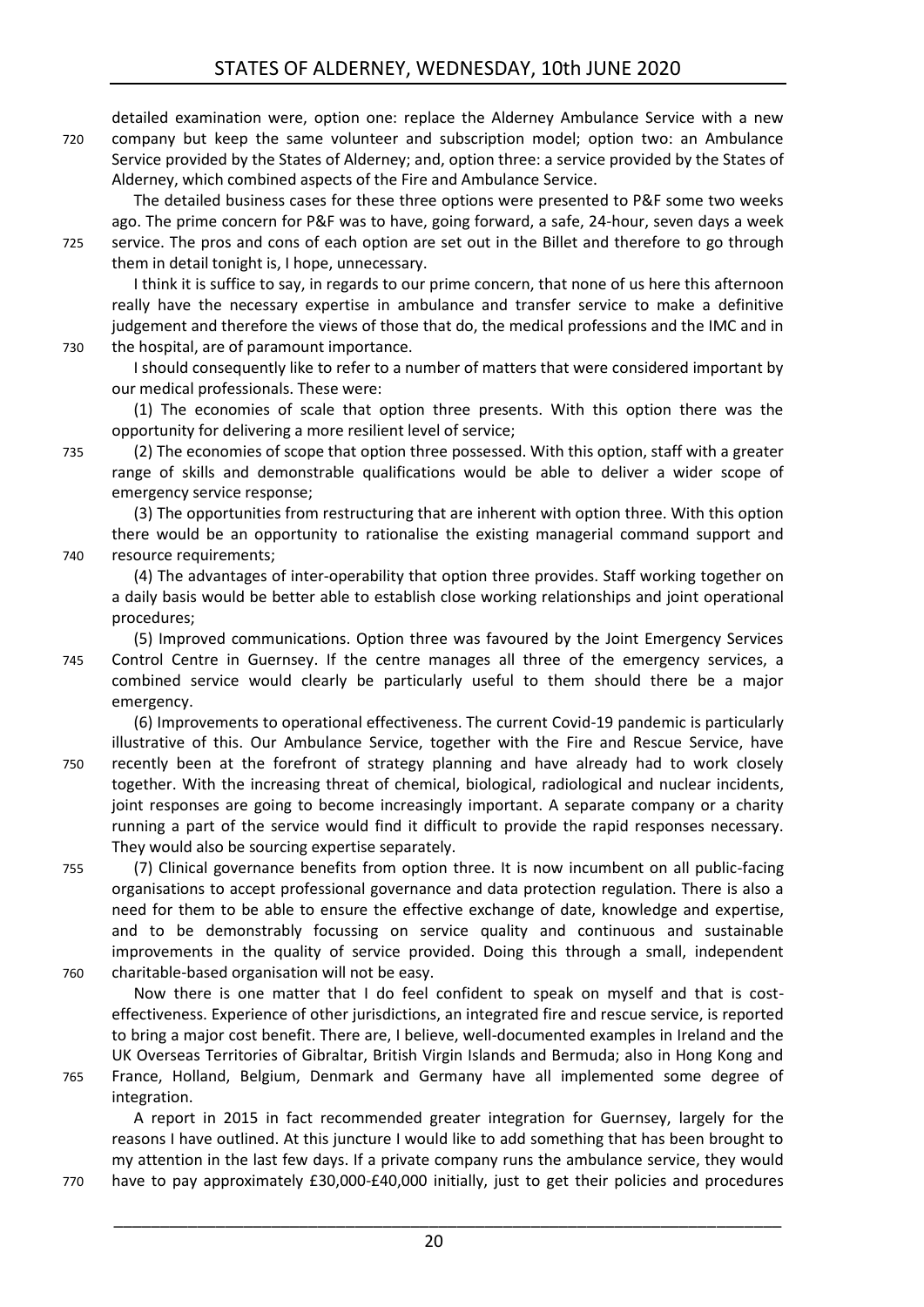written, under Bailiwick Law. The IMC had to do this and in fact it cost them even more. These extra sums are not in the Billet items, they are extra/over.

If the integrated ambulance service is States' run, governance and regulation can be achieved under the auspices of the Health Care Professional Council, as this body recognises all 775 ambulance qualifications, such as paramedics and emergency medical technicians.

Finally, both options two and three provide an opportunity for the States to consider a move to fund the service through tax receipts, an inherently more efficient way of dealing with the service, if only because much of the present administrative costs seem to be spent on chasing debtors, including visitors to the Island.

780 Ending subscriptions would also make the service more inclusive and available for all Island residents. It has become evident that those least able to afford the subscription are least likely to subscribe and these are amongst some of our most vulnerable residents. Both options two and three would also provide the States the opportunity to waive fees for a voluntary body who rents. Option three, because the administration would be shared with the fire service, it is 785 cheaper than option two. I would consequently commend both elements of the Proposition to the Chamber. Thank you.

**The President:** Thank you, Mr Dent.

Ms Burgess, you are going to second this Item, I understand?

790

**Ms Burgess:** Yes thank you.

So thank you, Your Excellency, Mr President, fellow States' Members. As has been said, in December the Board of the Ambulance Service Limited informed the States of Alderney that they were unable to provide the Island with an operational service. This meant that the States of 795 Alderney had to step in at short notice to ensure there was a continued service, which was fit for purpose and able to meet the needs of the Island.

We now need a long-term solution. In May's Policy & Finance Committee meeting, we looked at the three options, as summarised by Mr Dent. Option three was voted for. This suggests we move to develop a more integrated States of Alderney-run emergency service, combining the 800 current interim Ambulance Service and Fire and Rescue Service. We have received communication and support for option three from the Island Medical Centre. Dr Sally Simmons pointed out examples as to why it was favoured, such as it was felt that option three was the most efficient service, giving a more resilient level of emergency response cover.

Receiving this communication from a clinical perspective and hearing that all the Island 805 doctors were strongly supportive of it has strongly influenced my decision-making. It is important to have this endorsement from the medical professions on the Island.

We have been told that the temporary service is working and supported well. So far, 17 volunteers have come forward, both old and new. In an Island of the size of Alderney, it makes sense to integrate our services, especially as it does not compromise on safety or efficiency. The 810 firefighters, already multi-functional as they are trained and equipped to respond to a range of emergencies due to our Island being isolated, so all staff members are multi-skilled.

It has been said that the combining of the services would make governance clearer, easier to implement and more transparent and I agree with that. In this model we can see there will be a manager, deputy, six volunteers from both services, with four from the fire-only and four from 815 the ambulance-only. This makes for a very efficient and safe number of volunteers with

continuous ongoing training.

All this makes me happy to support option three, by looking at the standard and safety of the service as it does not compromise. I also noted the recommendation from Mr Stephen Taylor, the States of Alderney's strategic financial adviser, indicating that the report in option three 820 showed to be efficient and cost-effective.

I support the moving away from the subscription model, with the introduction of a single property tax. This will mean the cost of adding the Ambulance Service to the budget would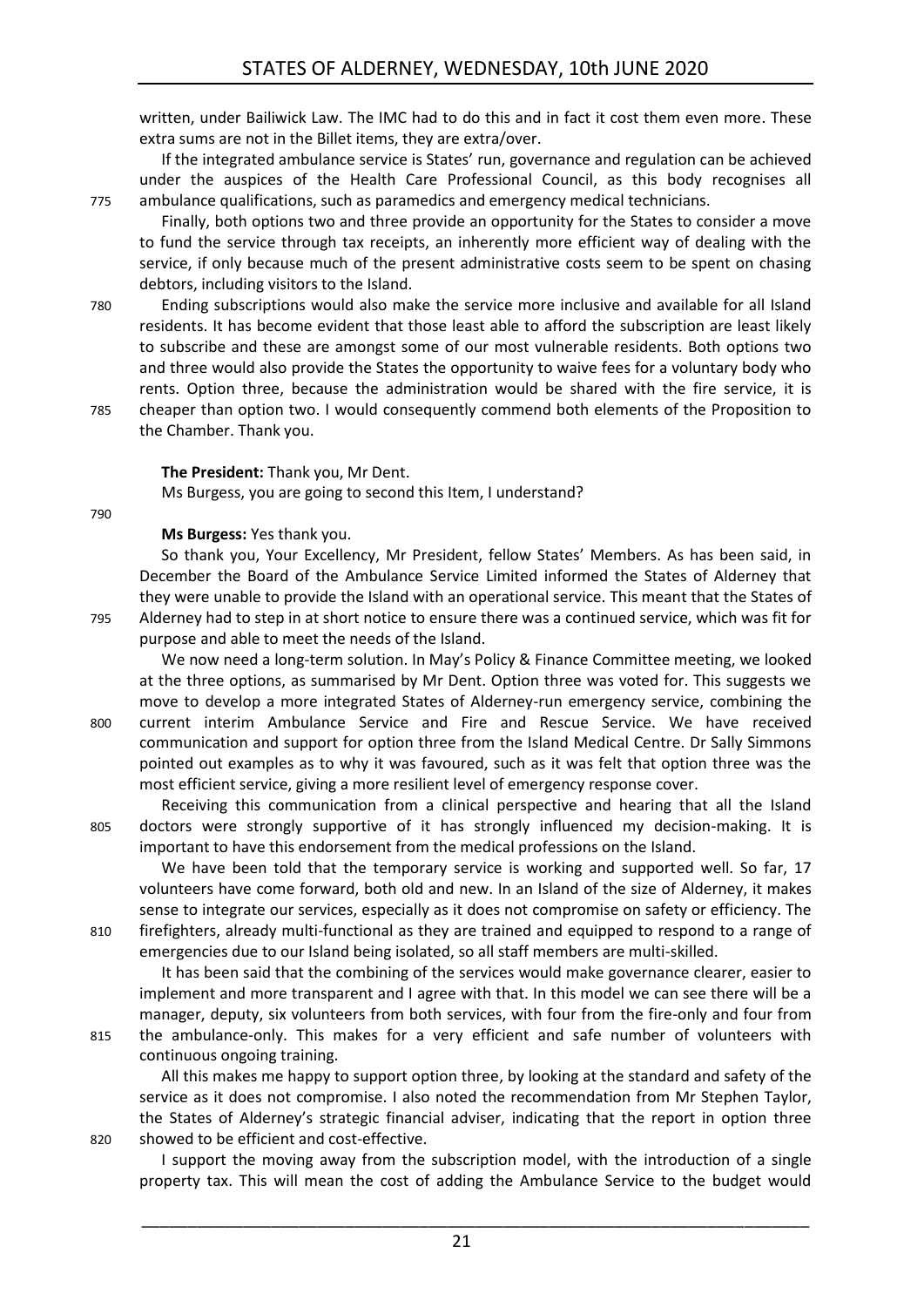equate to about £50 per annum, from an average domestic property of 300 TRP units. It is more cost-effective to end the subscription fees, as it will make it more inclusive and available to all

- 825 residents. The subscription method had not been covering all the running costs. An example of why I had difficulty supporting this subscription model is, if somebody is taken ill and needs to call out an ambulance, but has actually forgotten to renew their subscription, they are met with a bill of £250 per call out. If they need to take the ambulance to the airport or to be collected, it really quickly adds up.
- 830 This, then, can mean added pressure when something already has occurred, what may be the start of difficult times financially as well as medically. If it is added to the household's annual bill, this is taken out of the equation, as all will be covered. If we look at the subscription rate, at £40 for a single householder, £75 for a couple and £95 for family, the annual household extra cost of £50 shows again the cost-effective and takes out the work of chasing bill collections and doing 835 subscription drives.

As I have stated already, and it is really important in my consideration, that this is inclusive of everyone and works out favourably in comparison to the cost of subscriptions.

I also believe changes like making arrangements for basic patient transfer, where there are no medical concerns or needs for specific equipment, can be met by other licensed vehicles and 840 is a good thing. This means the ambulance availability is freed up. So, in my summary, I want to say that I am happy to support option three. I think this is resilience in a combined emergency service, as especially I see no compromise on safety, professionalism or efficiency of service. I thank all those who have supported the ambulance in previous years and those who are doing so now.

845 Thank you.

**The President:** Thank you very much indeed, Ms Burgess. Would any Member like to a contribution to this debate?

850 **Mr Jean:** Please if I may sir.

**The President:** Yes, well you can start us off, Mr Jean, please. Carry on.

### **Mr Jean:** Thank you very much.

- 855 I have a number of concerns about the submission to the States for decision on June 10th. I am already aware that I will be voting against the motion because of the areas of concern I have. One, the report on which James Dent's letter is based does not compare like with like to the three options. Two, some of the statements used against option one and in favour of a Statesrun operation appear biased. Three, the report on which the letter is based makes no reference 860 to alternative proposals, which have been put forward by the former chief ambulance officer,
	- with the support of Dr Aaron Pennell, medical director of the Emergency Doctors' Medical Services Ltd, in the UK, and a trustee and a former director of the Alderney Ambulance Service Ltd.
- Four, the letter admits that a mechanism for transferring the assets of the former AAS to the 865 new operator is yet to be determined and will require legal advice. I believe that the transfer is not possible, owing to the constraints in the memorandum and the articles of association of the Alderney Ambulance Service Ltd. Therefore we should not be committing to an option to move to a States-run service until that major issue has been sorted out, if indeed it can.
- I will deal with this issue first, as it is fundamental to the project. Release of the assets, both 870 the hardware including the vehicles, and the reserves of the Alderney Ambulance Service Limited have a substantial value. Paragraph nine of the memorandum of association and articles of association –

**The Greffier:** Sorry to interrupt you, Mr Jean.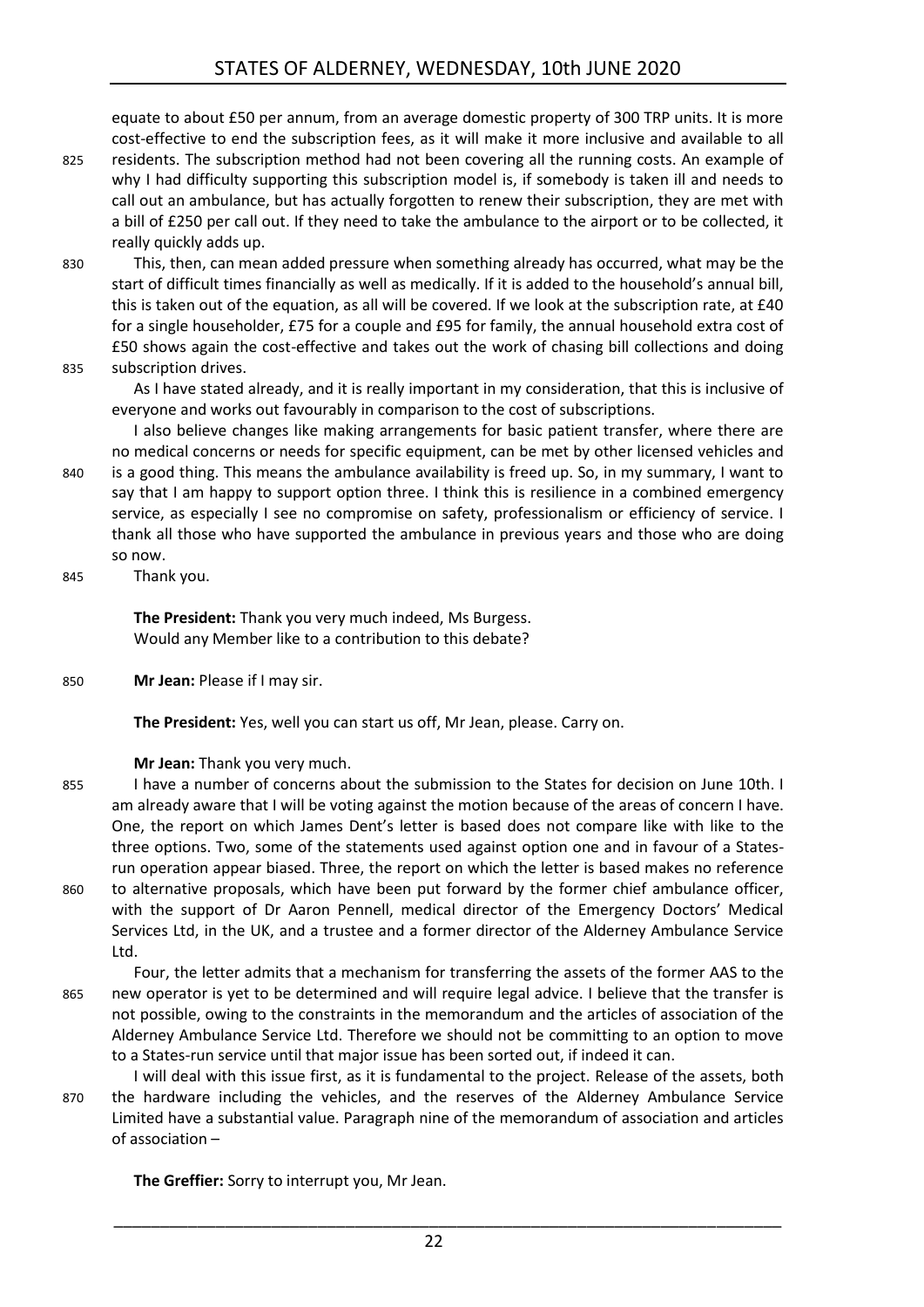### 875 Mr President, Mr Dent has raised a point of order.

**Mr Dent:** Mr President, Mr Jean was commenting on the articles of association. It is obviously for the directors of the Alderney Ambulance Service to take advice on how to wind-up the company. While the Alderney Ambulance Service is a limited company with charitable statues, 880 its articles of association provide for the organisation, when wound up, to make gifts of the assets to any organisation, conducive with the primary objects of the company. Nowhere does it say that these need to be another charity. They also require the Alderney Ambulance Service Ltd to co-operate with any Bailiwick authority to provide for their objectives. Thank you. I just wanted to make that clear.

#### 885

**Mr Jean:** Thank you. May I continue? Can you hear me? Mr President, may I continue? Can you hear me?

**The Greffier:** I can hear you, Louis.

890

**Mr Jean:** Thank you. I am grateful for somebody replying. Can I continue?

**The President:** My connection has just gone down. Has everybody else heard what Mr Jean has been saying?

895

**Ms Burgess:** Yes thank you. That is Annie.

### **Several Members:** Yes.

900 **The President:** Thank you. It seems to be a problem my end, then Mr Greffier. So please carry on Mr Jean.

**Mr Jean:** Thank you very much. It is quite right to say that legal advice is required. But I am saying that until that such advice has been sought and received no decision should be taken as 905 to option two or three. Dealing now with my first point that the report is not comparing like with like.

The Alderney Ambulance Service Limited model not only provided a service dealing with emergencies, but also patient transportation in other circumstances. This incurred additional use of resource and cost, options two and three, with which it is compared, does not provide such 910 transport, relying instead on people using taxi or other private transport. To provide a fair

comparison, there should have been an assessment of the costs and call on resource that if a new Alderney Ambulance Service company/charity were to limit itself to emergencies. There is no reason why that could not be done.

Secondly, the suggestion of bias and for this I will need to refer to a number of statements in 915 the Billet letter. There are further examples that were presented to P&F. Page 14, when listing pros and cons of the Alderney Ambulance new company model it is regarded as negative that it would require some of the existing volunteers to be retained. Or is that a reference to the former volunteers, or else there would have to be recruitment and training of new volunteers. Yet on page 17 the seeking of more volunteers for option three is listed as positive.

- 920 Back to page 14, why would there be a risk of the previous issues recurring if agreed procedures were followed? It presupposes, without justification, that there would not be efficient management, potential risk of reliance on one family, recruitment would be a matter for the new directors and I would say that, on Alderney, in many of the voluntary organisations, there are many members of family in more than one of these situations. So would we then 925 consider that unhealthy in every single organisation? I think it is wrong.
	- \_\_\_\_\_\_\_\_\_\_\_\_\_\_\_\_\_\_\_\_\_\_\_\_\_\_\_\_\_\_\_\_\_\_\_\_\_\_\_\_\_\_\_\_\_\_\_\_\_\_\_\_\_\_\_\_\_\_\_\_\_\_\_\_\_\_\_\_\_\_\_\_ 23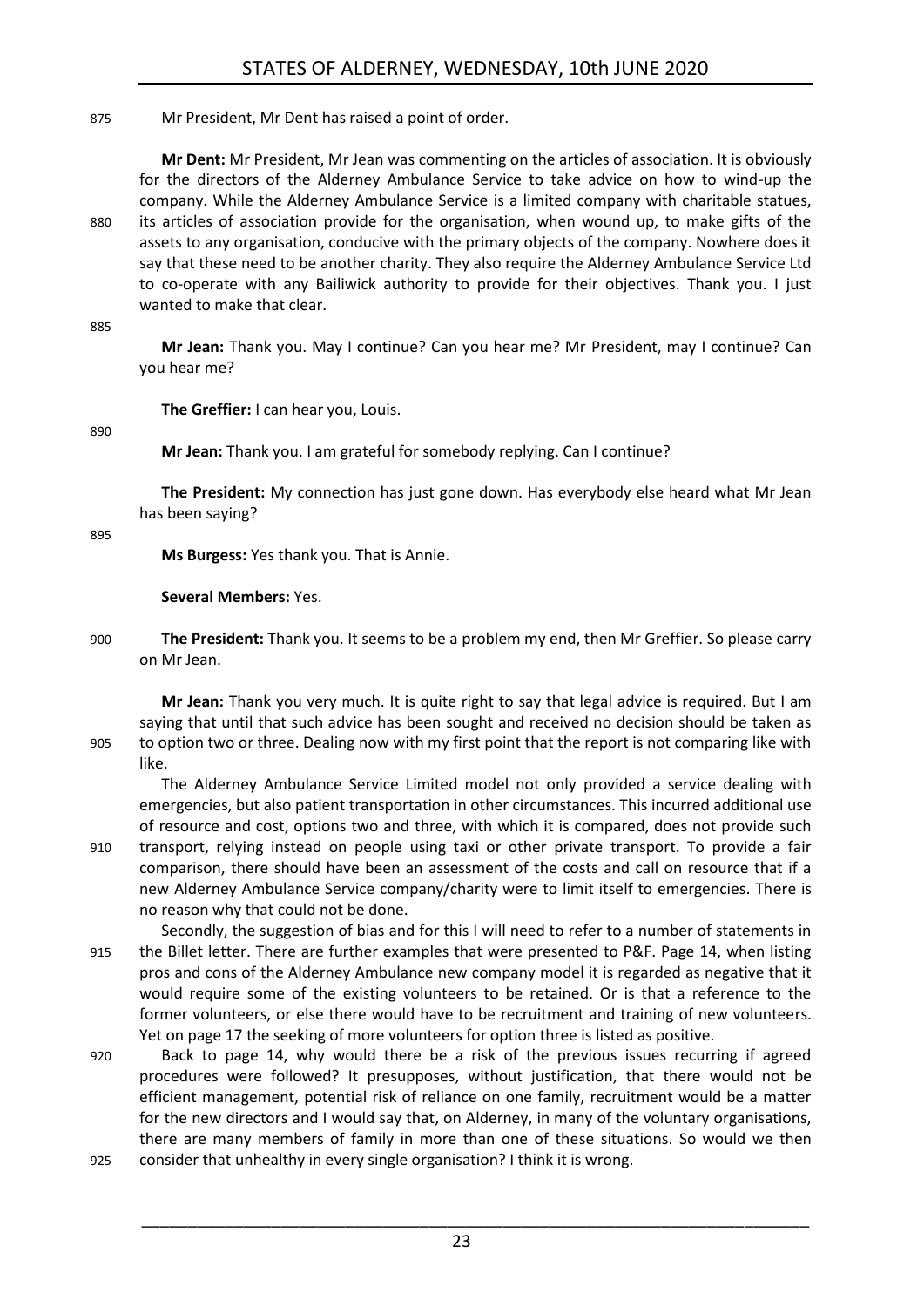Dependency on subscriptions is seen as negative, although it has worked satisfactorily for decades. At page 18, it is stated that the least able to afford the subscription are the most likely not to subscribe, but that is their choice. If the cost of the service is put on the property tax, they will have no choice but to pay, regardless of how likely they are to need the service.

930 Back to page 14. Another negative for the AFS new company is said to be that visitors and tourists expect a free service, the same as in the UK. That of course is also true of doctors and hospital service and is why they should have insurance. Do Alderney residents want to provide a free service to all visitors?

It also claims, without justification, that it would take a significant time to set up a new 935 structure. I submit it will take longer to get around the issue of the Alderney Ambulance assets being used for charitable purposes.

Re option two, it mentions joint working with on and off-Island professionals. This is no different from the prospects at option one, but there is no reference to this in the earlier section. It is stated that other costs can be accommodated within the Civil Service capacity. Yes,

940 but they will still cost and no assessment of what additional calls on staff time and resource will amount to. The estimates of cost are therefore deficient and I would point out that we are told, at this time, that there is a significant burden of work on all the States departments and that that is going to be something that probably extra staff will have to be employed for.

Option three: boundaries on the extent of medical intervention would be established. This 945 has a direct impact on how highly trained volunteers need to be, which has cost implications. Also whether the pool of joint fire and ambulance personnel is sufficiently large and trained enough to meet all eventualities.

The level of establishment of the airport and town fire brigades is based upon the perceived need to cope with all fire incidents. Can there be confidence that, in addition, they can cope with 950 ambulance requirements on the occasion of a serious incident, requiring the presence and skills of all first responders? Heaven forbid there could be a serious air crash, for which the fire service is geared to deal with, which could also require all available ambulance personnel …

Alternatively, demand for all available ambulance personnel elsewhere on the Island could lead the airport under-manned and having to close.

955 Option three envisages 16 volunteers, therefore it also needs recruitment. However this is not listed as a negative, quite the reverse. More volunteers being sought is listed as positive. Finally, the letter states that a state-run service makes it possible that fees for covering public events could be waived, but still they cost. It is just that the cost will be shuffled onto another budget.

960 In conclusion, it is claimed that the options paper sets out a consistent comparison. No it does not. It does not compare like with like and applies consideration unfairly to suit the case for option three. The claim that additional resilience provided without compromising the response and cover available in the event of a serious incident is open to question, given the dual role of personnel, and is a statement that could be quoted into any inquiry on the handling of a serious 965 incident.

All the Members know I am looking to put right a situation, which involves quite a percentage of our Island population. Every family of every one of those 11 volunteers who remained loyal to their executive lead officer, Mel Walden, deserve better from our States. The pain felt amongst those families amounts to a lot of people who are quite right in feeling that they and their leader 970 have been poorly treated.

I will not include the last-minute email, which arrived late this morning. Without a doubt, this is too late, and I am not willing to include them because I believe the Members should be treated with the respect that they deserve and given the four clear working days' consideration of any additional material.

975 I firmly believe that to do the right thing for Alderney, I recommend that we vote for option one, a new board with a similar volunteer structure. This gives the opportunity to negotiate with the members of the old team and their leader to go back in place. They have never been given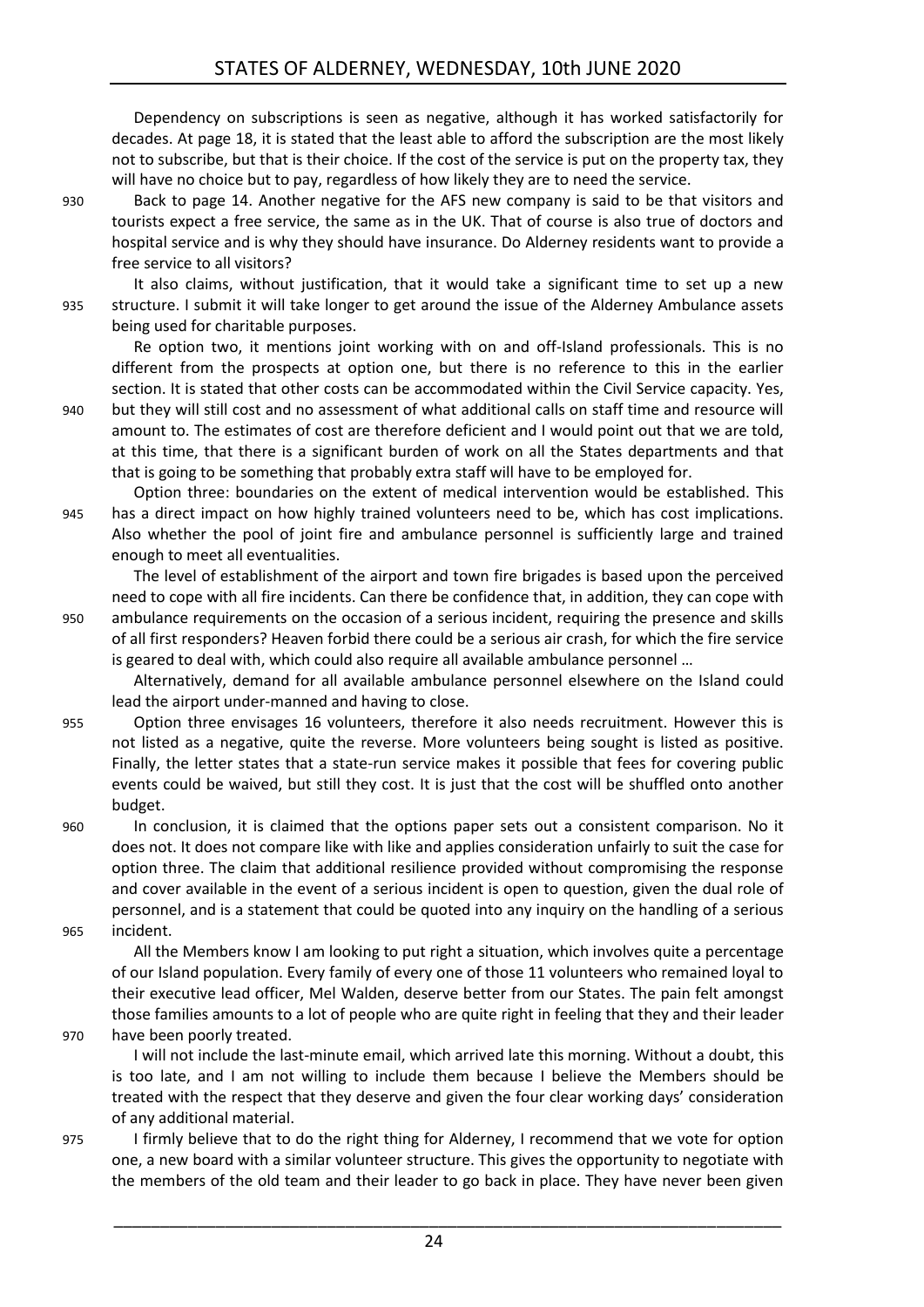### STATES OF ALDERNEY, WEDNESDAY, 10th JUNE 2020

the chance to put right what they believe … they were never given the chance to show the steps that they were taking to put things right and all of that was underway, but they never had the 980 chance to prove it, they were never allowed to present their case and, not only that, their scheme, that they submitted – which is a perfectly reasonable and sensible one backed up by some excellent personalities who were previously involved – was never given a chance and never considered. That has to be wrong and I am asking the States, I am imploring the States to vote for option one. Option one is the right option.

985 Thank you.

**The President:** Thank you. Just for the sake of clarity, Mr Jean, the vote is whether or not to approve option three. So that is a binary choice and therefore it is not open to your colleagues to vote for option one today.

990

**Mr Jean:** Well, can I say that that is very devious and that is presented very badly in the Billet and I am not at all happy with that. It should have been that we had three options to vote for. There you are, you see, I just waste my time talking to you people. I really do.

995 **The President:** Does anybody else wish to speak on this Item?

**The Greffier:** Yes sir. Mr Harris has intimated he would like to speak.

**The President:** Mr Harris, please.

1000

**Mr Harris:** Your Excellency, Mr President, fellow States' Members. Mr Dent and Ms Burgess have covered the relevant points with their speeches so I will try and avoid any repetition. I have just got a few comments to make, really. The only question to ask here, really, is what is the best option for the future of medical care on Alderney? Everything else aside, that is the only point 1005 we really need to consider.

As option three is supported by the Island Medical Centre, the Mignot Memorial Hospital, the volunteer force and, from the majority of comments received, the public, then I am certain that this is the best option for the Island for the future. Last year I was appointed as States' liaison to the Alderney Ambulance Service and, as a result, I had several dealings with the board at the 1010 time and several of the staff that subsequently left the service.

Unfortunately, as elected States' Members, we often have to make difficult decisions. This has certainly been one of them. The former crews have my sympathy as to how this difficult situation was initially managed, but the Island needs a line drawn under this now – for the crews, new and old, and for the people of Alderney to move forward.

1015 I will thank all volunteers past and present, who have given their hard work and time to contribute to this most important of services. Alderney would not run without a strong volunteer force. It is what keeps our cogs moving. It is what makes us such a strong community and it is what makes us so very lucky to be able to rely on each other. The way the Covid-19 pandemic has been handled is a prime example of the community coming together stronger and 1020 better than before and I commend everyone who has helped in all areas, past and present.

So, to quote an Island medical professional, medical care needs on the Island have changed immeasurably in the past 10 years, becoming more complex and demanding. It is therefore of paramount importance that a sustainable modern, trained and effective emergency response is provided for the people of Alderney.

1025 Finally, I hope now that we can move forward with positivity and support those that give their time to ensure our safety. We cannot afford to not do this properly and the emphasis has to be on safety, efficiency, cost and reputation and the option three model provides all of this. Thus, I will be supporting option three without hesitation.

Thank you.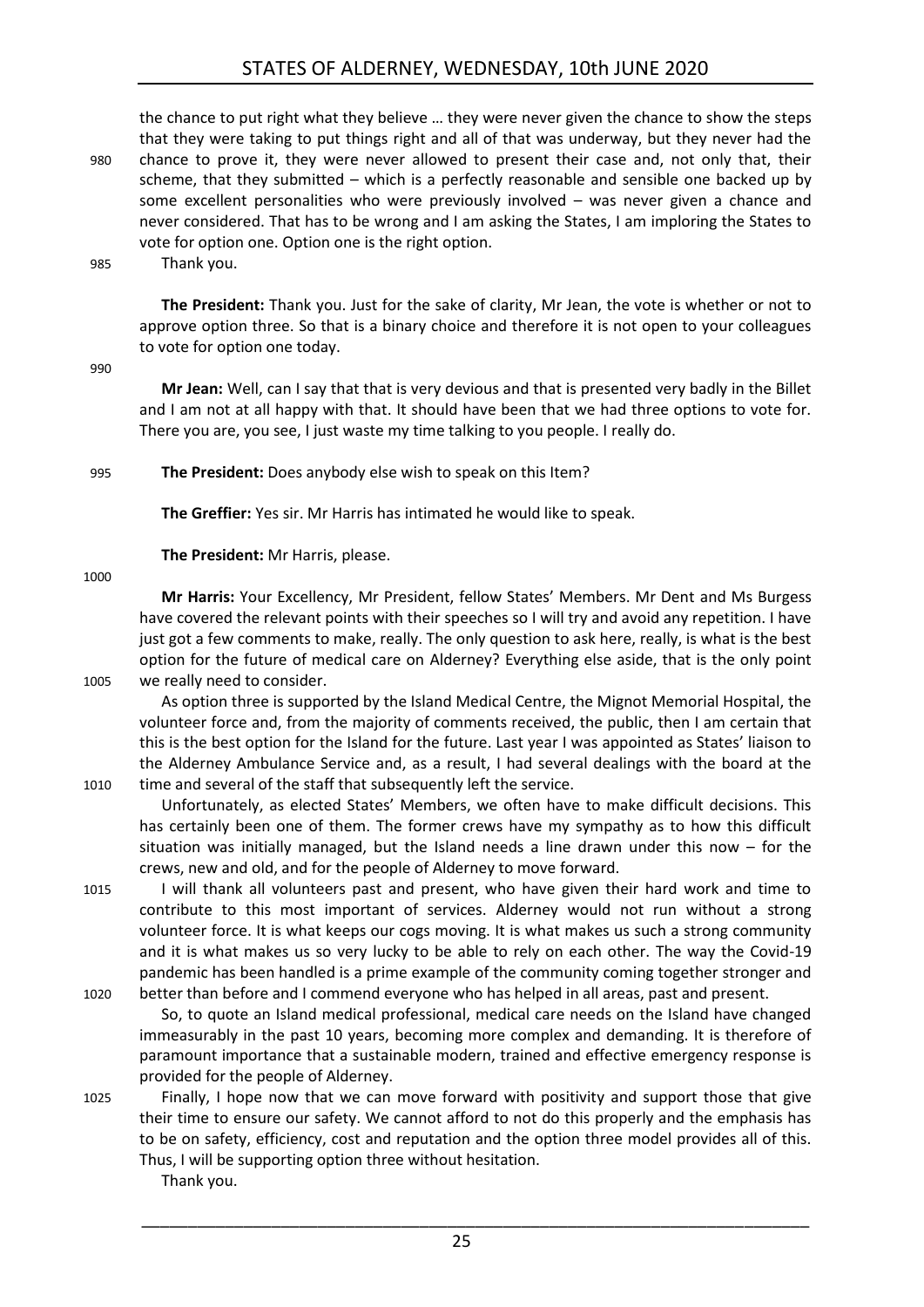1030 **The President:** Thank you Mr Harris. Who else would like to speak on this topic, Mr Greffier?

**Mr McKinley:** May I speak please sir? Mr McKinley.

**The President:** Yes Mr McKinley, please do.

#### 1035

**Mr McKinley:** Thank you. Your Excellency, Mr President, fellow States' Members. I will be very brief. I do not want to repeat too much of what has already been said, but I do congratulate Mrs Walden and her team for the excellent service that they have provided for this Island over many years. Unfortunately a slightly critical report, slightly I say, was written by Mr Webber, 1040 which led to a number of meetings of interested parties and a very detailed paper, with three recommendations.

I also congratulate Mr Gaudion and all his team for what they have done and continue to do to fill the gap, so to speak. The third option basically supports what they have done and recommends that they should make the arrangement a policy. The financial benefit is also very 1045 positive for what is likely to be a very difficult few months, I say months, for Alderney, the coming year. I support option three sir.

**The President:** Thank you very much indeed, Mr McKinley. Do we have anybody else who would like to speak, Mr Greffier?

1050

**The Greffier:** At this stage, no sir. Sorry sir, Mr Roberts followed by Mr Gentle.

**The President:** Right. Mr Roberts please.

- 1055 **Mr Roberts:** Your Excellency, sir. What worries me is the cost implication and also another point is some combined services aspects may well be incompatible. You cannot be in two places at once and the fire service and the ambulance together, in the event of a catastrophe, which could happen, or two separate incidents, we could well be in the mire and I do not think the cover will be actually as good as what we had before, however.
- 1060 There will also be more administrative demands to the Civil Service on this and they are already complaining they are too busy anyway. So they are going to have more work to do. I do not think really, personally, think it is ready to be decided. We need more clarity in what happens to the charity funds. That really does worry me. It is a big question for a big amount. We cannot just ignore it to do that.
- 1065 The main thing that worries me is to put £50 or something on property tax for every single property owner here to pay for it, well they are already going to have to pay extra property tax on what they pay now to pay for business. That is already the plan. So are we going to put property tax up and up? Is that the way we want to do it? That is not the way I really want to do it.
- 1070 I would really like to see this deferred to find out what the electorate want. I would really like to know what the public actually feel. The man in the street, what do they feel they want? Do they want to pay it on their property tax, on top of everything else what they are going to have to pay? Or would they rather see the old type service that we had before. It was okay. It worked. We did have a tremendous service from that family; tremendous. I know first-hand and I cannot 1075 praise them enough and I think it was very badly handled.
	- But I would just like to give my thanks to all the volunteers on Alderney. We really do think you are fantastic, both past and present and thank you very much. I am not content with this plan to put it on the property tax and make everybody pay on top of what they are going to be paying extra in the future. That is all I have got to say.

1080 Thank you.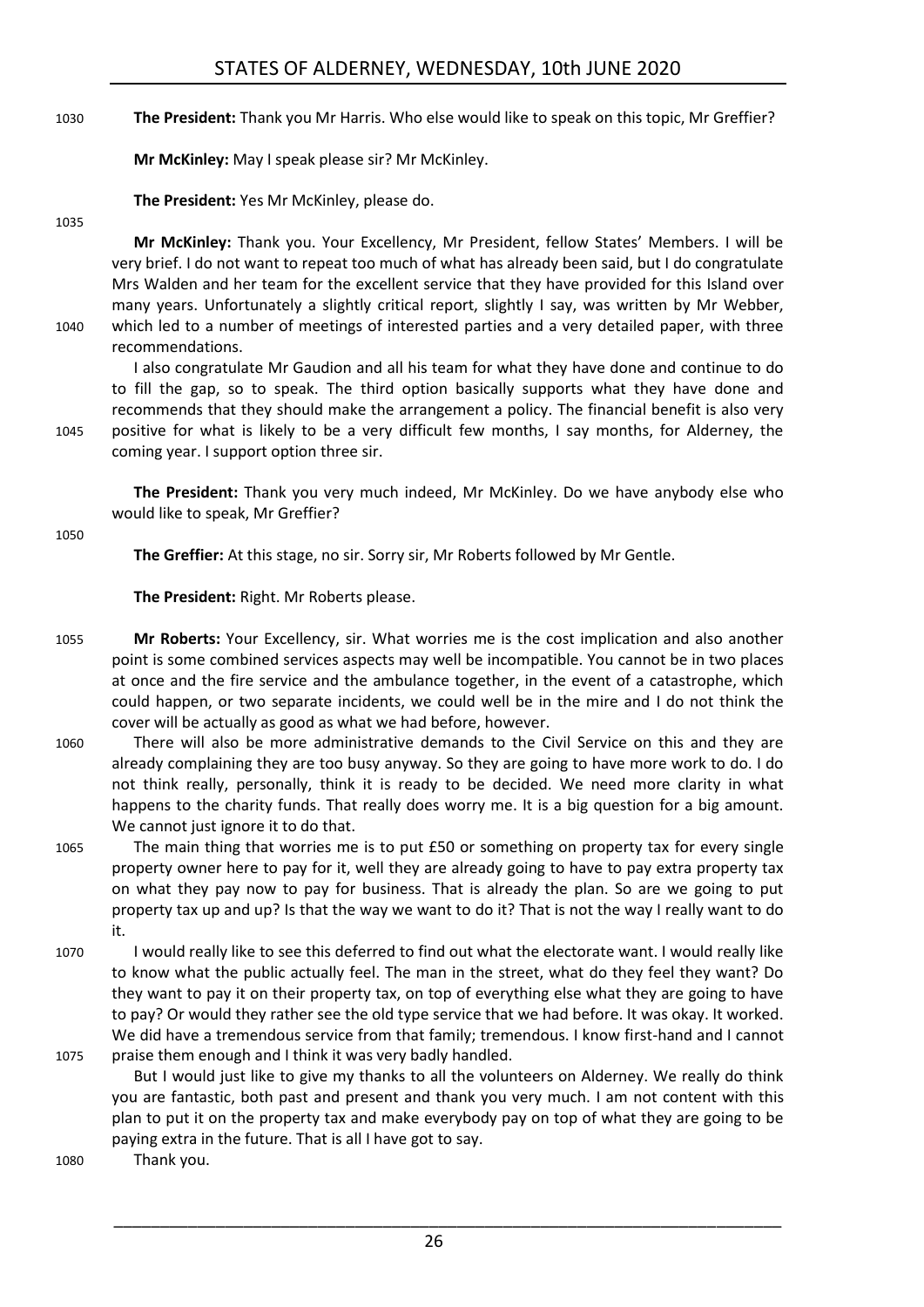**The President:** Thank you, Mr Roberts. Mr Gentle, the floor is yours.

**Mr Gentle:** Thank you, sir. Your Excellency, Mr President, colleagues, I think just about 1085 everything I would have said has already been covered by people previous to me. I think the only point that has been missed is the added benefit of a clinical support officer for the six months to manage the transition to this new option is a very sound proposal, particularly when allied to the clinical governance, using St John Ambulance in Guernsey.

The option in front of us has the support of the majority of the public and the health 1090 professionals, as we have already heard. This was first suggested in 2015 as a strategic aim, back when Mr Taylor wrote a paper. In answer to something Mr Roberts has just said, he mentions about the charity funds. I think Mr Dent covered that earlier when he talked about the articles of association and making gifts of assets. I will be voting in favour of this Billet Item.

Thank you.

1095

**The President:** Thank you, Mr Gentle. Do we have anybody else, Mr Greffier, who would like to speak?

**The Greffier:** Yes sir, Mr Snowdon.

1100

**The President:** Please Mr Snowdon.

**Mr Snowdon:** Thank you, sir.

I would say it is actually a very complex subject this one and I would just like to go through a 1105 few points if that is alright with you, sir. I find myself coming back to the Wilson Report in 2017. I believe, Mr Dent will probably say a bit later on, when we get to questions and answers, that the States of Alderney is commissioning him to do a little bit more work.

I think it really comes in, how does the ambulance service work with basically what Mr Wilson or other people may think what practices should be in Alderney, how they should be 1110 run, whether they be private businesses or not. I think really the situation that we seem to be in with the ambulance station is that we are taking a decision because we have basically been forced into this situation, unfortunately, and we are making quite a big decision, which needs to be made.

However I just feel it should really be in parallel with the Wilson Report, which was back in 1115 2017, quite some time ago, which is hopefully going to resurface a bit, about how we actually have medical care for Alderney and the Bailiwick going forward.

I appreciate Mr Dent gave some clarification about the charity status, basically donating its assets to the States of Alderney. However, I did write an email last week that I think all Members were copied into, to the CEO, to try and get some clarification from the Law Officers, if that was

1120 going to be allowed or not. Mr Dent, unfortunately, has not clarified if that information that he has received is from the Law Officers and, if it is from the Law Officers, I am a little bit disappointed that did not actually go to all States' Members. I did not get any clarification from my email. But I am concerned about that point as well.

- I think really I am glad we are having this debate in the full States, because I think it was 1125 actually going to be decided at the P&F and I think it is very important the public hear what we have got to say about this matter. However, I feel that we are moving a little bit too quickly on this Item and I think we should be a bit more cautious. I am very much interested to see what the next stage with the Wilson Report actually highlights for us.
- I would ask, I do notice in the report it talks about St John Ambulance in Guernsey and, as we 1130 know, the Alderney service was under St John Ambulance for quite some time in Guernsey and then it was felt that it should be broken away and we had the golden share, that was going to go to the States of Alderney. The States of Alderney tried to give it to the Alderney Foundation, who did not even want it; I do not even know where that golden share ended up in the end of it. But I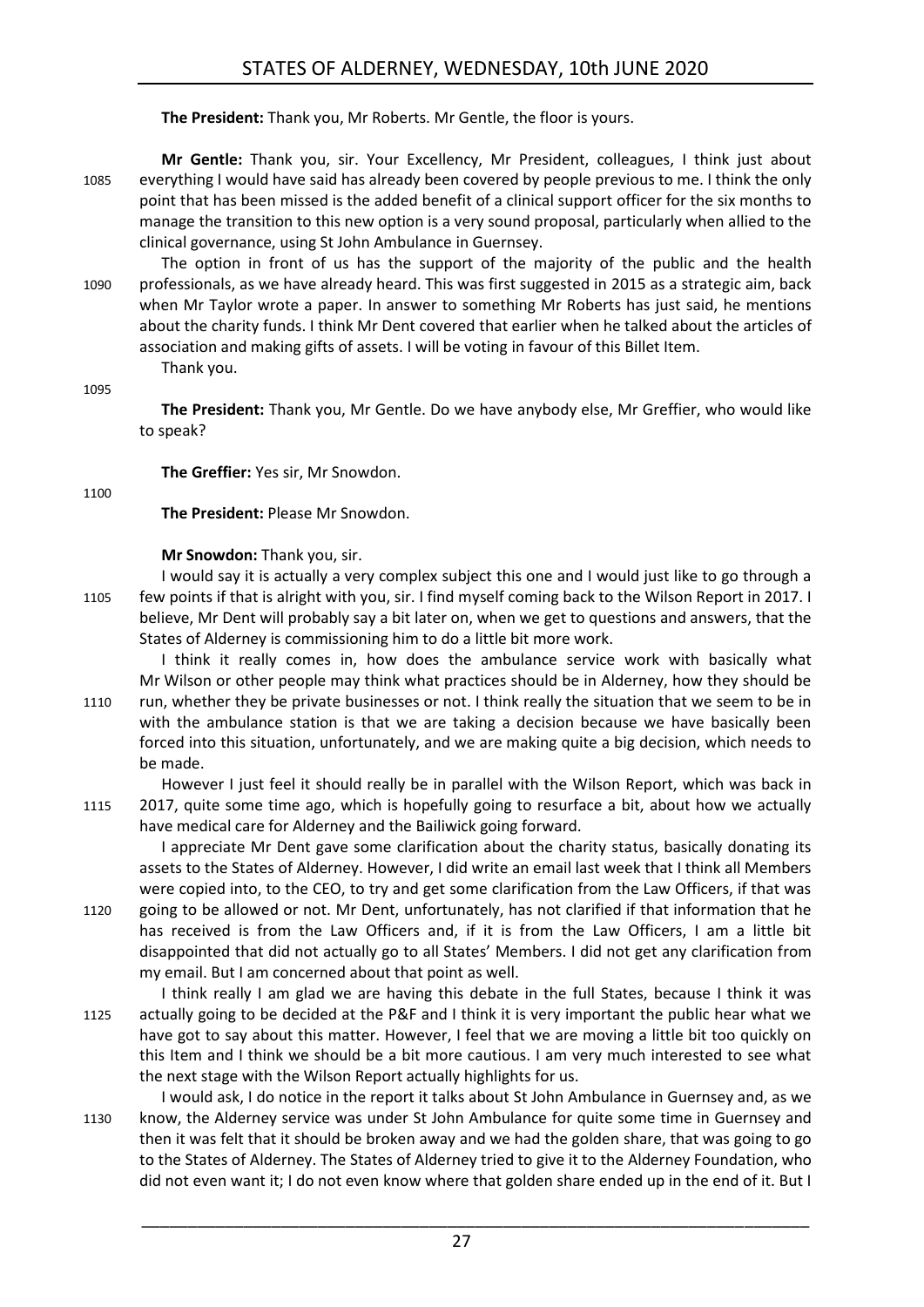am a little bit concerned that the talks have not really be more with St John Ambulance in 1135 Guernsey about going under St John Ambulance in Guernsey. It just refers to one sentence in all of this documentation that it was not a viable option, I think it said.

I think, where is that information? We did not get any more information about P&F about that matter. I am concerned that we have not actually had the documentation from St John Ambulance in Guernsey saying why that option is definitely closed, because that is how it was

- 1140 run before. Then I think, if I remember, it was James Dent that spoke about the added costs of it being independent of £30,000-£40,000 but however, if it was under St John Ambulance in Guernsey, would not those possibly group together and it would not really be anything like that sort of cost? So I am concerned about St John Ambulance, we have not really got clarification from Guernsey all that much.
- 1145 I am also concerned about the single property tax, which seems to be turning into something else, when it was not really what it was brought in for. I thought the idea of a single property tax was actually to try and help businesses and commercial property, reduce and rebalance if we can possibly. Now it seems to be a sort of Trojan horse where, if we want some money, just whack it on the single property tax.
- 1150 Now that did not get decided at P&F to my knowledge. I do not know who has come up with this idea that we are now going to introduce more funds on the single property tax to cover things. I do actually get very concerned that this may be the start of many things, where we just look at taxing this taxation, because we feel that is the only way to really go ahead with the way forward with the whole issue.
- 1155 So, I do listen to all of the, lots of emails and counter-sides on this. I know it is a very heated and very passionate subject and of course we have got to do the best for the Island going forward, but I come back to I think we are rushing a little bit too much and we need to have an overall look at the whole strategy for what healthy living is on the Island and how we can maybe improve it. It is very good at the moment but there are issues that need to be improved.
- 1160 So that leads me to my next question I do apologise if I may have missed it but I did not see it in the documentation – has Health & Social Care had any influence on the overall strategy for our health and have conversation taken place with Heidi and her Committee, because myself and Mr Roberts did have conversations, maybe a year ago, nine months ago, initially? I just wonder what conversations happened politically because, as you know, health transfer service 1165 mainly, they are on board with things and they are switched on and we have got their views and feedback and that comes back to I am not satisfied that we have got the right documentation in front of us from quite a number of different stakeholders.
- I really do appreciate the Island Medical Centre has input, all of the doctors' input, and I think that is actually fantastic. However, overall, I am very concerned that we are potentially going 1170 down a situation where we are making a decision where we have not got the overall strategy, the overall policy of what we are trying to do, because this Item needs to be resolved. It does need to be resolved but I am really sort of leaning towards a little pause and review to make sure that everything is lined up correctly before we actually make that final decision. I think it is probably going to be having to be quite a lot of work done around the whole health delivery on 1175 Alderney and then I really go back to that Wilson Report. How will we afford that?
- So unfortunately I find that I am on the fence with this, which probably means that I am unable to vote for it, unless something swings it on Mr Dent's closing speeches, because I feel that we are moving a bit too quickly because we have not highlighted and assessed all the different items, which need to be done, rather than just focusing on one item. Personally, I think 1180 St John Ambulance, Guernsey ran it very well and I think the old crew ran it very well. I think the

new temporary crew, who may be the full-time crew, run it very well as well.

But I just feel that we need to make sure that we fully understand and we have got all the different stakeholders, so Health in Guernsey, Wilson Report, other stakeholders, to make sure that we know exactly what we are doing and I go back to I was actually concerned that the single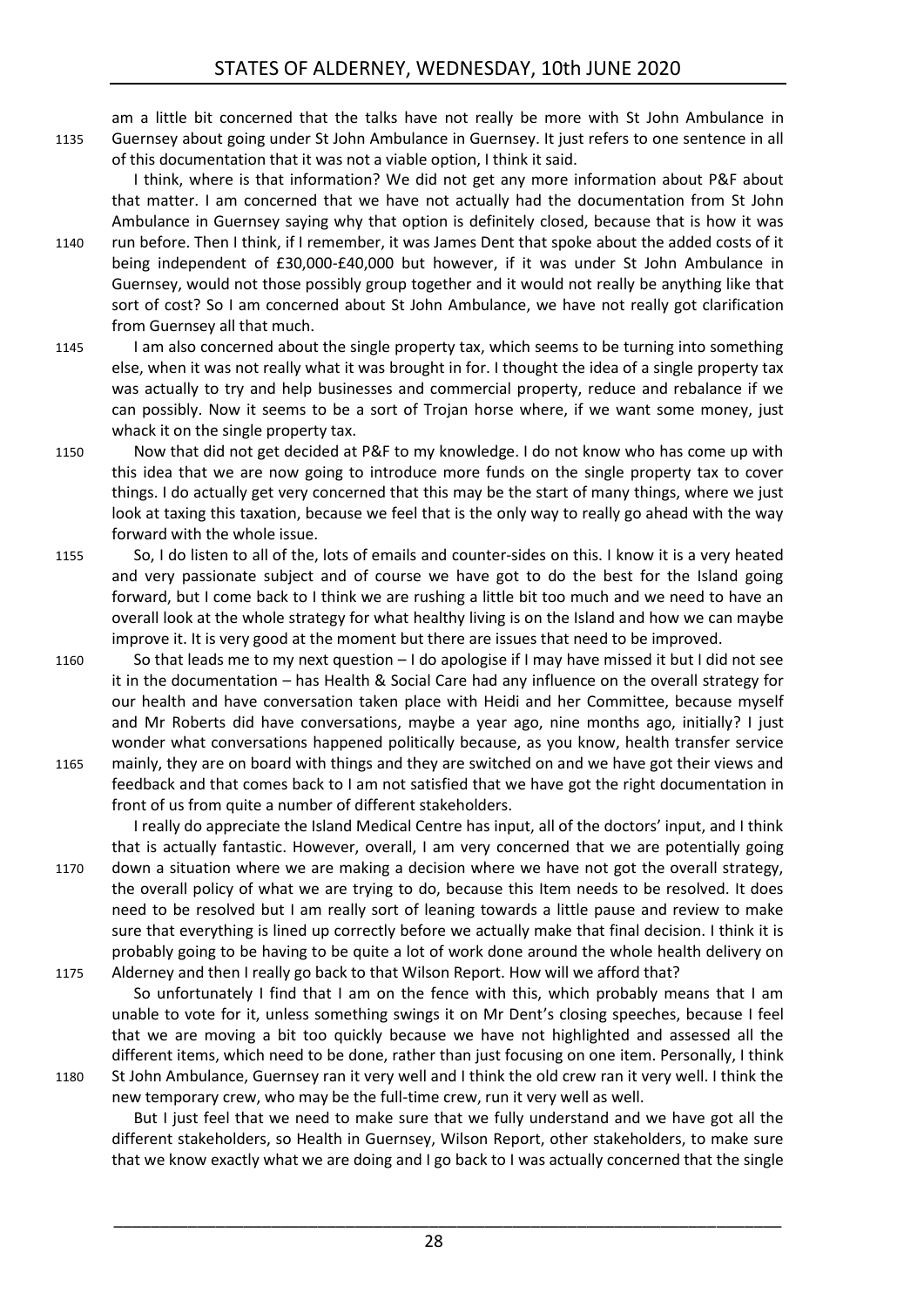1185 property tax thing is a Trojan horse, that it was not actually what we thought of, initially, but it was to help new businesses, I thought, but it seems to have turned into something else.

At the moment I have got quite of concerns. I hope Mr Dent can maybe work through them, if he has got his pen and paper out making notes, but I feel very cautious to go down this until we have got the full picture of everything. I do appreciate the amount of work that has gone into

1190 this but I do not think we have actually had enough input at P&F with this at all. I am glad this debate is happening today in the States but I just feel that we need to make sure everything is great.

The worst thing is we move to something and then it conflicts with something else of it breaks down. We are into the worst situation. I do emphasise I do really appreciate all the 1195 doctors' input and everything, but I feel very cautious on this matter at the moment. As I say I am on the fence but I look forward to more clarification from Mr Dent and actually whey we have not had those key bits of stakeholder input to all of the States' Members before we got to this debate also concerns me. So I pass it back to you, frankly.

1200

**The President:** Thank you very much indeed, Mr Snowdon. Does anybody else wish to speak?

**The Greffier:** Yes sir. Mr Dean.

### 1205 **The President:** Mr Dean, please.

Thank you very much.

**Mr Dean:** Sir, Your Excellency, fellow States' Members. Like some of the other States' Members have already commented, I do not wish to repeat myself. Obviously, we have shortlisted down to have the three options. We have gone through those options. I do not think

- 1210 we have enough detail on option three. Obviously, the service at the moment is a charity, so they are getting some donations in and then people are doing subscriptions. Obviously, most of that will possibly dry up because it then becomes run by the States, because people are going to say, 'Well if the States are doing it, we are not going to send our money to the States.' I have had various emails about that already.
- 1215 Some people already self-insure so, as Mr Snowdon has quite rightly pointed out, the single property tax becoming a little bit of a Trojan horse, will there be the opportunity for people to opt out if the ambulance subscription is going to go onto the property tax, because some people decide to self-insure themselves, or they actually have medical insurance that covers ambulance, so they feel they would be paying twice?
- 1220 I do not feel that this option three, we do not have enough detailed information. It is alright voting for option three and saying that the Treasury is going to look into it and see how that model is going to be worked into the situation. However, we do not have enough detail on about that, so it would be interesting if Mr Dent is going to touch on that when he sums up and those are some of the issues that I think are going to come to a head now and I do not think we have
- 1225 that just tailed off at the moment. So those are my concerns, along with some of the other concerns the Members have already raised. Thank you, sir.

**The President:** Thank you very much indeed, Mr Dean. Do you have anybody else, 1230 Mr Greffier?

**The Greffier:** Sir no, the only remaining Member is Mr Earl. At the moment he has not indicated he wishes to speak, so that is everybody sir.

1235 **The President:** Thank you. Well then Mr Dent, do you wish to exercise your opportunity to sum up?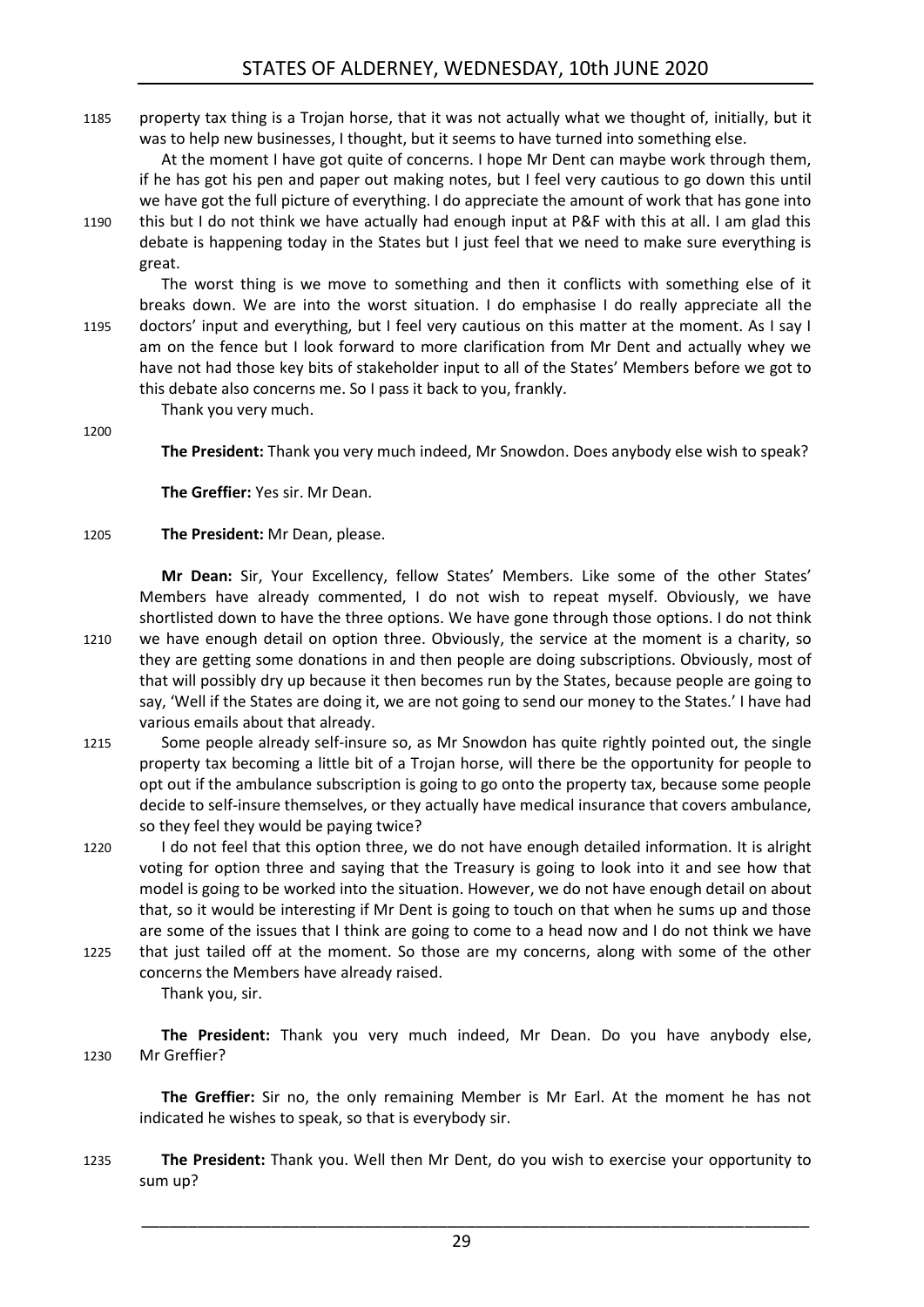### STATES OF ALDERNEY, WEDNESDAY, 10th JUNE 2020

**Mr Dent:** Mr President, I shall be very brief in my summing up because I think all the points have been covered. I do not think I am necessarily going to switch anybody's mind. I think everybody has made some points that they believe in. The only thing that I think I really would 1240 like to say is the issue of the subscription and the single property tax and putting a little bit on in order to cover the cost of the ambulance was actually discussed at P&F. I certainly remember it being discussed there and I do not remember Mr Snowdon raising any objections at the time. I think that is really the only point I would like to make in regard to the points that have been made.

1245 Thank you very much.

**The President:** Thank you very much indeed, Mr Dent. Mr Greffier, can we take these items separately, please, when we take the vote?

1250 **The Greffier:** Yes sir. In that case maybe, due to the slight complexities, we will do an oral vote, if you are happy sir.

**The President:** Yes I am, thank you.

1255 **The Greffier:** In which case, Mr Jean.

**Mr Jean:** Could you tell us the item we are voting for?

**The Greffier:** My apologies. The States of Alderney is asked to approve the implementation of 1260 option three to create a combined Ambulance and Fire Service.

**Mr Jean:** I am afraid I am against that and I am disappointed.

**Mr Roberts:** I do not think it is quite ready. I am really on the fence with this, but I have to 1265 vote against.

*A vote was taken and the results were as follows:*

| <b>FOR</b>  | <b>AGAINST</b> | <b>ABSTAINED</b> |
|-------------|----------------|------------------|
| Mr McKinley | Mr Jean        | None             |
| Mr Dent     | Mr Roberts     |                  |
| Mr Dean     | Mr Snowdon     |                  |
| Mr Gentle   |                |                  |
| Ms Burgess  |                |                  |
| Mr Harris   |                |                  |
| Mr Earl     |                |                  |

**The Greffier:** Sir, that is 7 votes for and 3 against.

**The President:** So that Proposition passes. So can we move now to the second part of the 1270 Proposition.

**The Greffier:** Thank you. That is the States of Alderney are asked to request the preparation of options to move away from a subscription service in the 2021 Budget.

*A vote was taken and the results were as follows:*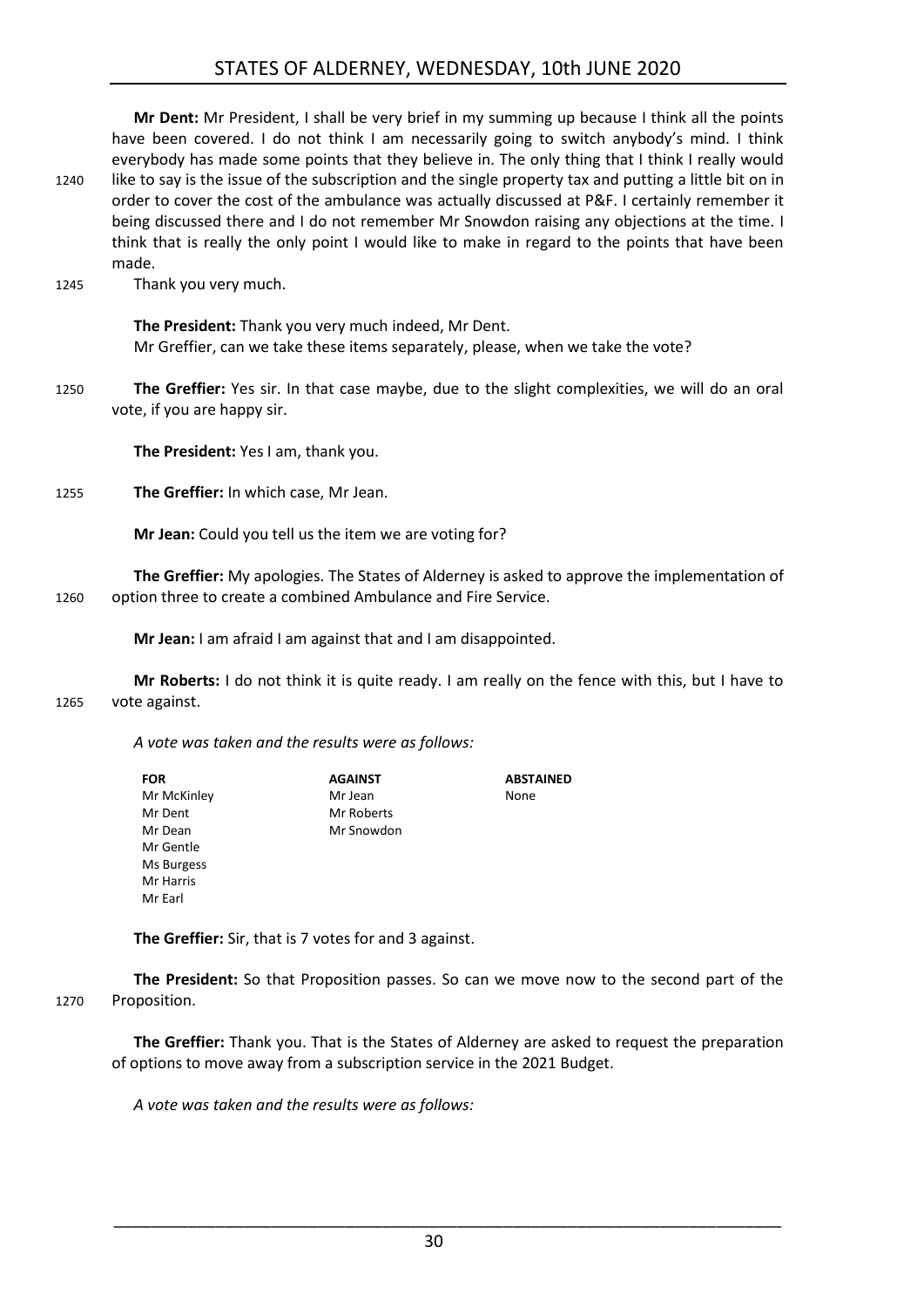| FOR         |
|-------------|
| Mr McKinley |
| Mr Dent     |
| Mr Gentle   |
| Ms Burgess  |
| Mr Harris   |
| Mr Farl     |

**AGAINST** Mr Jean Mr Roberts Mr Snowdon Mr Dean

**ABSTAINED** None

1275

**The Greffier:** Six votes in favour and 4 against, sir.

**The President:** Thank you very much indeed.

### **VII. Amendments to the Code of Conduct – Emergency Provisions – Proposition carried**

<span id="page-30-0"></span>*Item VII.*

*The States of Alderney are asked: To approve the amendments to The Code of Conduct for States Members, approved by resolution of the States on 16th October 2019.*

**The President:** We now move to Item VII on the Billet, please.

1280

### **The Greffier:** Thank you, sir.

Item VII this evening is amendments to the Code of Conduct – Emergency Provisions. A letter has been received from Mr Dent in his capacity of Chairman of the Policy & Finance Committee and the States of Alderney are asked to approve the amendments to the Code of Conduct for 1285 States' Members, approved by Resolution of the States on 16th October 2019.

**The President:** Mr Harris, I understand there were no comments received in respect of this Item.

1290 **Mr Harris:** That is correct sir. No comments from members of the public.

**Mr President:** And so Mr Dent, it is for you to propose this Item.

**Mr Dent:** Mr President, colleagues, these are, as the title states, the emergency 1295 amendments, which will only ever apply if the President, that is your good self, determines they are to be implemented after representation from the Civil Contingencies Authority. They will of course apply as long as the current emergency continues and may be applied in the future should an emergency akin to the one we now face recur. In short, the changes allow virtual meetings and electronic communications and are a useful tool, should we ever need them.

1300 Thank you very much.

**The President:** Thank you Mr Dent. Mr Gentle, you will be seconding this.

**Mr Gentle:** Yes sir. Thank you. I am seconding and I have nothing further to add.

1305

**The President:** Thank you very much. Does any other Member have anything they would like to say about this Item?

**Mr Jean:** I would if I may.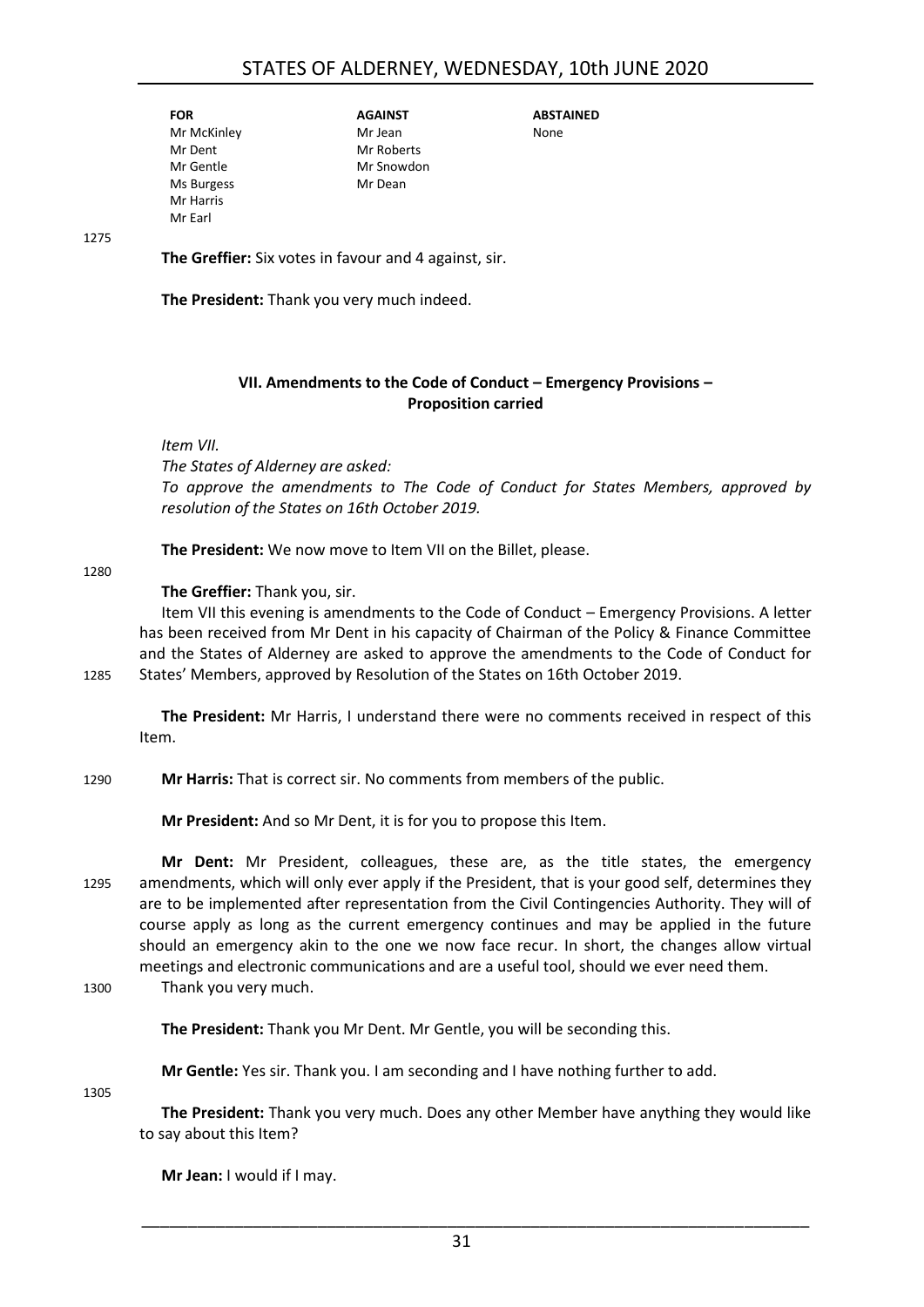### 1310 **The President:** Yes please, Mr Jean.

**Mr Jean:** There we are; I am un-muted. What I want to say is that this, to my mind, is somewhat frivolous that we are spending our time with, we are told, a strain on resources with our Civil Service, that we are spending our time doing this as we are moving away from 1315 lockdown. I do not really see the reason for it and I would like Mr Dent to explain why it is being done and perhaps Mr Gentle, as well, to tell us why he is seconding it. I think it is wrong, it is a waste of time, it is not necessary and, anyway, if anybody was coming before a Code of Conduct panel, they would probably request the right to have their hearing in public.

- I declare an interest because there is a possible Code of Conduct out on me, so what I would 1320 say about that is I would want my hearing in public, not by scanner and in closed circuit, I think it is wrong. I think it should be in public and should be the right of anybody who might be Code of Conduct-ed to be able to say what they want, whether they want it in public or by this method, to be done electronically and I think this is a frivolous waste of Civil Service time and resources and, not only that, this has been done very quickly and it shows that you can actually get a piece
- 1325 of legislation, if you want something, up before the States not much less than a month, which is quite extraordinary and a waste of resources, a waste of time and I think it is absolutely outrageous.

**The President:** Thank you, Mr Jean.

1330 Does anybody else wish to make any representations in respect of this Item?

**The Greffier:** Yes sir, Mr Dean.

**The President:** Mr Dean, please.

1335

**Mr Dean:** Thank you, sir.

Your Excellency, fellow States' Members, like Mr Jean: we have virtual meetings, they have been good, it has allowed Government to continue and it has allowed committee meetings to continue but it is not the same as actually sitting face to face and discussing items with people 1340 and I think, when a Member is under a Code of Conduct charge, it is right he has the right to address the panel and I think it is important he has the right to address the panel in person, rather than via a remote hearing, so I certainly will not be supporting this.

Thank you, sir.

1345 **The President:** Thank you, Mr Dean. Anybody else, Mr Greffier?

**The Greffier:** Yes sir. Mr Snowdon.

1350 **The President:** Mr Snowdon please.

**Mr Snowdon:** Thank you, sir. I am just a little bit surprised to see this coming up actually because we are in phase four and we might be in phase five some time in the near future, with regard to the awful Covid-19 crisis. I do not really see why we are moving towards this again. I 1355 think it is actually when you have got a Code of Conduct it is very important that Member is able to be there, if required to be there, and be able to talk to a person, look them in the eye. I think having a virtual Code of Conduct Panel meeting is not the best thing for that Member going through.

It does cause a lot of stress to the Member. Potential health issues, mental wellbeing and I 1360 think the least that can happen is that the Member can actually sit in front of people, of course with social distancing if it was going to happen any time soon, and have a fair hearing, rather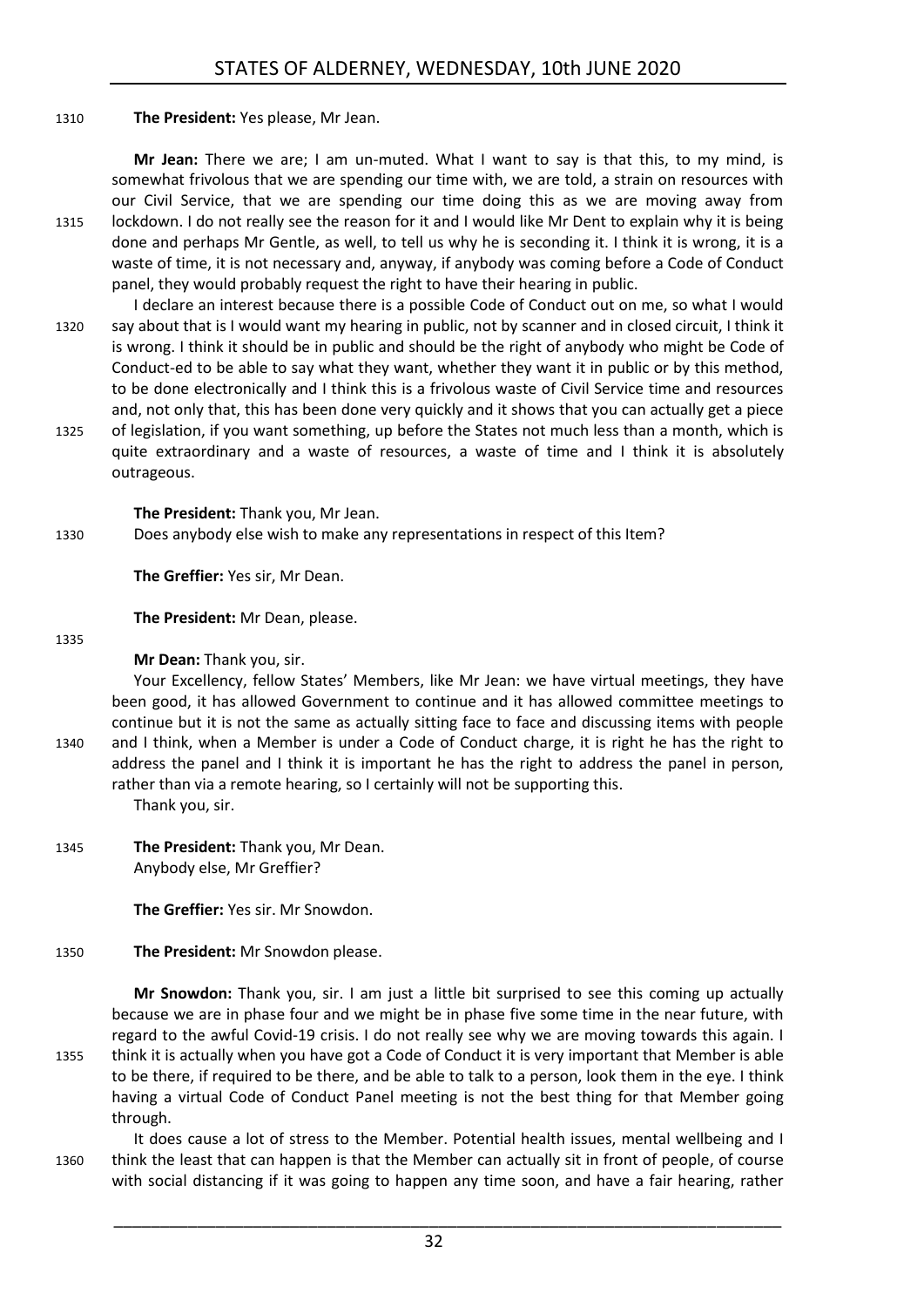than everything potentially being all closed doors or just on a tablet. I do not think that is correct at all.

Actually I think this is trying to move forward but actually in the process it is moving 1365 backwards. So I will not be supporting this at all and I do not think it is the right thing to be doing at the moment. The Code of Conduct was passed by the States of Alderney. It is in place, it sets out the process and procedure. Now we would be doing it all on tablets and everything and I do not think it is the right occasion for this. We are moving out of lockdown. I think the opportunities will arise in the near future for basically that Code of Conduct Panel to meet, 1370 socially distancing, probably in some sort of building, but to be doing it all on tablets, it is concerning to me.

I just go a little bit further. Obviously we have confidential meetings with our tablets and everything and States' Members sit in rooms where there is no one else present, for a P&F Meeting, GSC meeting, something like that, and it does actually I think raise a question of we are 1375 now moving the Code of Conduct to a virtual Code of Conduct, how are we making sure there is no one else in the room when they could be going into that trial basis. What are the data protection implications under the Bailiwick Law 2017? I do not know. Again, have we got the information? Unfortunately, no. It is just on the Billet, for a bit rubber-stamping again.

I will not be supporting this. Thank you.

1380

**The President:** Thank you, Mr Snowdon. Does that complete the Members who wish to speak, Mr Greffier?

**Mr McKinley:** May I say something please, Mr President?

1385

**The Greffier:** Mr McKinley and Ms Burgess, sir.

**The President:** Mr McKinley, please.

1390 **Mr McKinley:** Very briefly sir, I am not quite sure whether Mr Snowdon fully understands what this is about. This is a temporary measure, which we are hoping will end soon. We are putting it in place because Covid-19 is not over yet. It may be over. We think it is over here in the Bailiwick. But it is not over in England and it is quite possible, I am afraid to say, that it may spread back to the Channel Islands in due course. I pray that it does not. But if a similar outbreak 1395 happens again, we need to have this emergency process in place.

**The Greffier:** I am sorry to interrupt you, Mr McKinley, Mr Snowdon would like to raise a point of order sir.

1400 **The President:** What is the point of order, Mr Snowdon, please?

### **Mr Snowdon:** Thank you, sir.

I think Mr McKinley is saying that this is a temporary measure but as far as I can see when this comes into force it can be used when required to be used. I do not see any expiry date on 1405 any of this legislation. Perhaps I missed it.

Thank you.

**Mr McKinley:** That is just what I have said. I have said it is a temporary measure. We hope that it will finish but it must be there, held in reserve, just in case it breaks out again. That is all I 1410 have to say sir.

**The President:** Thank you. Ms Burgess please.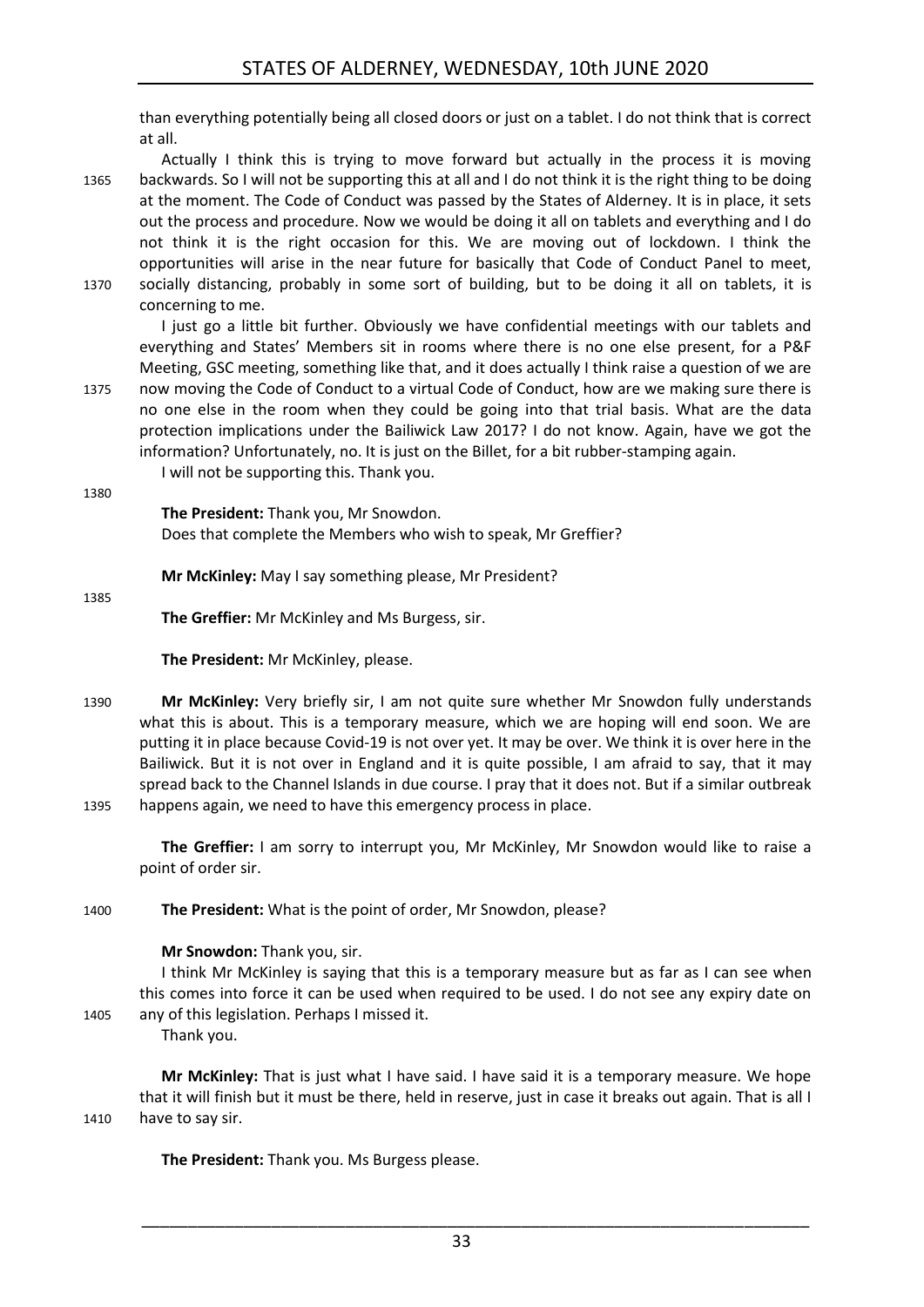**Ms Burgess:** Thank you, Your Excellency, Mr President, fellow States' Members.

1415 Not much to say on this but a small point is that I have had feedback from other Members who have gone through this in the past and I have been told that it is very stressful, it is a very stressful situation to be in. I think that it is understood that this is temporary and it is about the crisis we are in now with Covid-19. However, I think we can do social distancing – the board that hears your case is not great. I think we can actually find a way around this that is not just having 1420 a remote meeting. In the need to support our fellow States' Members, I would not be very comfortable with voting for this.

**The President:** Thank you, Ms Burgess. Is there anybody else, Mr Greffier, who would like to speak?

1425

**The Greffier:** Yes, Mr Roberts.

**The President:** Mr Roberts then, please.

- 1430 **Mr Roberts:** Your Excellency, Mr President, fellow States' Members, I will not be supporting this legislation. I have never been a big fan of the upgrade of the Code of Conduct. We had an old Code of Conduct. It worked perfectly well in the past and I realise this is to use the remote, but there is no need for such measures on such a scale in Alderney.
- It has been proved counter-productive on a dozen or more occasions and I find them divisive 1435 in bringing about personal, invalid attacks on individual States' Members. It costs money and it wastes time to the detriment of Government. Thank you very much. Thank you for letting me speak, sir.

**The President:** Thank you very much indeed for your contribution, Mr Roberts.

1440 Mr Greffier, if there is nobody else, then I will ask Mr Dent if he wishes to sum up the Proposition.

**The Greffier:** Sir, no other Members have indicated a wish to speak.

### 1445 **The President:** Thank you very much indeed. Mr Dent.

**Mr Dent:** The only thing I would like to say, Mr President, is that this is only a temporary thing in that it has to be after a representation from the Civil Contingencies Authority and the Civil Contingencies Authority would not be making a representation unless there was a 1450 continuing emergency, be it a recurrence of the Covid-19, but I think it is useful, in fact, to have all the tools in the tool box, should we ever need them. I hope to goodness we do not, in fact.

**The President:** Thank you very much indeed Mr Dent. So could we put this, please, to the vote, Mr Greffier?

1455

**The Greffier:** Thank you, sir and for the sake of clarity I will do another verbal vote just to assist with the slight technical issues there. The States of Alderney are asked to approve the amendments to the Code of Conduct for States' Members, approved by Resolution of the States on 16th October 2019.

*A vote was taken and the results were as follows:*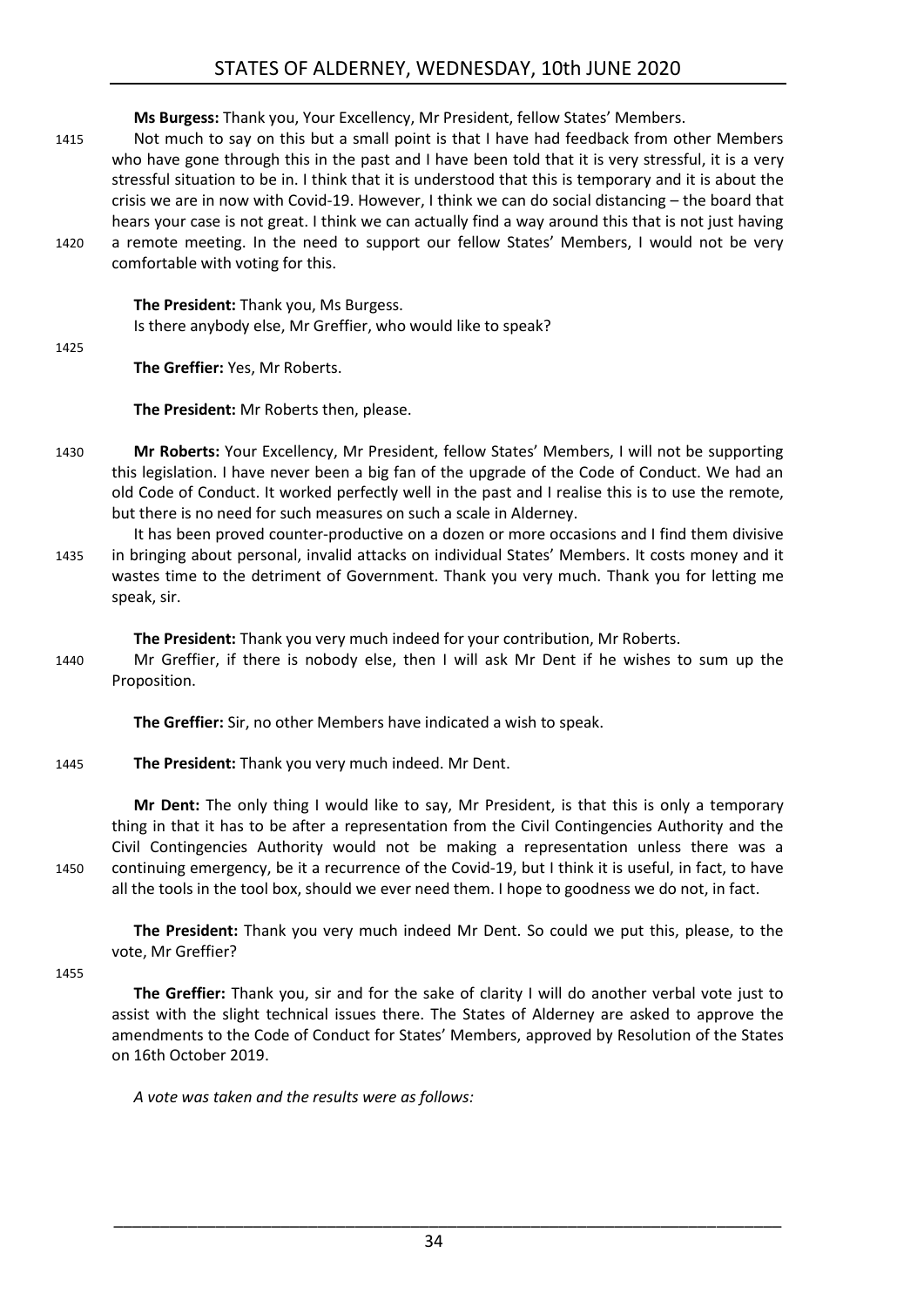### STATES OF ALDERNEY, WEDNESDAY, 10th JUNE 2020

| <b>FOR</b>  | <b>AGAINST</b> | <b>ABSTAINED</b> |
|-------------|----------------|------------------|
| Mr McKinley | Mr Jean        | None             |
| Mr Dent     | Mr Roberts     |                  |
| Mr Gentle   | Mr Snowdon     |                  |
| Mr Harris   | Mr Dean        |                  |
| Mr Earl     | Ms Burgess     |                  |
|             |                |                  |

1460

**The Greffier:** Sir, by my calculations that is 5 Members in favour and 5 against.

**The President:** Then that puts me in the position where I have to consider, subject to Section 44(2) of the Government of Alderney Law, whether I in fact exercise my casting vote in respect 1465 of this matter.

I have listened very carefully to the debate and I am very conscious of the fact that these are very temporary measures, which will only apply in the event that the current circumstances pertain. But also they make provision, should we enter a phase of restriction in the future that they would be available to be used then and they will only be used in those circumstances.

1470 I have listened carefully to all the reservations that States' Members have had. In the circumstances, however, and given the very unusual times that we are living in, I think it is extremely important that there is clarity around this and that, should it prove necessary and as a last resort, if we cannot conduct the meetings using social distancing, which is the preferred option, then we would have the ability to have this take place in a remote setting. So, for those 1475 reasons, I propose to exercise my vote in favour of the Proposition.

**The Greffier:** Thank you, sir.

**The President:** I think that concludes Items I to VII.

### **VIII. Questions and Reports – Eight questions for verbal reply**

<span id="page-34-0"></span>*Four questions from Mr Alexander Snowdon for the Chairman of the Policy & Finance Committee:*

*(1) Could the Chairman of Policy & Finance Committee explain what progress is being made by the action group sourcing a new CEO?*

*(2) Can the Chairman outline the staycation marketing of Alderney to the rest of the Bailiwick and explain if extra capacity by air and sea will be required? What is the transport strategy?*

*(3) The dreaded Covid-19 virus will have an enormous impact on economies around the world. Could Mr Dent state the different areas the Alderney recovery plan will cover and when this will be presented to the States of Alderney for debate with an endorsement?*

*(4) Alderney's Policy & Finance Committee has approved the terms of reference for a review to determine what sort of GP model the Island both needs and wants. Professor Wilson's 2017 Report listed four options, could the Chairman explain what is happening with bringing in any new models?*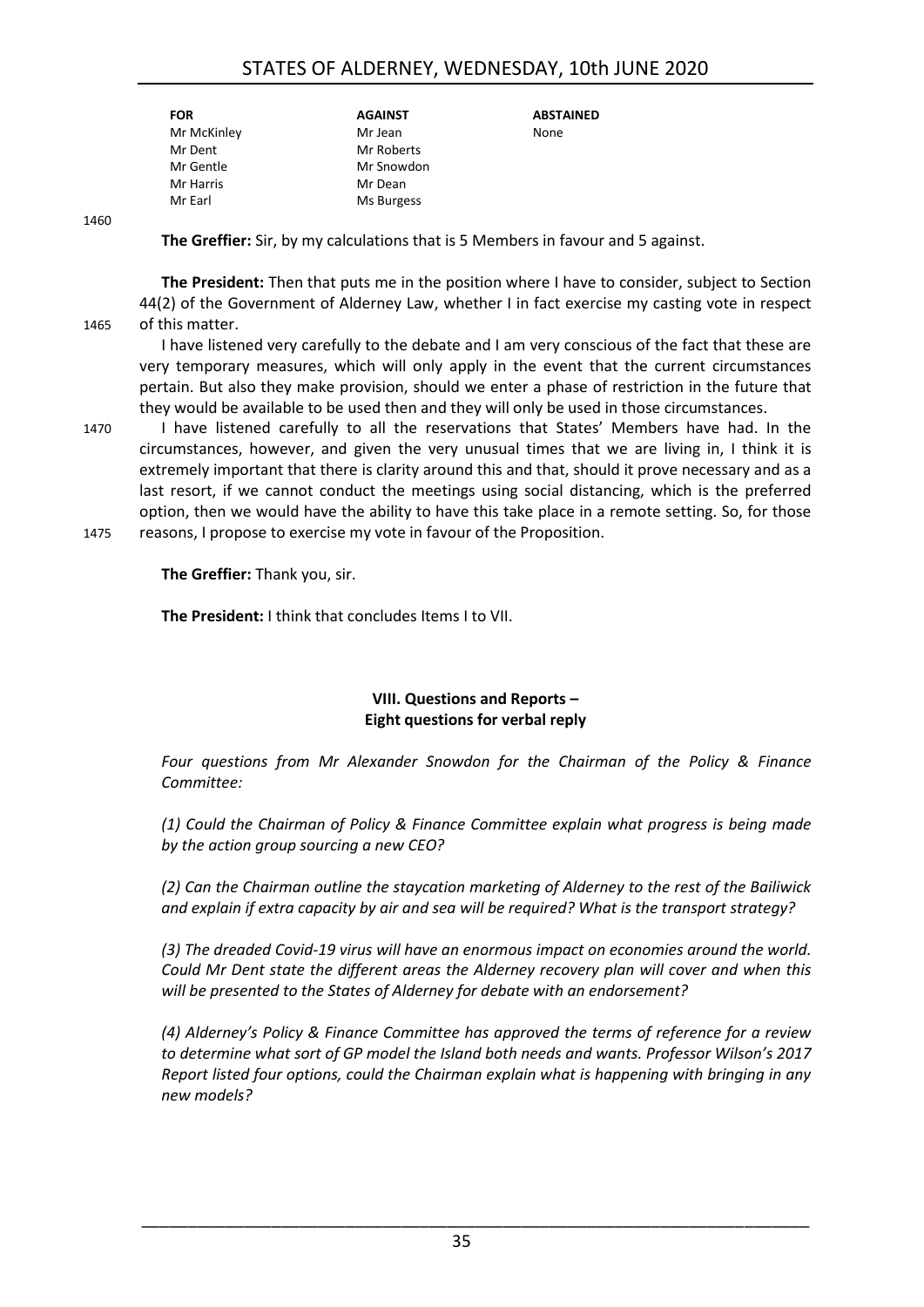*Three questions from Mr Alexander Snowdon for the Chairman of the General Services Committee:*

*(1) Could the Chairman of General Services Committee confirm when the re-opening of the commercial quay will take place so people who may not be very mobile can safely fish when the harbour is not operating?*

*(2) Have local divers been asked to tender for the yearly mooring checks, therefore keeping public money being spent in the local economy? Is this a committee decision or operational?*

*(3) Seeing businesses are now allowed to operate as long as they follow social distancing, should Victoria Street be closed during some hours to allow businesses to overflow into the street, whether pavement or road? This could create extra capacity and a buzz in Town?*

*One question from Mr James Dent for Alderney Representatives in the States of Deliberation:*

*Could the Alderney Representatives briefly summarise their activities in the States of Guernsey since the last Meeting of the States of Alderney?*

1480 **The President:** We now move onto Item VIII, questions and reports.

**The Greffier:** Yes sir, a number of questions have been raised, a total of eight. The first seven are from Mr Snowdon to two of the Committee Chairmen and the last from Mr Dent to the Alderney Representatives.

1485

**The President:** Would it be helpful Mr Snowdon if I were to read the questions for you?

<span id="page-35-0"></span>**Mr Snowdon:** Please do sir, thank you.

subsided. We needed continuity.

### **Progress on appointing new CEO**

**The President:** Thank you. So the first question from Mr Snowdon is to the Chairman of 1490 Policy & Finance, Mr Dent. Could the Chairman of Policy & Finance Committee explain what progress is being made by the action group sourcing a new CEO?

**Mr Dent:** Mr Snowdon, thank you. On 24th February, an action group was established by the Employment Board to oversee the search for a replacement CEO. It was agreed the Members 1495 would be the President and the Chairs of the three main Committees and Alderney Representative in the States of Guernsey, your good self.

On 10th March there was a meeting of the action group. Other members of the Employment Board were invited to attend and the initial advice on the process for sourcing a new CEO was received from Mr Tim Langlois, who is a human resources officer from Guernsey and from 1500 Crown Advocate Emily Bamber. Tim Langlois offered to continue his assistance with the process and his offer was accepted.

Since then, and in the period to the end of March, approaches were made to two headhunting organisations and also to Guernsey to see if they might be able to assist, at least in the interim. Preliminary advice was that this was not a good time to try and source a permanent 1505 replacement. At the end of March, about the time we were beginning lockdown, the majority view was therefore that it would be best to request our current CEO to stay until the crisis had

In April, we received more positive signals from Guernsey regarding possible assistance, but nothing definitive. On 21st May the President resigned his position as line manager for the CEO

\_\_\_\_\_\_\_\_\_\_\_\_\_\_\_\_\_\_\_\_\_\_\_\_\_\_\_\_\_\_\_\_\_\_\_\_\_\_\_\_\_\_\_\_\_\_\_\_\_\_\_\_\_\_\_\_\_\_\_\_\_\_\_\_\_\_\_\_\_\_\_\_

36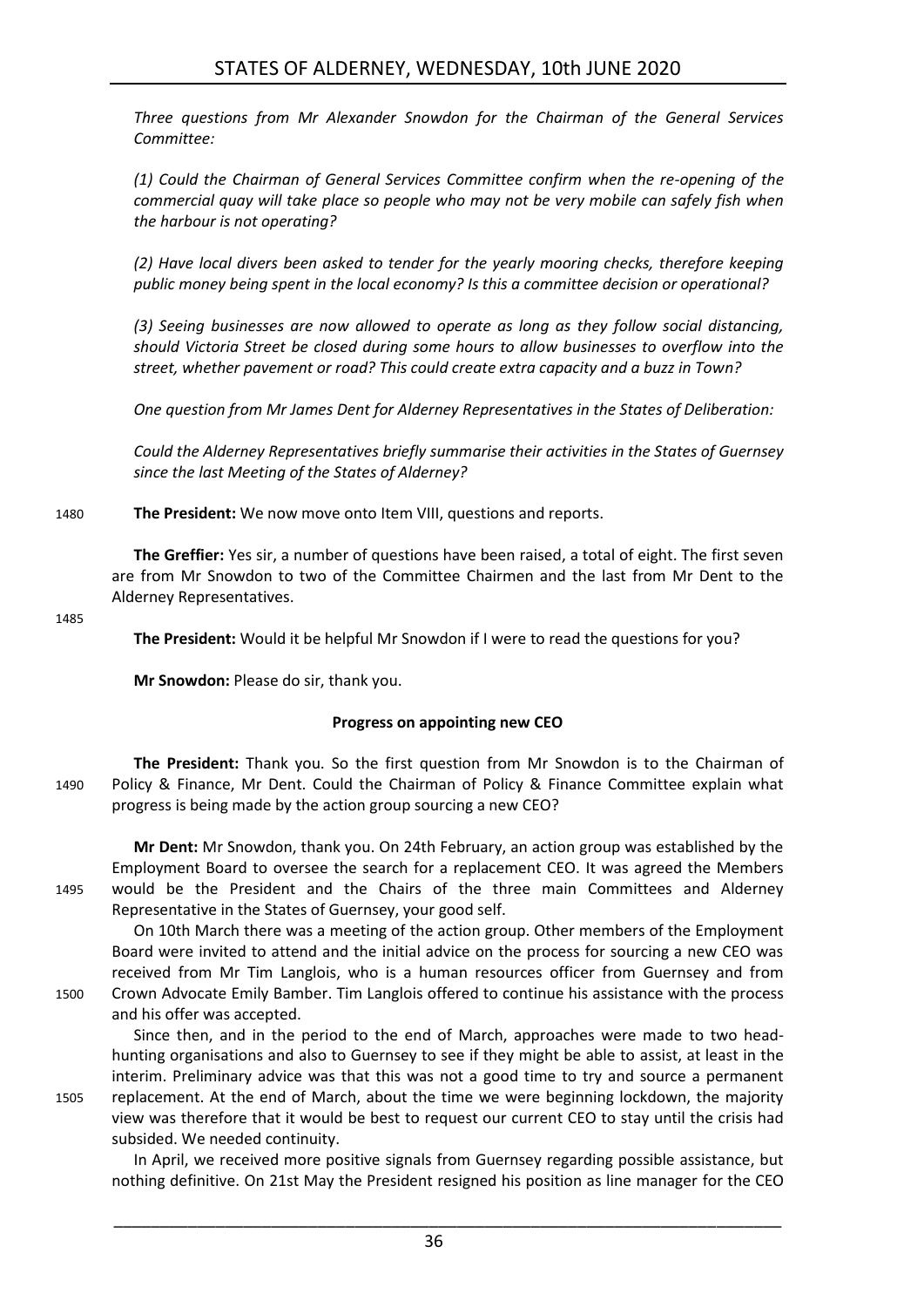### STATES OF ALDERNEY, WEDNESDAY, 10th JUNE 2020

| 1510 | and also his membership and chairmanship of the action group. He did this on the grounds of his<br>not being a member of the Employment Board.                                                                                                              |
|------|-------------------------------------------------------------------------------------------------------------------------------------------------------------------------------------------------------------------------------------------------------------|
|      | While much initial groundwork has been done, the Employment Board will clearly need to<br>reconvene soon. Amongst other things it will need to appoint a possible new fifth member to<br>the action group and also to appoint a new chairman for the group. |
| 1515 | Thank you very much.                                                                                                                                                                                                                                        |
|      | The President: Thank you. Mr Snowdon, do you wish to ask a supplementary question?                                                                                                                                                                          |
| 1520 | Mr Snowdon: No but thank you to Mr Dent for answering.                                                                                                                                                                                                      |
|      | The President: Thank you very much. Would any other Member like to ask a question of<br>Mr Dent, arising out of the answer he has given?                                                                                                                    |
| 1525 | The Greffier: Mr Roberts would, sir.                                                                                                                                                                                                                        |
|      | The President: Mr Roberts, please.                                                                                                                                                                                                                          |
| 1530 | Mr Roberts: Thank you, sir. Can the President assure the States that the terms of reference<br>will be reviewed and explain to any potential replacement, permanent or temporary, to clarify<br>the job requirements?                                       |
|      | The President: I am sorry, did you address that question to me?                                                                                                                                                                                             |
| 1535 | Mr Roberts: No sir, Mr Dent.                                                                                                                                                                                                                                |
|      | The President: Yes, Mr Dent. Sorry.                                                                                                                                                                                                                         |
| 1540 | Mr Dent: I am not the chairman of the action group so I think it would be in appropriate for<br>me to answer that in a collective sense. I would certainly think from my own perspective, yes.<br>Thank you.                                                |
|      | Mr Roberts: Thank you, sir.                                                                                                                                                                                                                                 |

**The President:** Thank you very much indeed. Does any other Member have a question for 1545 Mr Dent on this topic?

**Mr Jean:** If I may?

**The President:** Mr Jean.

1550

**Mr Jean:** Thank you. I would ask, we are in this situation now where we really do not know where we are at. We do not know who is where, what and we are really at a bit of a loss to know where we are going. Do you have any idea, for instance, when the resignation date will come and when we will get on for looking for a new CEO, Mr Dent? Could you shed any light on that, 1555 because now the way the resignation was rescinded seems to show that now we are betwixt and between. We do not know where we are at. Thank you.

**The President:** Mr Dent.

1560 **Mr Dent:** Mr Jean, I do not think I can answer the first part of your question. It is not for me to say. You had a second part to your question, can you just repeat it?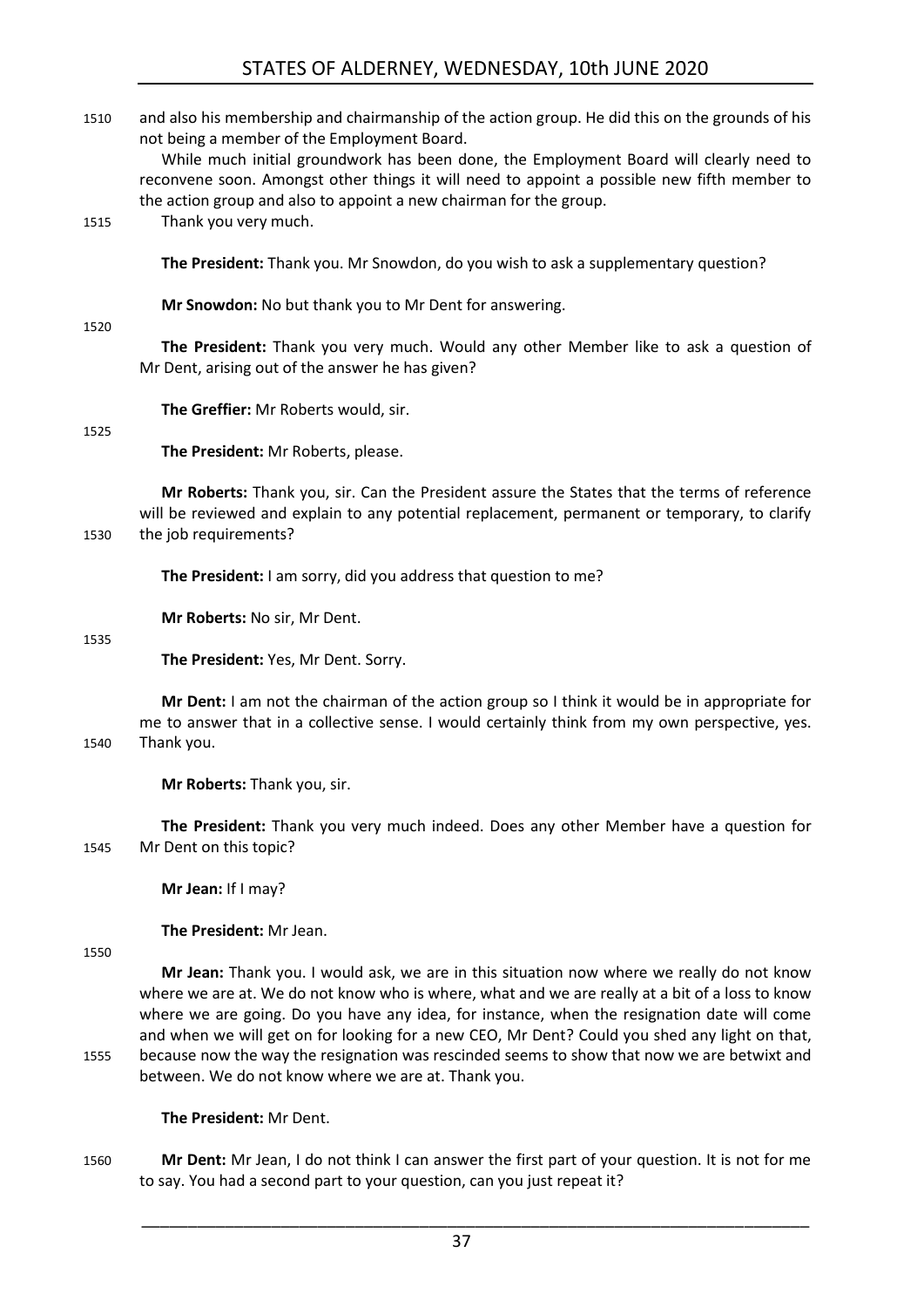**Mr Jean:** Yes, I can repeat it. The second part of my question was we have found ourselves in the situation where we are betwixt and between, we just do not know where we stand. We have not got a permanent CEO and when will we be going out to recruit them and do you know when 1565 the current CEO intends to resign?

**Mr Dent:** Thank you. I have answered the first part. I do not and it is not for me to say. When the action group is reconstituted, which I hope will be fairly soon, then maybe the action group will be able to point the way a little bit more clearly forward. Thank you.

1570

**The President:** Thank you, Mr Dent. Does anybody else have a question for Mr Dent?

<span id="page-37-0"></span>**The Greffier:** Sir, no other Members have indicated a wish to speak.

### **Staycation marketing**

- 1575 **The President:** Thank you very much indeed, so we will move onto question number two, again this is from Mr Snowdon to Mr Dent. Can the Chairman outline the staycation marketing of Alderney to the rest of the Bailiwick and explain if extra capacity by air and sea will be required? What is the transport strategy?
- 1580 **Mr Dent:** Mr Snowdon, and as you would expect, Visit Guernsey and Visit Alderney are at the centre of this initiative. Anyone who has looked at their websites recently will see that Visit Guernsey, in association with Visit Alderney, are actively promoting staycations as an alternative for Bailiwick residents to their traditional summer break.
- Both organisations are promoting hotel, self-catering and other facilities that are already 1585 open or about to open and are to embrace the concept. The campaign is being promoted digitally and in print throughout the Bailiwick. As part of this campaign, an invitation has been sent to all homes in Guernsey inviting Islanders to join the 'staycation club'. This invitation directs them to a new section of the visitguernsey.com website, which lists all the activities available to them, along with exclusive special offers from the whole industry.
- 1590 Both organisations are highlighting the attractions of both Alderney and Sark to Guernsey residents and of Guernsey to everyone from the Bailiwick and we should be extremely grateful for their very rapid take-up of the concept. I am sure that, as summer develops, we will see an ever-increasing push.
- As regards transport, as the lockdown has continued, the States have been in constructive 1595 dialogue with the appropriate authorities in Guernsey over the short-term requirements for air connectivity. It has been difficult to plan for specific dates, largely because no one has able to give the precise timetable for the various phases of lockdown relief.

We are, however, focusing on matching supply to demand as the latter gradually increases. Of course, as the situation continues to evolve throughout the summer, hopefully with the 1600 staycation concept driving demand, we will be continuing our discussion. All parties will be monitoring the situation.

Load factors, as you will fully understand, were extremely low during April and May. Flights were operating mostly with only three or four passengers. The situation is however now changing, but growth is still slow and no one yet knows what appetite there will be for Bailiwick 1605 vacation breaks. Though I have to say the initial signs are extremely good. There is an awful lot of interest.

As we move into phase four, the discussions with STSB and Aurigny have been fast paced. In fact the situation has been changing virtually on a day by day basis. Usefully, as Aurigny staff have only been furloughed, we believe that they should be available quickly to meet any arising 1610 demand.

38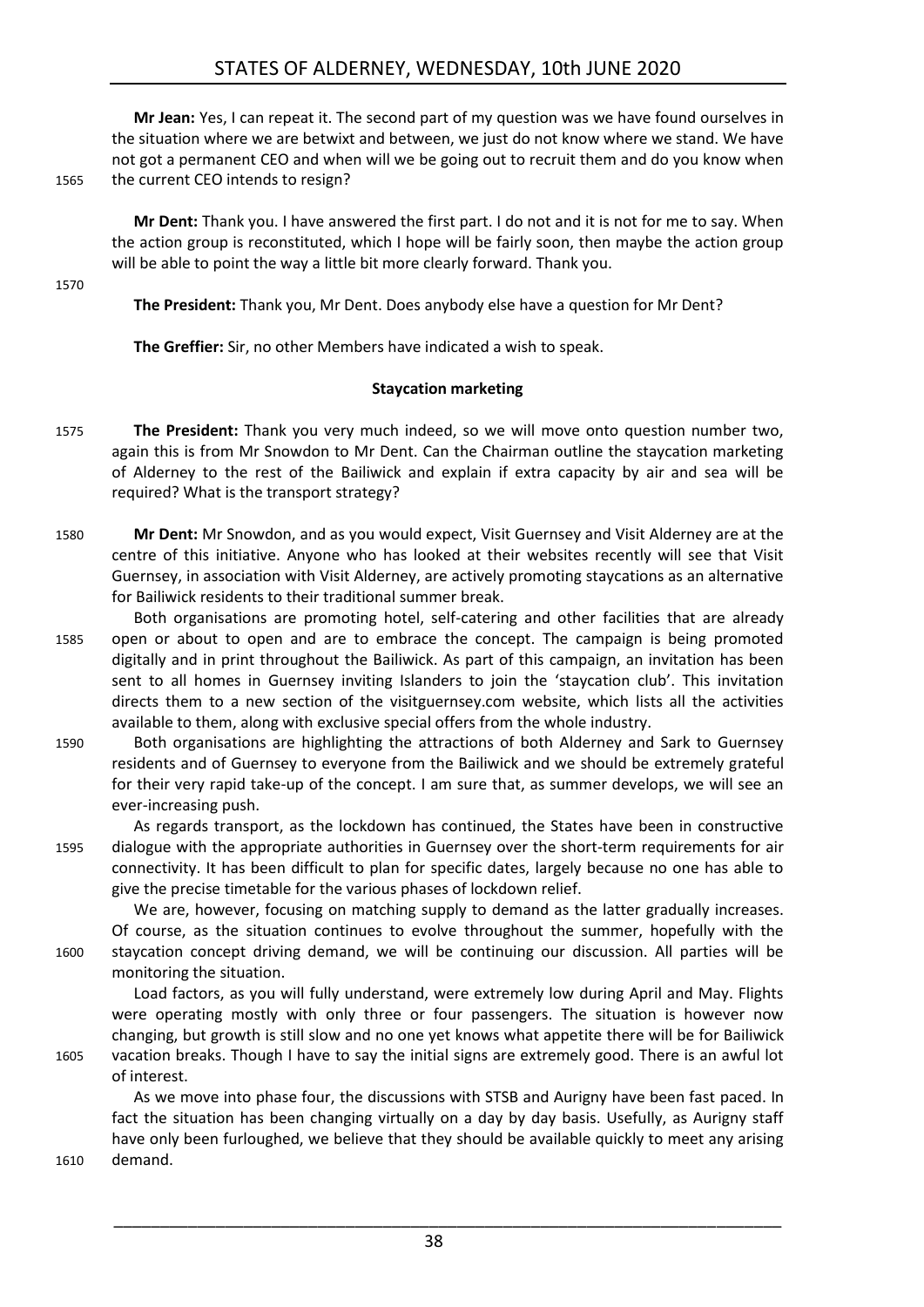One key factor that has hindered progress to date has of course been the fact that Aurigny has only been able to book 10 seats per flight. This has been to meet the requirements of social distancing. However, we understand that discussions between Aurigny and the health authorities in Guernsey, will shortly result in the airline being able to lift this number to 18. This 1615 will be contingent on the wearing of face masks. If this occurs then the capacity on the Alderney-Guernsey route will rise by 80% overnight.

Separate from this, we are liaising with the States' Trading Supervisory Board and Aurigny for the Sunday afternoon rotation to be reinstated. This is seen as particularly important support for the Bailiwick's staycation initiative. The majority of early interest appears to be for weekend 1620 breaks, both from and to Guernsey. We understand that this may return as early as the week commencing 14th June.

One might reasonably expect that the next flight to be introduced will be the second rotations on Tuesdays and Thursdays and perhaps Saturday morning, but this will depend upon demand rising. Everybody needs, however, to understand that we are not in a position to make 1625 public announcements until Aurigny confirms details and announces them. Opening hours at both Alderney's and Guernsey's airports are of course also part of the conversations.

In short, we intend to continue monitoring the flight situation carefully but beware, if demand is not justified on reinstated flights there may be contractions. We do not of course expect this to happen. In fact, we expect quite the opposite. In addition we will have the *Little*  1630 *Ferry* operating again, with substantial financial support. This will provide an additional 24 seats per day in both directions, with capacity to slot in a further rotation if demand justifies it at the

busiest time.

This will also help with moving freight up from Guernsey, for example the newspapers if the English agents choose to use this route. The *Little Ferry* will be operating under a similar 1635 faceguard regime as Aurigny.

For the longer term, we are liaising with the authorities in Guernsey collaboratively for next year and beyond, which is very likely to be included in a larger piece of work, which is looking at Covid recovery planning in the Bailiwick as a whole. We are currently expecting this to be addressed in a policy letter for the States of Deliberation.

1640 As you can appreciate, the fiscal and financial landscapes for both States will change markedly post-Covid, so there may be significant challenges.

We have also examined the availability and the opportunity for larger ferry services. There was, for example, some talk of a ferry to Herm Island or the *Victor Hugo* might be available. However, the Herm Island ferry would require modification before it would be allowed to travel 1645 beyond near coastal waters, which I believe are defined as three miles offshore. Even were it to be licensed for longer distance commercial services, there are I believe a number of other unanswered questions in regard to its suitability for our own coastal water.

The *Victor Hugo* is, I believe, similarly unavailable, although my colleague Mr Jean, who chairs to the Surface Transport Action Group may have different information and may have more up to 1650 date information.

Thank you.

**The President:** Thank you. Mr Snowdon, do you have a question for Mr Dent?

1655 **Mr Snowdon:** Yes. Thank you, sir, thank you to Mr Dent for a very comprehensive answer. My question really was, have we got the capacity, if there is quite an increased demand from Guernsey residents coming up here? I know you are highlight 80% on Aurigny and the *Little Ferry*  is very good. But can we get substantial numbers up if the demand is there? Thank you.

1660 **The President:** Mr Dent.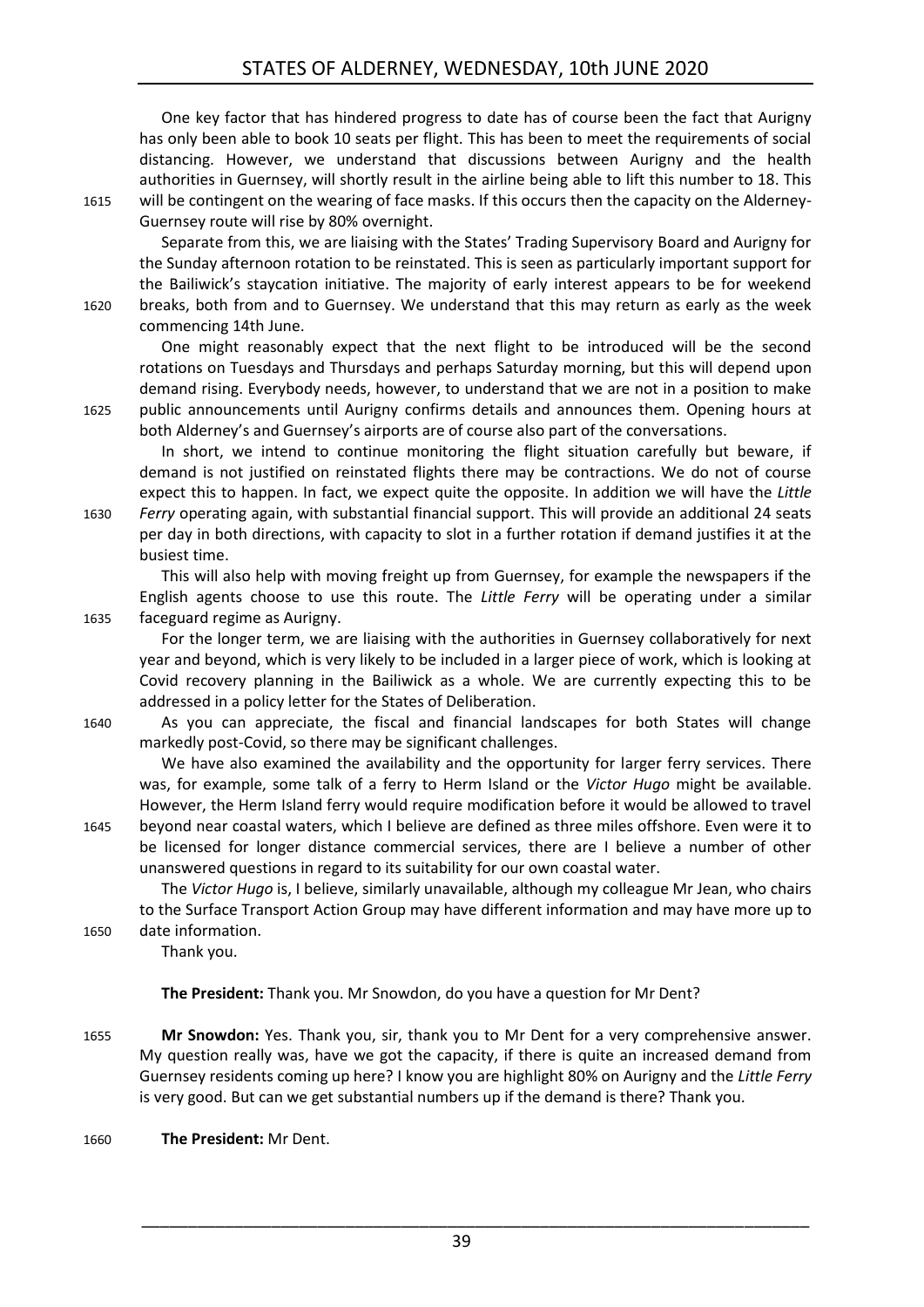### STATES OF ALDERNEY, WEDNESDAY, 10th JUNE 2020

**Mr Dent:** I think I tried to answer that question by saying that we were looking continuously at how capacity could be matched with demand. I think there is obviously much spare capacity in the system, with the two Dorniers they have. They are not being fully utilised at the moment 1665 and because the staff, the pilots and the rest, have only been furloughed, they should be available at fairly short notice. All I can say is we are talking to Aurigny fairly continuously on this matter and we hope to be able to match demand and capacity.

**The President:** Thank you Mr Dent. Does any other Member have a question for Mr Dent, 1670 arising out of his answer?

**Mr Jean:** May I sir?

**The President:** Mr Jean.

1675

**Mr Jean:** Thank you. Mr Dent, you have mentioned the Surface Transport Action Group. I am quite disappointed. Around a week ago now I put out a request for a meeting, plus some three weeks ago I put out emails talking about looking for spare ferry capacity in Guernsey and in France and my disappointment is that the Civil Service has not seen fit to reply to me, regarding 1680 my request to call a meeting of the STAG group. I wonder perhaps if you could assist me with that at some time in the near future? Thank you.

**The President:** Thank you. Mr Dent.

1685 **Mr Dent:** Mr Jean, you are the Chairman of the Surface Transport Action Group. I will certainly not hinder you and will do whatever I can to promote your meeting. I am not a member of the Surface Transport Action Group.

**Mr Jean:** Thank you very much.

1690

**The President:** Thank you, Mr Dent. Does any other Member wish to ask a supplementary question?

**The Greffier:** Yes sir, Mr Roberts.

1695

**The President:** Mr Roberts.

**Mr Roberts:** Your Excellency, Mr President, fellow States' Members. Can the Chairman please assure that dialogue is being processed with P&R in Guernsey to convey our ambitions to comply 1700 with this staycation?

**The President:** Thank you, Mr Roberts. Mr Dent.

**Mr Dent:** I cannot confirm any dialogue has been had with P&R. I do not think P&R are 1705 dealing directly with the staycation issue. But we are having dialogue with all those that are involved with the staycation plan.

**The President:** Thank you, Mr Dent. Any other Member, Mr Greffier?

1710 **Mr McKinley:** Yes please sir.

**Mr McKinley:** Sir my remark is not a question it is actually just a point of question, which will add to what Mr Dent spoke of –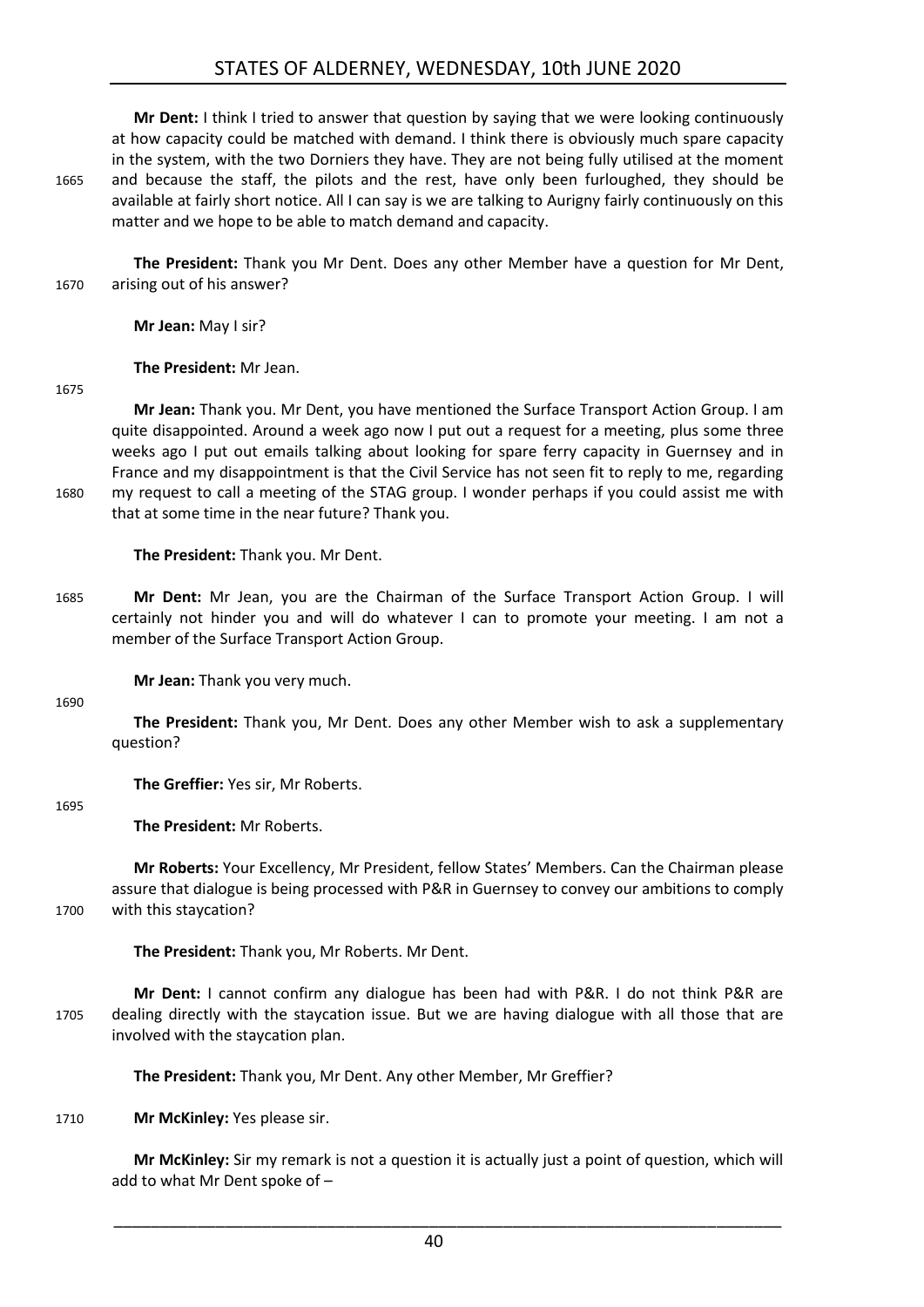**The President:** Mr McKinley, I always hesitate to interrupt, but the rule does say a question.

**Mr McKinley:** I just had a point of interest, regarding the boat-owners from the Bailiwick, but never mind sir.

**The President:** Thank you. Anybody else, Mr Greffier?

1715

1720

<span id="page-40-0"></span>**The Greffier:** No sir, no other Members have indicated a willingness to ask a question.

### **Covid-19 recovery plan**

**The President:** Thank you. So we now move onto question three. Again, Mr Snowdon for Mr Dent. The dreaded Covid-19 virus will have an enormous impact on economies around the world. Could Mr Dent state the different areas the Alderney recovery plan will cover and when 1725 this will be presented to the States of Alderney for debate with an endorsement? Mr Dent.

**Mr Dent:** Mr President, Mr Snowdon, I believe the key to any recovery plan must centre on constructive and collaborative work with Guernsey. I do understand that today the States of Guernsey should be publishing a policy letter that sets out a proposed mechanism for 1730 formulating their plan. I must confess I have not yet seen this policy letter, but I shall be reading it as soon as I am able. I would however like to signal this afternoon Alderney's wish to participate in any deliberations on first the mechanisms and subsequently on the plan itself.

I see three key elements but there needs to be dialogue within the States and our own community to develop our own plans. Connectivity should be clearly up there amongst the top 1735 priorities. Finding a way to ensure our air and sea links support business and investment. Secondly, there needs to be investment in the Island's infrastructure. We have talked about a number of matters which may stimulate the economy, which we can do with investment in capital projects. And of course making the most of the digital economy.

But I also recognise that we have a major challenge in terms of our population, which will 1740 need to be addressed. The proportion of the population that is working age needs to grow. We need to attract more people who can make a contribution to the economy through their skill and enterprise.

There are of course very specific challenges to some industries, particularly those who are part of the visitor economy, and our strategy will need to address those challenges. Finally, this 1745 is the recovery, which needs not only to be about the economy but also about our community and its future health and resilience. We will need to take into account how we can strengthen this whole picture as part of our future priorities.

P&F will soon be able to consider the mechanisms and approach we will take and to consider how we fit into the Bailiwick-wide approach. The plan itself will obviously follow on from that 1750 discussion and come to the States for consideration. I hope that we can make our contribution along a timeline that is parallel to Guernsey's own timelines.

So, back to your question. At this moment I cannot give fixed dates, but as one of our representatives in the States of Guernsey, please do your bit in Guernsey, as I am sure you will. We will need to ensure that Guernsey's timelines are suitable for our own and the greater 1755 Bailiwick's benefit.

Thank you.

### **The President:** Mr Snowdon.

1760 **Mr Snowdon:** Thank you, sir and thank you, Mr Dent, for answering that and the Bailiwick recovery plan, which will be absolutely fundamentally important. However, could I just ask as my supplementary question, the States of Alderney will be undertaking our recovery plan ourselves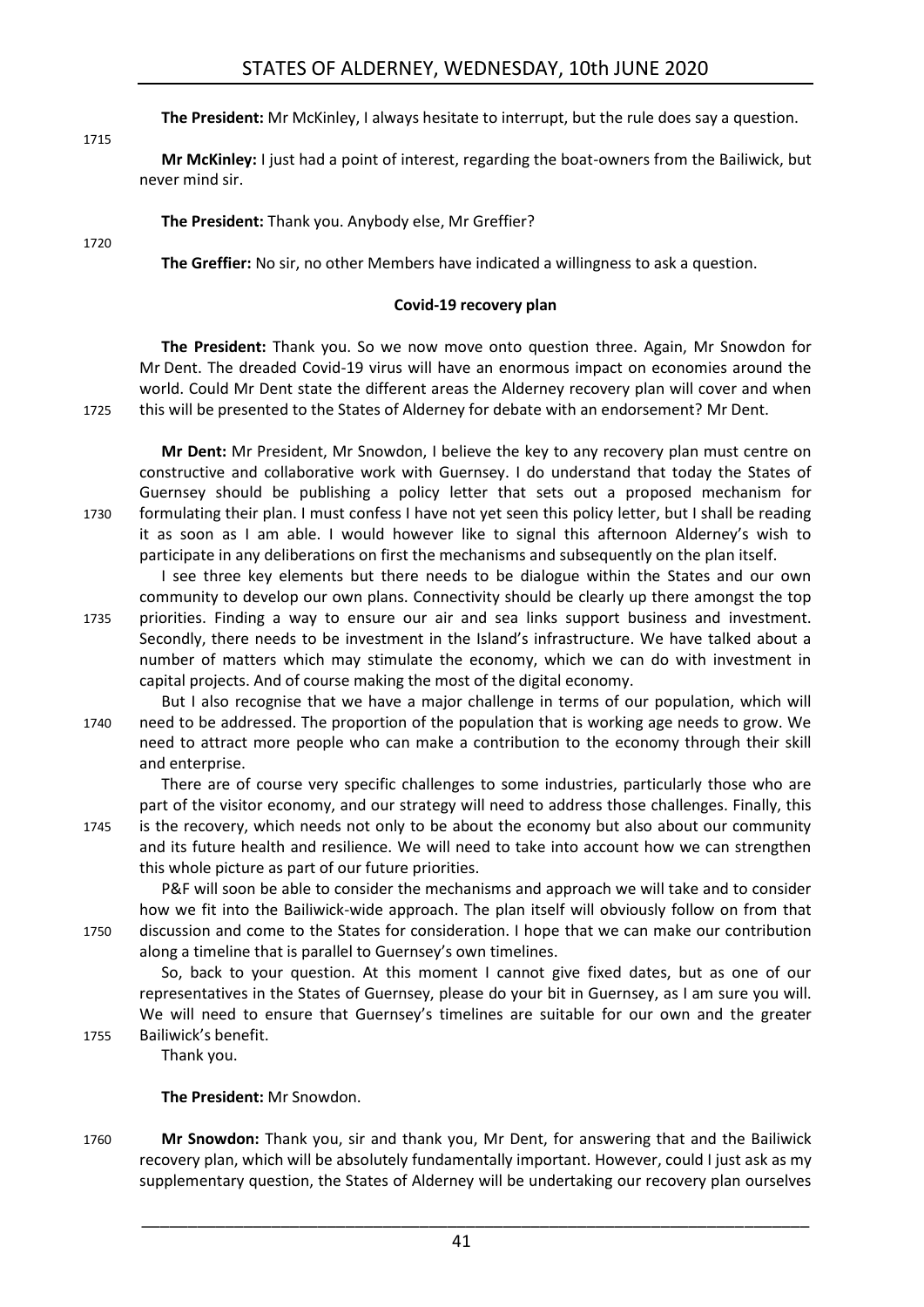and am I right in thinking that is meant to be the Finance Committee and Tourism and Economic Development Committee? It was really going back, when will that be presented and debated in 1765 the full States' Chamber – our plan as well as we will get to the Bailiwick one when that happens? Thank you.

**Mr Dent:** I can confirm, Mr Snowdon, that it is the Finance Committee and the Committee *for*  Tourism and Economic Development that are progressing this and that was, I believe, a 1770 Resolution of P&F. As to your questions as to a date, I think I have just outlined that we are very much tied to Guernsey's timeline and until Guernsey publish a timeline, I really would not like to commit to our own timeline.

**The President:** Thank you, Mr Dent. Does any other Member wish to ask Mr Dent a 1775 supplementary question?

**The Greffier:** Yes sir, Mr Roberts.

**The President:** Mr Roberts.

1780

**Mr Roberts:** Your Excellency, Mr President, fellow States' Members, would the Chairman agree that the recovery plan may afford great opportunity to reshape our air services completely and improve the economy for all and what dialogue is going on with P&R and Economic Development at the moment?

1785 Thank you.

**Mr Dent:** I would agree with you, Mr Roberts, that there is no dialogue going on with P&R at the moment. I think Guernsey is very much concentrating on Covid-19 and, as we have noted at the last States' Meeting, the matter of the PSO, the 1948 Agreement and all these sorts of things 1790 have been put on hold and I think Guernsey is now rising to the challenge of the mechanism for its own recovery plan and, as I have just said, we need to be in line, in step and working with Guernsey on this matter. It is very important.

Thank you.

1795 **Mr Roberts:** Thank you, Mr Dent.

**The President:** Thank you, Mr Dent. Anybody else wish to ask a question, Mr Greffier?

<span id="page-41-0"></span>**The Greffier:** No sir. No other Members have indicated a wish to raise a question.

### **GP model for Alderney**

- 1800 **The President:** Thank you very much indeed. So we will now move on to Mr Snowdown's final question for Mr Dent. Alderney's Policy & Finance Committee has approved the terms of reference for a review to determine what sort of GP model the Island both needs and wants. Professor Wilson's 2017 Report listed four options, could the Chairman explain what is happening with bringing in any new models? Mr Dent.
- 1805

**Mr Dent:** Mr President, Mr Snowdon, as you will remember the Wilson Report left us with four options for primary care. First was a two-practice private model; the second was a singlepractice private model; the third was a single-practice, States-supported model similar to the independent contractor model of general practice in the UK and the fourth was a single-practice 1810 States-run model involving States-employed medical, nursing and administrative staff.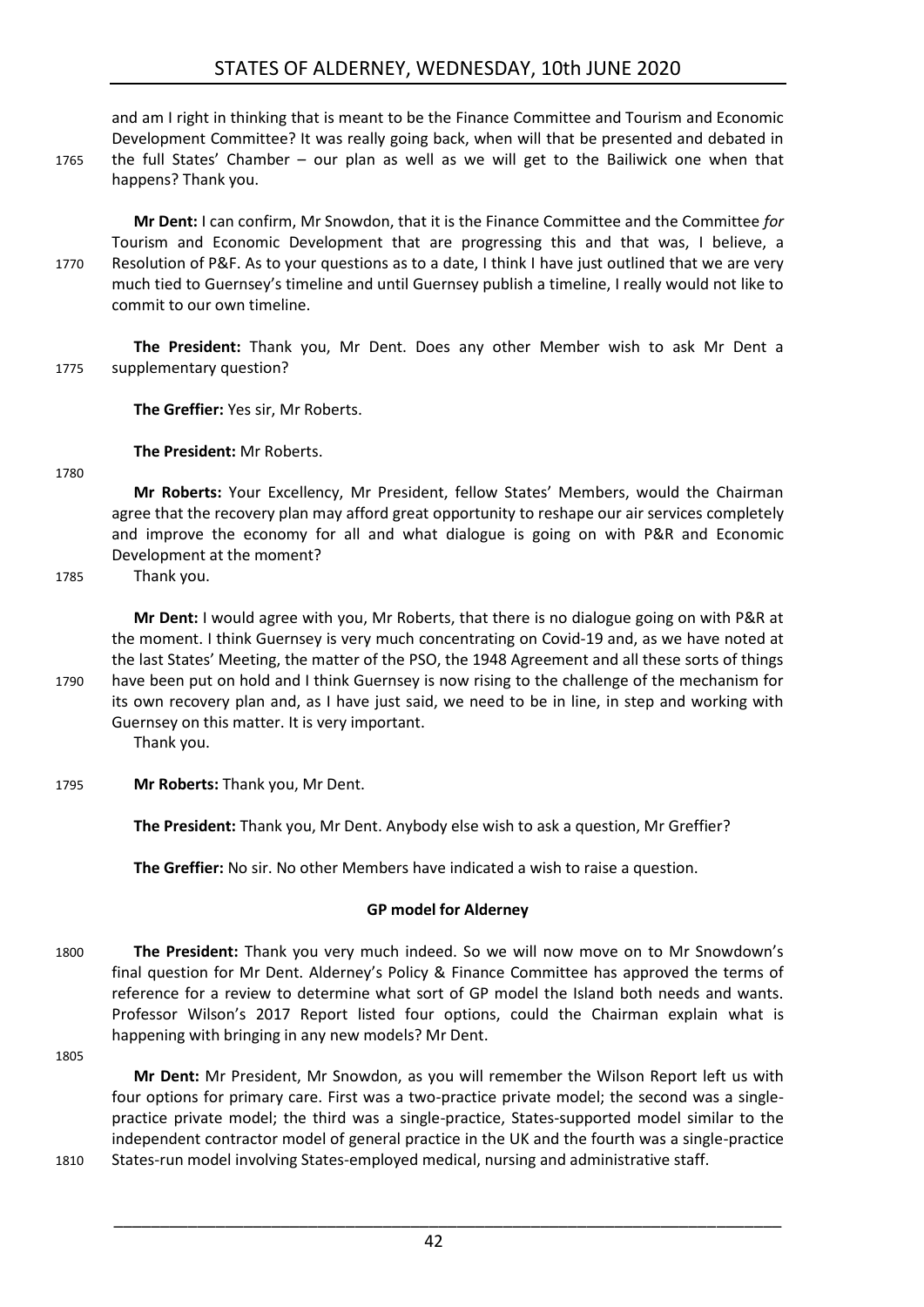### STATES OF ALDERNEY, WEDNESDAY, 10th JUNE 2020

Professor Wilson called for more detailed modelling. In December 2019, P&F Committee resolved to approve terms of reference for a review to determine the target operating model for health care and invite Professor Wilson to undertake the work. Unfortunately, the work could not be undertaken before the Covid-19 restrictions were imposed. It is our intention to get work 1815 done when the restrictions allow Professor Wilson or his colleagues to come to Alderney. Thank you.

**The President:** Thank you. Mr Snowdon, do you have a question?

1820 **Mr Snowdon:** Just a very brief one. Has Mr Dent got any time line for that to happen? Thank you.

**The President:** Mr Dent.

1825 **Mr Snowdon:** If I knew what the timeline for Covid-19 was, I could answer you Mr Dent.

**The President:** Thank you. We now move onto Mr Snowdon's … Sorry, were there any other Members that wanted to ask a question?

<span id="page-42-0"></span>1830 **The Greffier:** No sir. Nobody has indicated.

#### **Re-opening of the commercial quay**

**The President:** Thank you. So moving on now to Mr Snowdon's questions for Mr McKinley in his role of the General Services Committee, the first question is as follows: could the Chairman of General Services Committee confirm when the re-opening of the commercial quay will take place so people who may not be very mobile can safely fish when the harbour is not operating? 1835 Mr McKinley.

**Mr McKinley:** Thank you. Your Excellency, Mr President, fellow States' Members, the commercial quay was closed to everyone, other than essential workers, in early March, when lockdown was imposed. The main reasons were to prevent people trying to enter the Island 1840 illegally and it worked. On average, two vessels a day have tried to come into Alderney since the middle of March. They have all, bar one, been sent away. One had to remain because there were problems on the boat, but the person did not come ashore.

I might say that the harbour office is open from six o'clock in the morning until 10 o'clock at night and do a wonderful job in that respect. It is partly for the same reason that the pontoon 1845 was not put in place. I and many others have received numerous complaints from local recreational fishermen and, as a casual fisherman myself, I understand their concerns.

Even commercial fishermen had a problem actually, entering the commercial quay to access their boats at the start of all of this. They now have their own private keys. Since mid-March I have had a number of meetings with the harbour master and Mr Dent and Mr Gentle have 1850 joined me on occasions and I should say that we have managed to resolve a number of small issues, one of which I hope will include what I was trying to say, Mr Dent, in answer to Mr Snowdon's question, is that we are proposing free moorings for any boats visiting us from the Bailiwick. We will be discussing that at the General Services Committee meeting next week.

I have a good relationship with the Harbour Master and we are working on a possible interim 1855 solution for fishermen on the commercial quay. Access before eight o'clock in the morning and after five o'clock at night, during working days, and access at any time on Saturdays and Sundays. We have not got to that point yet and I hope we will get to that within the next week or so and possibly we will move towards opening on days when no essential work on the commercial quay, no essential boat work or whatever it may be, for when there are days when it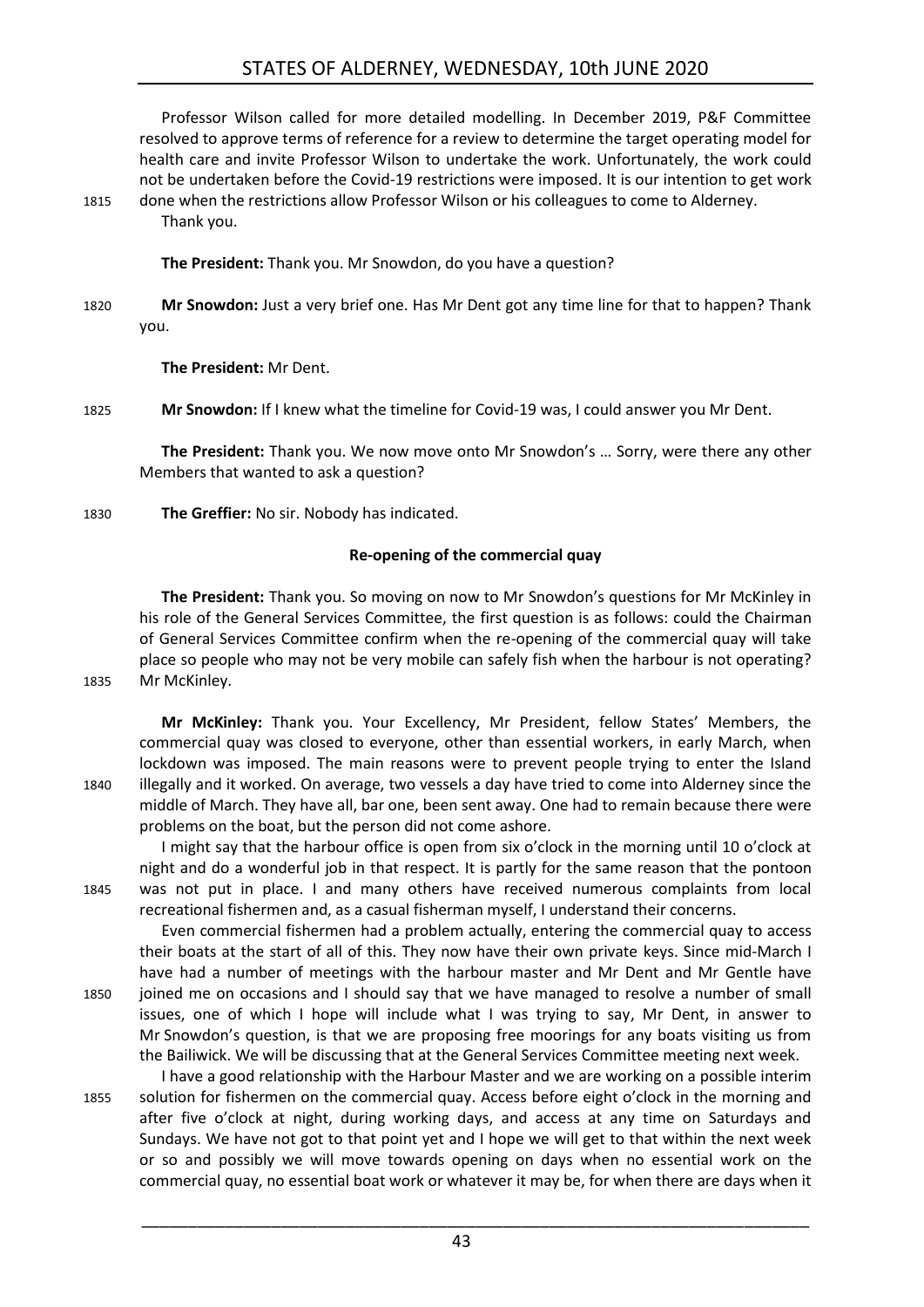1860 is normally closed, but perhaps could be open. That would be the final solution. I hope that answers Mr Snowdon's question.

**The President:** Well Mr Snowdon, do you have a question arising out of that answer?

1865 **Mr Snowdon:** Yes, thank you, sir. Just with Mr McKinley kindly saying about free moorings in Alderney, will there also be free moorings for Alderney boats going into Guernsey? Thank you.

**The President:** Mr McKinley.

1870 **Mr McKinley:** You will have to sort that out with Guernsey. I will try and see if we can do something about it but it is not something that we have considered at this point.

**The President:** Thank you, Mr McKinley. Does any other Member have a question to put to Mr McKinley?

#### 1875

**The Greffier:** No sir, it appears not.

**Mr Roberts:** I sent a message actually – Steve Roberts.

1880 **The Greffier:** Literally it has just come through now, Mr Roberts.

**Mr Roberts:** Thank you. Sir, I would like to address this further question to Mr McKinley, while understanding Island-wide Covid closures, would the Chairman Mr McKinley agree that the permanent closure of this public utility, as I have been told, would be unlawful and 1885 unconstitutional as grandfathers' rights do exist and I was told it was permanent?

**The President:** Mr McKinley, can you answer that?

**Mr McKinley:** That is not true. We are having negotiations and I am hopeful that we will be 1890 able to resolve something. I am not aware that it is permanent. I am sure it is not.

**Mr Roberts:** Thank you, Mr McKinley.

**The President:** Thank you. Does any other Member wish to ask Mr McKinley a question?

1895

**Mr Jean:** Please; if I could sir.

**The President:** Yes please, Mr Jean.

- 1900 **Mr Jean:** Is the Chairman aware that, in an effort to save Civil Service overtime and inconvenience for the Civil Service, that it is possible to buy a satnav piece of equipment that can be taken home with one of the officers, which show the boats and where they are going and the names of the boats and if any of them would be headed towards Alderney Harbour?
- I would imagine such a gadget, if it was purchased, would save a lot of this overtime from six 1905 in the morning until 10 o'clock at night, that I am hearing about. If that is so, it should be looked into and not only should it be looked into, the piece of equipment should be purchased and the States of Alderney could be starting to save some money?

**The President:** Thank you. Well, Mr McKinley, can you answer this question?

1910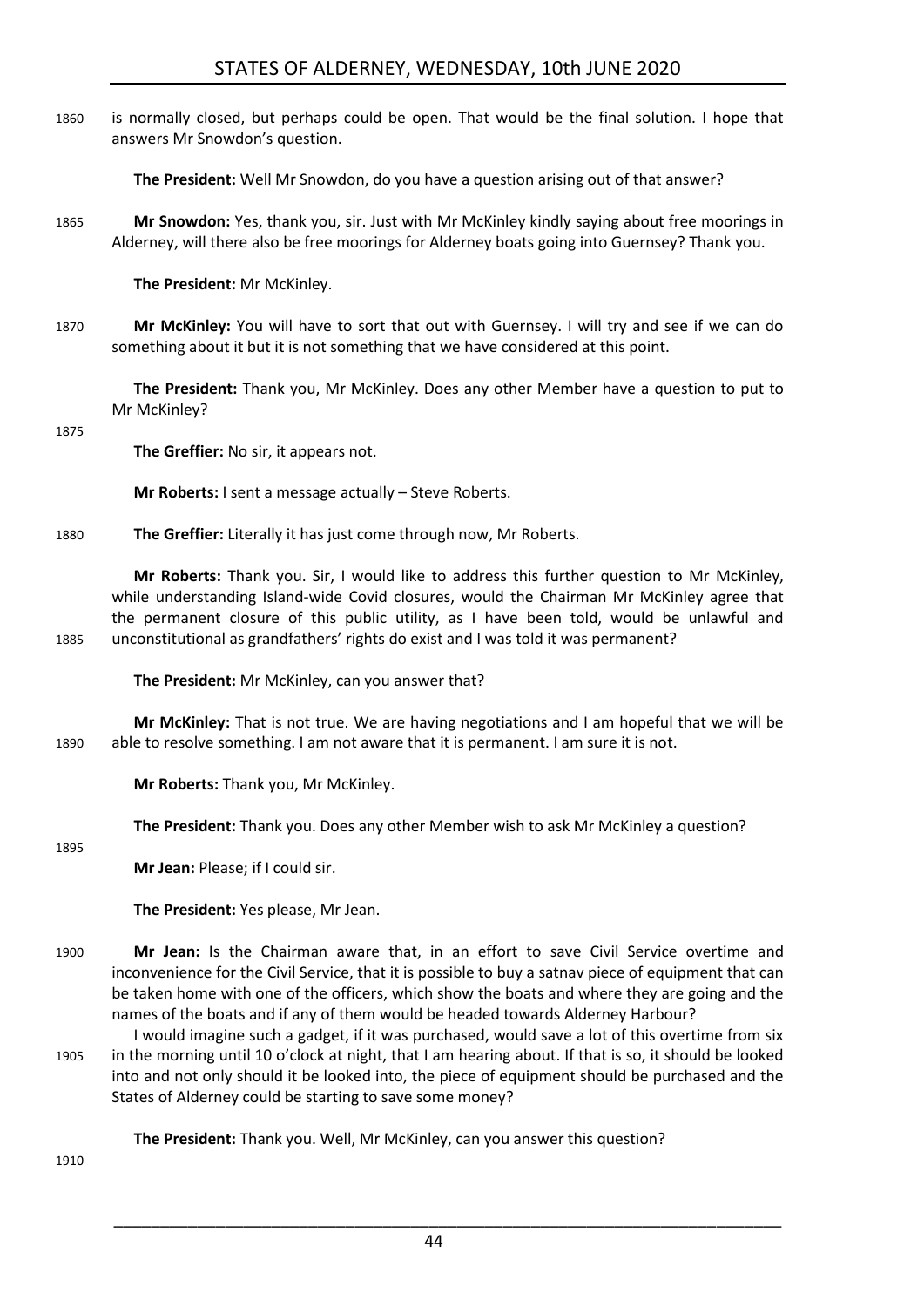**Mr McKinley:** All I can say is thank you very much Mr Jean, we will look into it. I am sure the harbour office will be delighted to have fewer hours in the day, they are working – what is it? – 16 hours at the moment, which is a lot of work. They are not all there together all of those times, but they are there most of the middle of the day, mid-morning to mid-afternoon.

1915

**Mr Jean:** Thank you very much.

**The President:** Does anybody else wish to ask Mr McKinley a question?

1920 **The Greffier:** No sir. No others have indicated.

### **Annual mooring checks – tender process**

<span id="page-44-0"></span>**The President:** Thank you very much indeed, we will now move onto Mr Snowdon's second question for Mr McKinley. Have local divers been asked to tender for the yearly mooring checks, therefore keeping public money being spent in the local economy? Is this a committee decision or operational?

1925

**Mr McKinley:** I am not quite sure what you mean by operational but it is not a committee decision, it was a decision made long before I became a member of this committee. As you will know, work on the breakwater is considered essential and is paid for by the States of Guernsey, whereas work on the moorings is classified as important and is paid for by us.

- 1930 There was a time when local divers worked with the Guernsey divers and then moved on to work on the moorings. This often led to delays at the moorings because, quite often, the work on the breakwater took a long time and so work on the breakwater did not start until some time after that.
- So it was decided, I am not sure by whom though, that a team from England should be 1935 invited to check the 120-odd moorings; the rented moorings to local boats and visiting boats. To much surprise, the work was completed in half the time, less than 14 days, almost half the time that it took the local moorings. Even more surprisingly it was completed at about half the price. The price is commercially sensitive, so I cannot tell you; but I know for a fact that is true.
- So we were saving money and we were getting the work done a lot faster. As you may know 1940 that work on the States' breakwater is currently in progress and the work on the moorings began this morning. The UK team will also undertake underwater repairs to a large post, which supports the pontoon. I hope this answers your question sir.

**The President:** Do you have a supplementary question, Mr Snowdon?

1945

**Mr Snowdon:** Yes, thank you, sir. Just pointing out Mr McKinley's reply, would Mr McKinley agree that the local boys had restricted hours, where the people that were coming in to do the work were working not quite but nearly 24/7 to get the job done and that there was a proposal by the local team a couple of years ago. Was there any response?

1950 Thank you.

**Mr McKinley:** I am not aware of a proposal a couple of years ago and all I can say is that the England team, the UK team, are doing extremely good work. They were faster than the local team.

1955

**The President:** Thank you. Mr Greffier, does any other Member have a question for Mr McKinley?

**The Greffier:** No Members have indicated, no sir.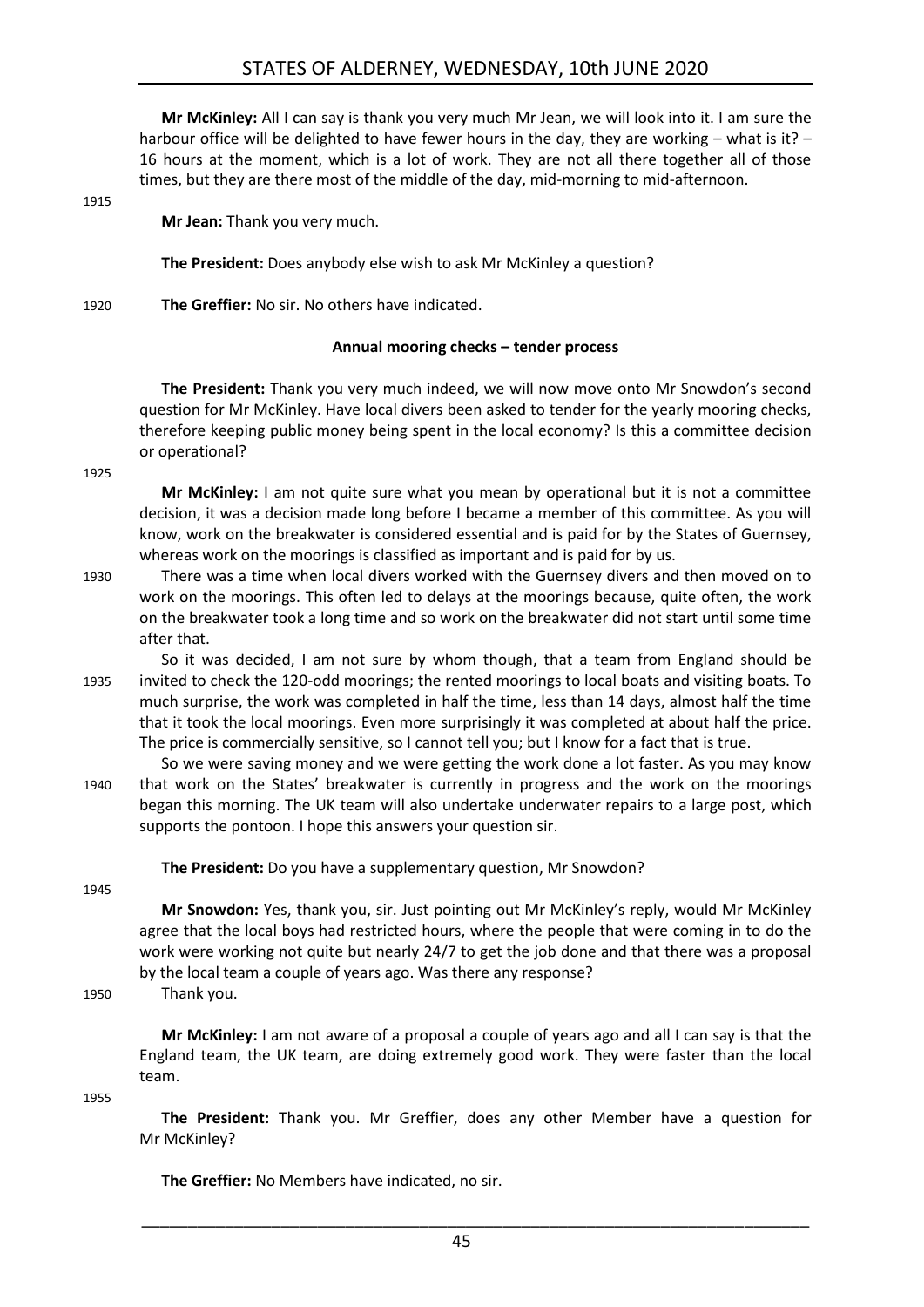### **Victoria Street – possible closure to assist businesses**

- <span id="page-45-0"></span>1960 **The President:** Thank you. So now we will move on to Mr Snowdown's final question for Mr McKinley. Seeing businesses are now allowed to operate as long as they follow social distancing, should Victoria Street be closed during some hours to allow businesses to overflow into the street, whether pavement or road? This could create extra capacity and a buzz in Town? Mr McKinley.
- 1965

**Mr McKinley:** Yes, I assume that when you refer to businesses, you are talking about restaurants and cafés. I cannot envisage any retailers requesting permission to work on the pavements or on the road. So my answer refers just to cafés and restaurants.

- With regard to them, starting from the bottom of Victoria Street, we have Jack's Brasserie, 1970 which has its own outside seating area. We have The Georgian, which has its own garden area. We have the chippy in Olivier Court, which could also have seats outside if needed, and we have the Adventurers' Rest, which is about to open again – not the bar, but part of it is going to open hopefully in the next few weeks – that also has an outside area. Bumps also has an outside area as well, a large garden. The only three that do not, as far as I know, are PJ's, Nellie Gray's and Le 1975 Pesked and I am not sure whether they would want to have seats outside. If they did, those
- seats outside would be on a slope and the chairs and tables would be slightly unstable. With regard to boost to numbers, we are hoping to get visitors from within the Bailiwick but the number is unlikely to be any greater than the routine number that appears during the tourist season on normal years. So that is about all I can say sir. Personally, I do not think we should 1980 close Victoria Street for a long period. I do not know what he is suggesting, what sort of period he is suggesting. I think that we could do what we do occasionally during Alderney Week, and close it for shorter periods and I think perhaps we should also, instead at closing maybe one or two other streets, perhaps Olivier Street. I think we are going to discuss this in more detail at the GSC meeting this coming Tuesday. That is all I can say sir.
- 1985

**The President:** Thank you. Mr Snowdon. Further question?

**Mr Snowdon:** Only to say I thought General Services made a resolution last year. Just interested if the same resolution was going to be made this year and slightly extended, but I 1990 think it is probably too early for Mr McKinley to say what his Committee Members may be thinking. Thank you.

**The President:** Can you answer that question Mr McKinley?

1995 **Mr McKinley:** I did not think there was a question in that but yes I thought I had answered it in what I said earlier. Yes, the street is closed occasionally during Alderney Week, but that is for special occasions like the Alderney Parade and other such things. But we would have to consult with shop owners and others and you know there is a problem about delivering to stores, delivering mail and delivering post and delivering newspapers and all that sort of thing. Vehicles 2000 would have to access Victoria Street at some stage during the day.

**The President:** Thank you, Mr McKinley. Has anybody else indicated, Mr Greffier, that they would like to put a question to Mr McKinley?

2005 **The Greffier:** Not at this stage, no sir.

**The President:** Thank you very much indeed. I think Mr Snowdon that completes your list of questions.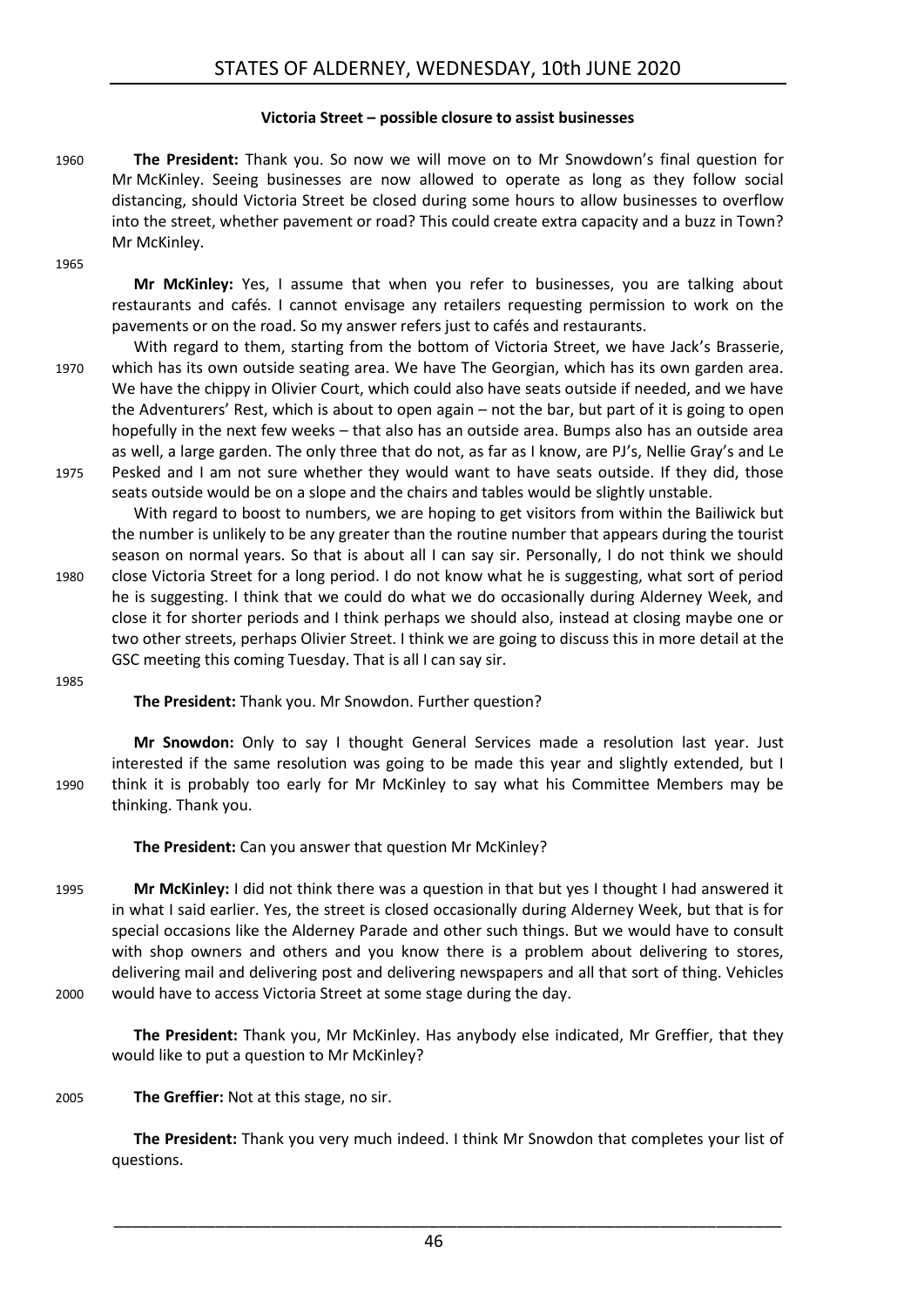### **Updates from Alderney Representatives to Guernsey States of Deliberation**

<span id="page-46-0"></span>2010 **The President:** We now have a question from Mr Dent and this is to both our Alderney Representatives in the States of Deliberation. Could the Alderney Representatives briefly summarise their activities in the States of Guernsey since the last Meeting of the States of Alderney? Now I do not know, Mr Snowdon or Mr Roberts, who would like to go first?

### 2015 **Mr Snowdon:** Who would you prefer sir?

**The President:** I have no preference Mr Snowdon, the choice is yours.

**Mr Snowdon:** Okay, I will go first then. Thank you for the question, Mr Dent. Just to outline 2020 briefly, on 20th May the States of Deliberation sat and they also sat again. I will just go through, there was an update from the States' Trading Supervisory Board with Deputy Peter Ferbrache. I asked him a question regarding the PSO, basically if that process should go on or basically be put aside. He seemed quite keen that the PSO process regards to Aurigny's interest should carry on. So I think we need to be aware that States' Trading Supervisory Board are quite keen on that 2025 and, personally, I am a little bit concerned about that.

We also have the Alderney Property Tax that went through. As we know, that will give Alderney a chance to tweak the property tax if they want to. We also have the Human Tissue and Transplantation (Bailiwick of Guernsey) Law approved as well. I believe there is an option out of that if people did not want to be part of, basically donating their parts for medical use in 2030 regard to someone that may be desperately in need of that, organ transplants.

We also had the Energy Policy, which was approved. Unfortunately, it did not actually refer to Alderney's tidal resources, only I think it was said by one of the Deputies at the time that they may be keen to plug in to a tidal way. I think they were referring to Atlantis' Raz Blanchard project, but we have not got any updates about how that project is getting on. So at the 2035 moment they are very concentrating that tidal is not one of the things for them. However, if the opportunity did arise, I think they would be looking into it. We will just have to assume those opportunities do arise and do give that a little bit of a push.

Regarding the recovery plan that Mr Dent was talking about earlier in the questions, I did email Gavin St Pier a couple of days ago to ask how does Alderney come to the table with the 2040 Bailiwick recovery plan and our input? The reply I seemed to get back was that unfortunately no dialogue has taken place to date.

I would emphasise I think, as a States, we do need to get around that table and do that pretty sharpish. So I think we need to make contact with Policy & Resources and try and fix up some sort of meeting, what Members are going to be inputting to that to make sure that we have a 2045 part of that process, because we will be looking at basically funding our share of that, whatever the taxation is, to pay for the enormous debts coming across. So I think we should really get in

contact with Gavin St Pier from P&F to see how we can input that and I would say the sooner the better on that issue.

That is just a very broad summary sir, but I am happy to answer any questions Members may 2050 have.

> **The President:** Thank you, Mr Snowdon. Mr Dent, do you have a question for Mr Snowdon?

2055 **Mr Dent:** No, I am fine thanks, thank you very much.

**The President:** Thank you. Does any other Member have a question for Mr Snowdon?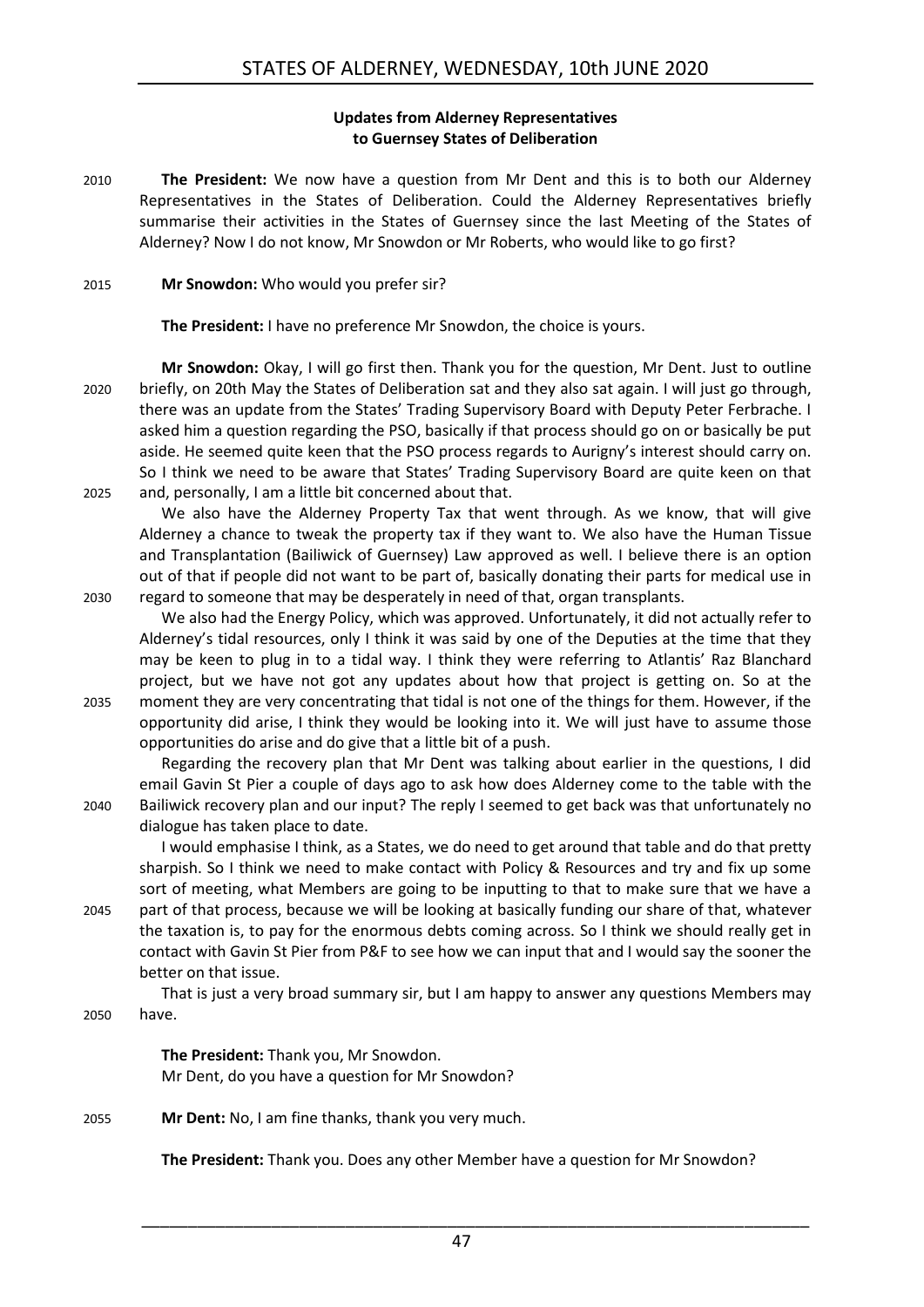**The Greffier:** No sir. No one has intimated a wish to speak.

**The President:** Thank you very much indeed. Now Mr Roberts please.

**Mr Roberts:** Thank you very much, sir.

- We had a Meeting on the 20th, that was adjourned on the 24th May. Then we had another 2065 one on 3rd June. I think it was the fourth Meeting in as many weeks. It is a good job we are not going down to Guernsey, else we would not have seen our families for 12 days at least. So I am really glad that actually we are holding them remotely because the pressure on us away from our families for that amount of time, four times in as many weeks, would have been huge for me. Anyway …
- 2070 Yes, the human transplant tissue, I spoke on that. I spoke in favour of that new legislation as I have seen organ donation shortages first-hand in my own home, unfortunately. People and children die every day waiting for organs, so this legislation will definitely save lives and I totally support it and so did Mr Snowdon.
- We also, on the carry-on Meeting, we had a memorial for Vice-Admiral Sir John Coward, 2075 which was a very good speech on that. We had the emergency powers, we had the States of Guernsey Energy Policy, which Mr Snowdon has mentioned. We did the review of the jurisdiction of the ecclesiastical court, we had minor changes to Document Duty and we also had the asbestos debate and there was a *sursis motivé* to actually delay that, but it got overturned overwhelmingly.
- 2080 That was about it, actually. What I would say to just back what Mr Snowdon said, and I have seen the email to Deputy St Pier, the dialogue really does need to start happening soon, especially with our recovery plan. Really I would like to see our leaders in Alderney really exploring dialogue, because there is the complaint in Alderney that dialogue has been short on the ground.
- 2085 I would also like to say that Economic Development would like to talk with Alderney, because they have had no dialogue and they have intimated they would like a meeting, just this week. And that is about it. It has been a good few Meetings. Not a lot to do with Alderney. They passed the Property Tax Law, for it to be transferred to Alderney – the Trojan Horse Law as somebody called it – we have got that now. Apart from that, the biggest thing for me was the organ 2090 transplant, because I felt very strongly and very personal with that. Apart from that, it is all going
	-

very well. Thank you.

**The President:** Thank you, Mr Roberts. Do you have a question, Mr Dent, for Mr Roberts?

2095

2060

**Mr Dent:** Just maybe Mr Roberts would actually agree that we have all tried to arrange meetings with P&R and indeed he has been part of it, but it has been P&R who has rebuffed us on previous occasions, would he not agree?

2100 **Mr Snowdon:** Well, I cannot agree. I think it is a case of not finding the blame, finding some solution. I think that we should approach P&R again and I think we should talk to Economic Development as soon as possible, because I want to see this airline thing sorted out. I would like to see us put out feelers and say, 'It is not us, we are asking you.' Then we will be in the right. Then we know we are right. Thank you.

2105

**The President:** Thank you Mr Roberts. Has anybody else indicated an intention to ask a question, Mr Greffier?

**The Greffier:** No sir.